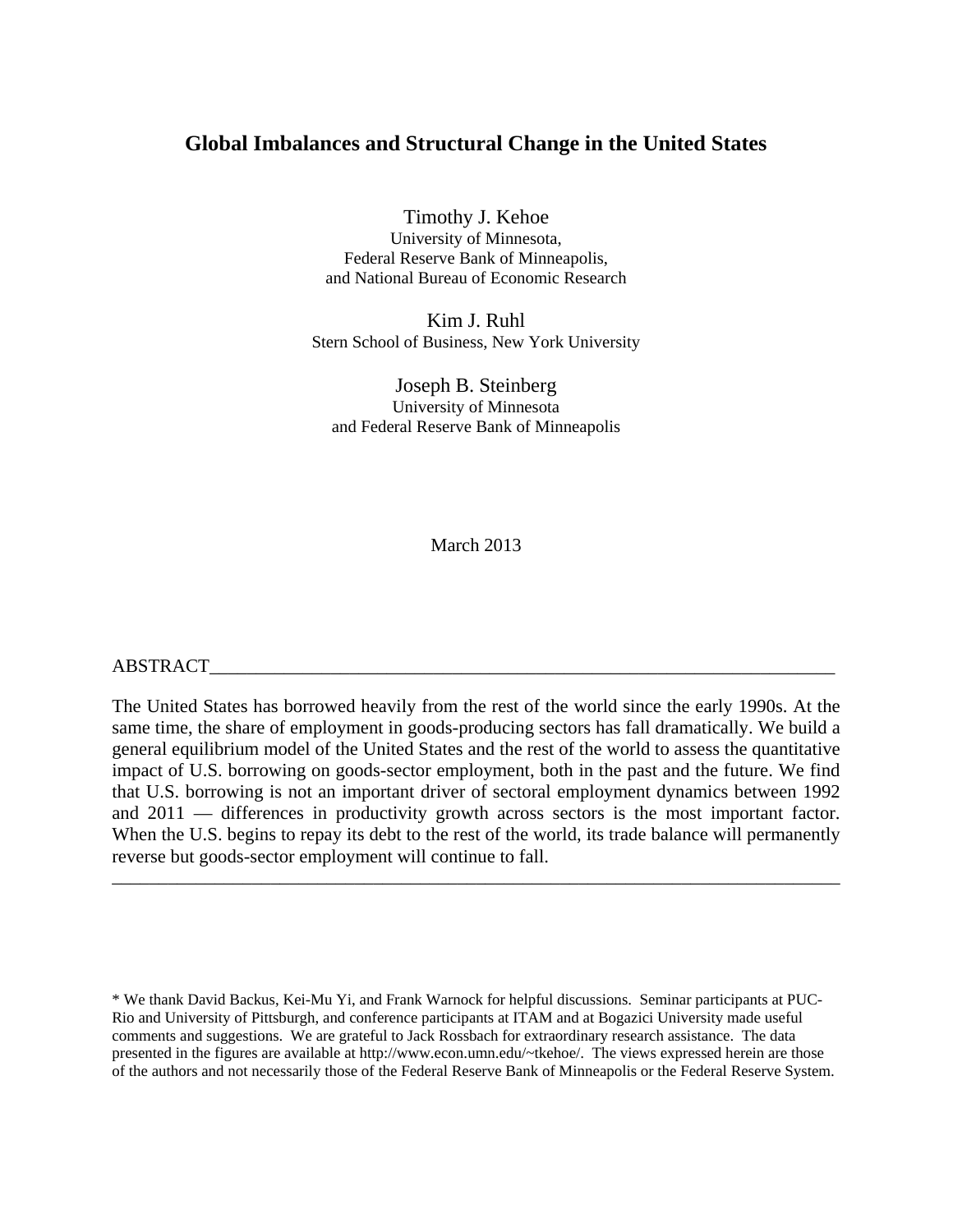#### **1. Introduction**

Between 1992 and 2011, households and the government in the United States borrowed heavily from the rest of the world. As U.S. borrowing — measured as the current account deficit grew, the U.S. net international investment position deteriorated by 3.6 trillion dollars, and, by 2011, the United States owed the rest of the world 4.0 trillion dollars. During the same time period, the share of employment in goods-producing sectors — manufacturing, mining, and agriculture — fell dramatically. Between 1992 and 2011, the fraction of total labor compensation paid in goods-producing sectors fell from 19.7 percent to 12.4 percent. These facts beg an important question: is U.S. borrowing from the rest of the world an important factor in explaining the decline in goods-sector employment? As a corollary, will repayment of this debt — which will require the U.S. to export more than it imports — lead to a resurgence in goodssector employment?

 In this paper, we develop a dynamic, multisector, general equilibrium of the United States and the rest of the world in which U.S. borrowing is driven by increased foreign demand for saving — a *global savings glut*, borrowing terminology from Fed Chairman Ben Bernanke. We calibrate our model to match the U.S. trade balance between 1992 and 2011 and show that it closely matches several other key facts. We use our model to assess the quantitative impact of U.S. borrowing during this period on sectoral employment dynamics by comparing our baseline model's predictions to a counterfactual scenario in which the savings glut never took place. The decline in goods sectors' share of total labor compensation in the no-borrowing counterfactual is only 18.5 percent smaller than the decline in the baseline model. As the U.S. starts to repay its debt the trade balance will rise, reaching a surplus of almost 1 percent of GDP by 2024. Nevertheless, the goods sectors' share of total labor compensation will continue to fall, and will reach almost exactly the same level by 2024 regardless of whether the savings glut happens or not. Our results indicate that borrowing from the rest of the world is not an important driver of structural change in the United States over the past two decades, and repayment of this borrowing is not likely to mitigate a continued decline in goods-sector employment in the future.

 Our model has several features that make it uniquely well-suited to address these issues in a rigorous, quantitative fashion. Most multi-sector models in international macroeconomics treat goods — manufacturing, mining, and agriculture — as the only traded sector, and lump all other sectors into a single non-traded sector. Our model has three sectors: goods, services, and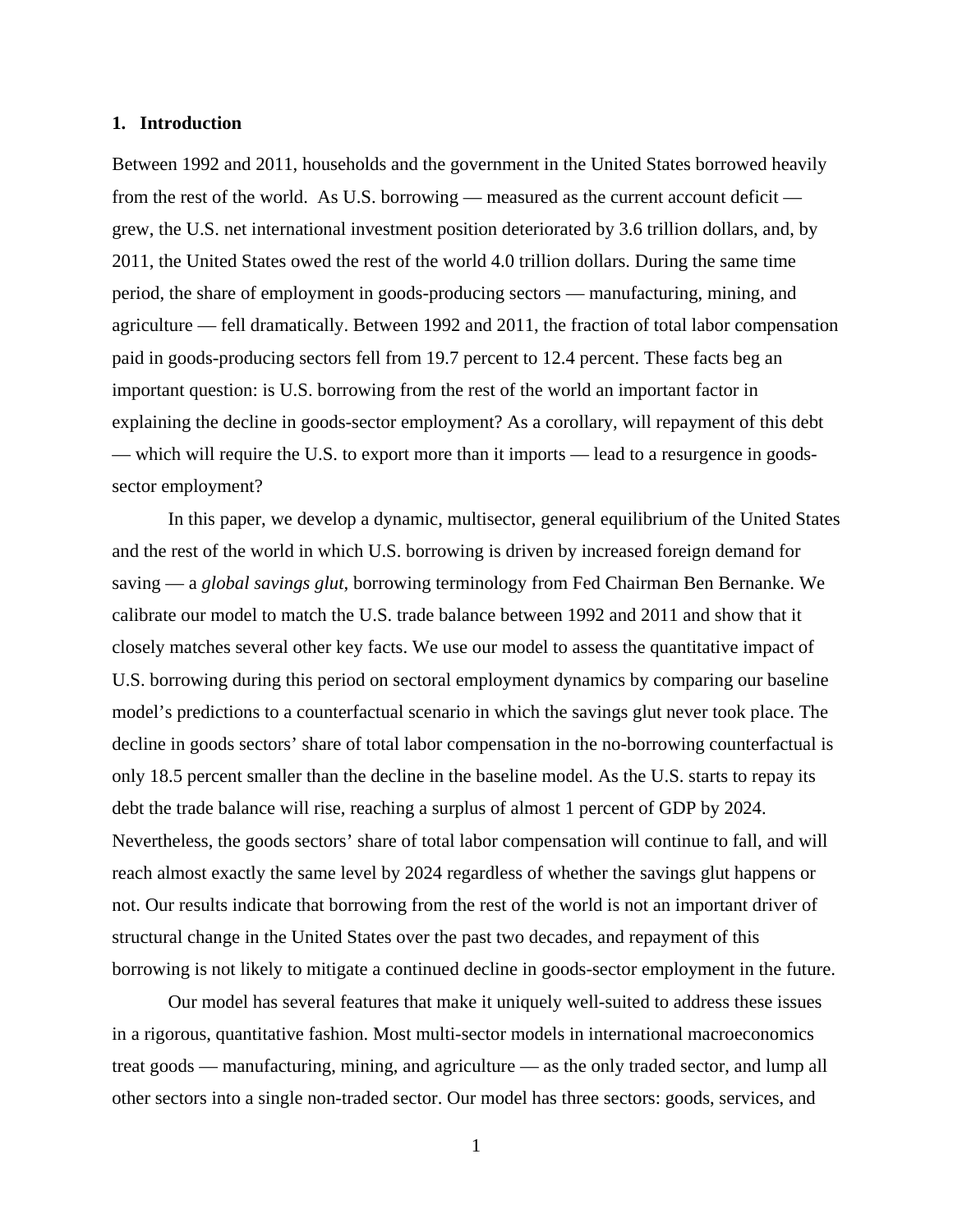construction. Both goods and services can be traded, which allows us to capture the fact that the U.S. consistently runs a substantial trade surplus in services. We choose a higher elasticity of substitution between domestic and foreign inputs in the goods sector to match the fact that the goods trade balance is significantly more volatile than the services trade balance (see figure 3). Construction is the only non-traded sector in our model and is used almost entirely to produce investment goods, which means that construction is more sensitive than other sectors to the effects of capital flows and economic fluctuations in general. We also have an input-output structure in which goods are disproportionately used as intermediate inputs. Perhaps most importantly, we allow labor productivity to grow at different rates across sectors, which allows us to match the fact that labor productivity in the goods sector grew at a faster pace than in other sectors over the past two decades. Our results indicate that this traditional structural change force is the primary driver of reallocation of labor across sectors in the model. While agents have perfect foresight in our baseline model, it is straightforward (albeit technically complex) to extend our model to a stochastic setting, which we do in our sensitivity analysis. We believe our study is the first to implement rational expectations in this kind of non-stationary modeling framework.

 Our results also highlight two puzzles related to the price effects of the savings glut. First, why did U.S. borrowing continue to increase once the U.S. real exchange rate began to depreciate? In other words, why did U.S. purchases of foreign goods and services continue to increase once they stopped getting cheaper and started getting more expensive? Figure 1 illustrates this timing disconnect. After appreciating by more than 20 percent, the U.S. real exchange rate began to depreciate in 2002, but the U.S. trade deficit continued to rise until 2006. While out model matches the amount of real exchange rate appreciation between 1992 and 2011, it fails to generate this disconnect — the real exchange rate depreciates more slowly in the model than the data. The second puzzle concerns U.S. real interest rates. Ben Bernanke, among others, has argued that demand for saving in the rest of the world is an important factor in explaining persistently low U.S. real interest rates (Bernanke, 2005). In our model, foreign demand for saving has very little impact on U.S. real interest rates (see figure 5). The intuition for this result is straightforward: U.S. borrowing primarily financed purchases of foreign goods, and the elasticity of substitution between these goods and the U.S. consumption basket is quite low. Our results are in fact consistent with some empirical estimates on the impact of foreign purchases of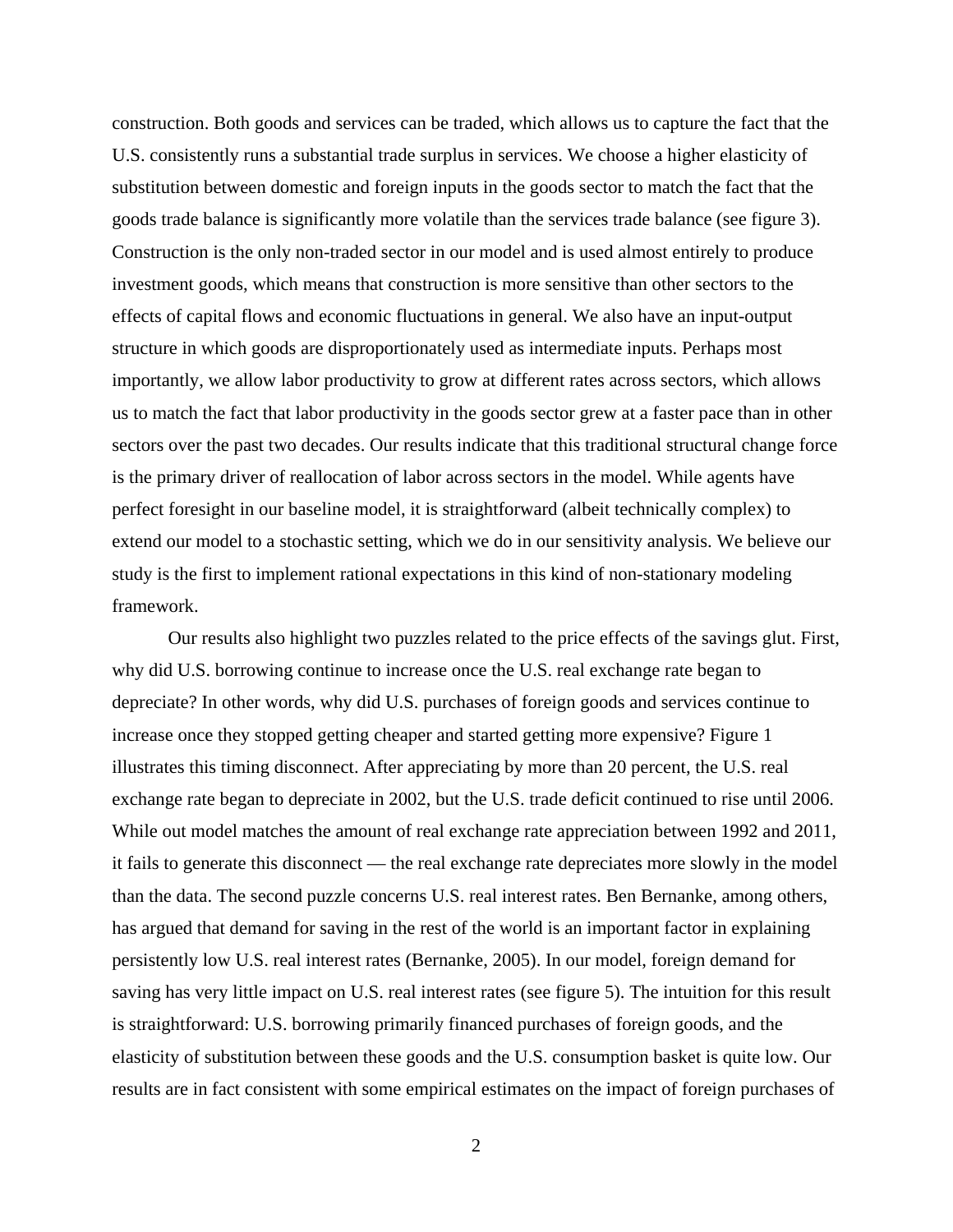U.S. assets on U.S. real interest rates (Warnock and Warnock, 2008; Krishamurthy and Vissing Jorgensen, 2008). This suggests we may need to look towards other factors, like domestic developments in housing and financial markets discussed by Obstfeld and Rogoff (2009) and Bernanke, Bertaut, DeMarco, and Kamin (2011), to explain low U.S. real interest rates.

 Our sensitivity analysis demonstrates that our main results about the impact of U.S. borrowing on sectoral employment dynamics are very robust. We have studied the impact of a sudden stop in foreign lending, as in Mexico in 1994—1995, instead of the gradual rebalancing process in our baseline model, labor adjustment frictions, uncertainty over the length of the period of U.S. borrowing, and calibrating our model to match real exchange rate movements instead of the trade balance. None of these extensions change our main employment dynamics results in a quantitatively meaningful way. We do show, however, that both a sudden stop and adjustment frictions affect the welfare impact of U.S. borrowing and the repayment process. A sudden stop will be quite painful compared to a more gradual rebalancing process, and when accompanied by a large negative TFP shock it can wipe out the welfare benefit of U.S. borrowing compared to the no-borrowing counterfactual we document in the baseline model. Adding labor adjustment costs makes sudden stops more painful, but also increases the welfare benefit from U.S. borrowing. With adjustment costs, the long-term decline in goods-sector employment is costly, and borrowing from the rest of the world allows the U.S. to pay for part of these costs using future consumption rather than current consumption.

The rest of the paper proceeds as follows. Section 2 discusses our paper's relation to several strands of literature. In section 3 we describe our model environment. Section 4 provides an outline of our quantitative strategy. Section 5 details our calibration and data sources for exogenous processes like technological and demographic change. Section 6 presents our main results. We conduct a sensitivity analysis in section 7. Section 8 provides concluding remarks.

## **2. Related literature**

#### **Global financial imbalances**

Our study provides a quantitative assessment of the historical impact of U.S. borrowing from the rest of the world on the U.S. economy and the impact they will have in the future if and when they begin to unwind. We remain neutral concerning the source of these imbalances, the degree to which they contributed to the financial crisis of 2008, and the likelihood of a gradual versus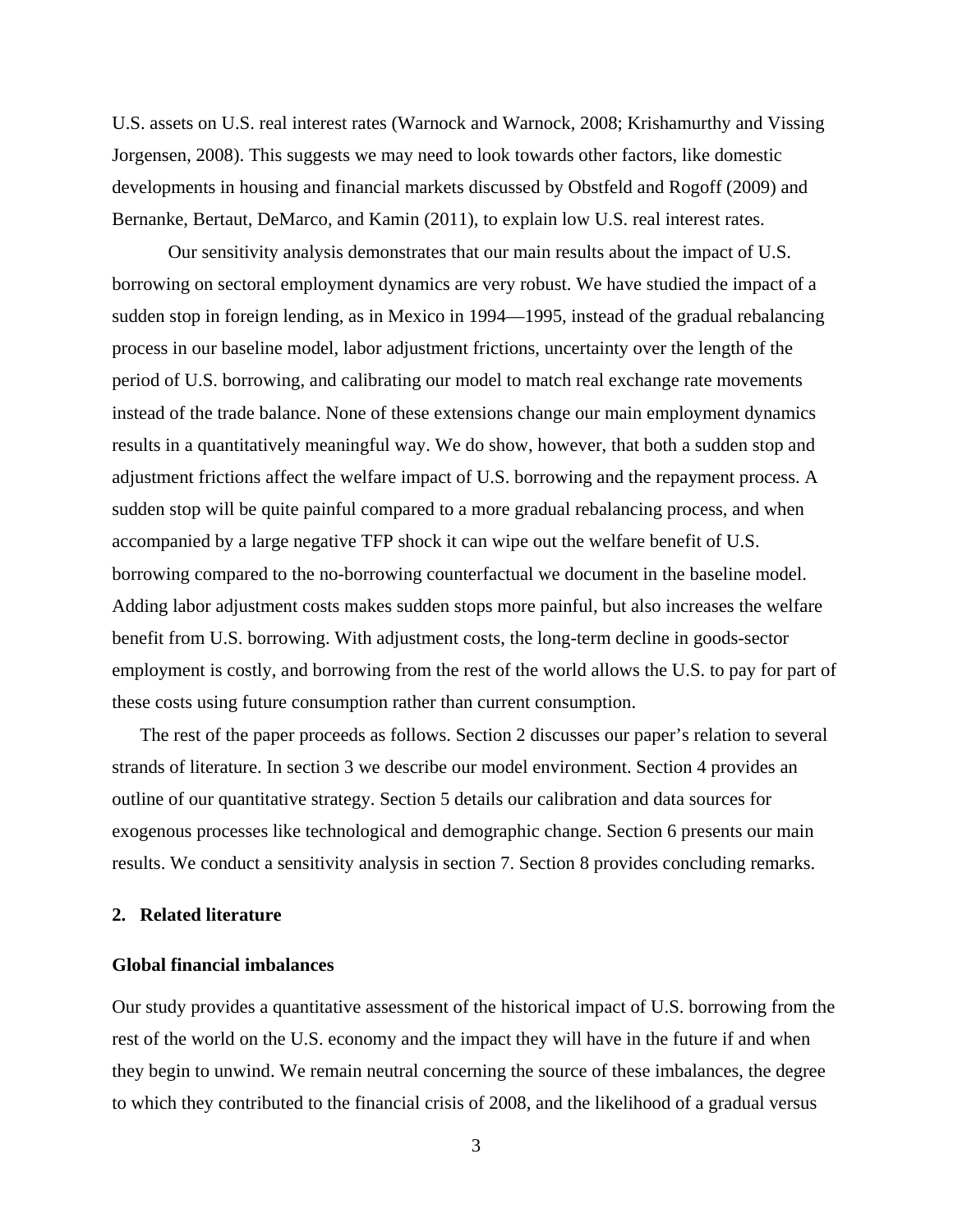swift unwinding. The literature proposes a variety of plausible explanations for increased demand for saving in the rest of the world, particularly developing countries like China: financial underdevelopment (Mendoza, Quadrini, and Rios-Rull, 2009; Caballero, Farhi, and Gourinchas, 2008), demographic differences (Du and Wei, 2010), and differences in business cycle or growth properties (Backus, Henricksen, Lamber, and Telmer, 2006; Perri and Fogli, 2010). We take no stand on this issue, modeling foreigners' demand for saving in a simple, reduced-form manner.

Numerous studies argue that these imbalances are not a benign phenomenon; that they unsustainable and likely to result in financial crisis. See, for example, Obstfeld and Rogoff (2009), Krugman (2007), Roubini and Setzer (2005), Summers (2004). We take no stand on the connection between these imbalances and the recent financial crisis, nor do we take a stand on how these imbalances affect the likelihood of a subsequent crisis in the future. We do not model the financial crisis of 2008 at all, in fact, except to the extent that we capture some of its impact by calibrating our model to match the trade deficit. We do, however, provide an assessment of the impact of a future "sudden stop" to the savings glut on the U.S. economy. Our results indicate that such an eventuality would indeed be quite painful economically, resulting in a substantial output contraction and large welfare losses. We also show, however, that a sudden stop is likely to have a negligible impact on the U.S. economy in the medium and long-run; the U.S. economy will be on roughly the same trajectory several years later regardless of whether the sudden stop happens or not.

#### **Structural change**

The structural change literature emphasizes asymmetric productivity growth rates as an important driver of long-run reallocation of labor across sectors. Several recent studies embed this mechanism, originally due to Baumol (1967), into growth models that are consistent with aggregate balanced growth (Ngai and Pissarides, 2007; Buera and Kaboski, 2009). We take a similar approach, using data on value added and labor compensation in the goods, services and construction sectors in the United States over the 1987—2011 period to inform our calibration of productivity growth rates in each of these sectors. Labor productivity in the goods sector grew at a substantially higher rate over this period than in the other two sectors, and this plays a large role in causing employment in the goods sector to decline in our model.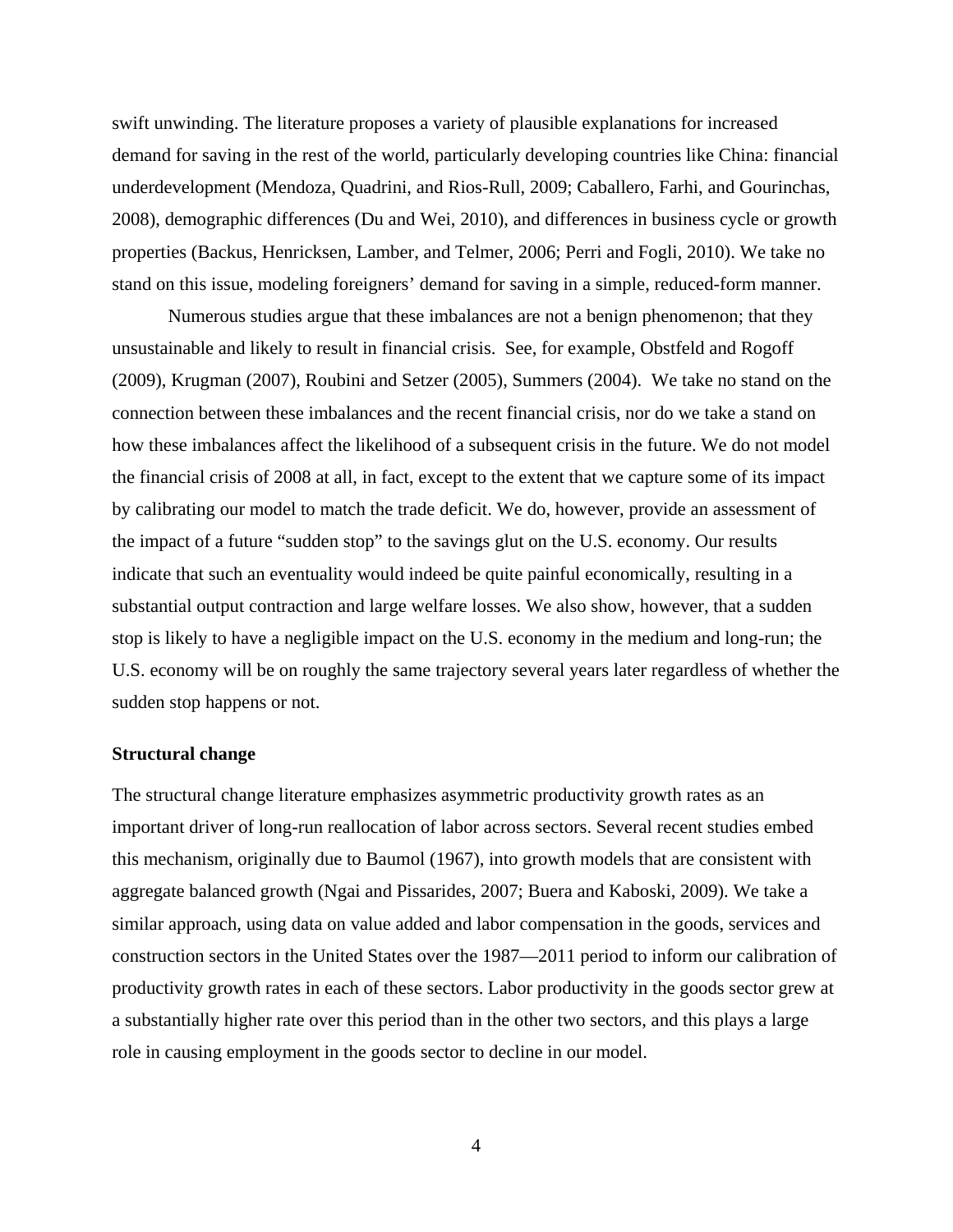Several recent papers incorporate structural change into open-economy models to study the importance of trade for long-run compositional changes (Echevarria, 1995; Matsuyama, 1992 and 2009; Ui, Yi, and Zhang, 2012; Sposi, 2012). With the exception of Sposi (2012), these studies use models of balanced trade, abstracting from international capital flows. We place capital flows at the forefront of our analysis. To our knowledge, our study is the first to perform a quantitative assessment of the relative contributions of traditional structural change forces (asymmetric labor productivity growth) and the savings glut to the decline in goods sector employment in the United States. Our results indicate that the savings glut is responsible for only a small fraction of this decline; traditional structural change mechanisms are the dominant factor.

#### **3. Model**

We model an economy with two countries, the United States and the rest of the world (RW). Throughout this section, we use the superscripts *us* and *rw* to denote prices, quantities, and parameters in the United States and the rest of the world, respectively. The length of a period is one year. Each country has a representative household that works, consumes, and saves to maximize utility subject to a sequence of budget constraints. We assume that the only internationally traded assets are one-period bonds denominated in units of the U.S. consumer price index (CPI). Households have perfect foresight over the future trajectory of the world economy — there is no uncertainty. Each country produces several commodities that serve both intermediate and final uses. We model the U.S. production structure in detail, using an inputoutput structure which we calibrate to a benchmark input-output matrix published by the U.S. Bureau of Economic Analysis (BEA). We model production in the rest of the world in a simpler fashion, abstracting from investment and domestic input-output linkages. We model the U.S. government in a somewhat reduced-form fashion as well. The government's spending and debt as fractions of U.S. GDP are specified exogenously, and the government levies lump-sum taxes on U.S. households to ensure its budget is satisfied.

## **Production**

The United States produces 4 commodities: goods  $y_{gt}^{us}$ , services,  $y_{st}^{us}$ , construction  $y_{ct}^{us}$ , and investment  $y_{it}^{us}$ . The rest of the world produces its own goods,  $y_{gt}^{rw}$ , and services,  $y_{st}^{rw}$ . The superscripts *us* and *rw* denote the country. The subscripts *g, s, c,* and *i* denote sectors: goods,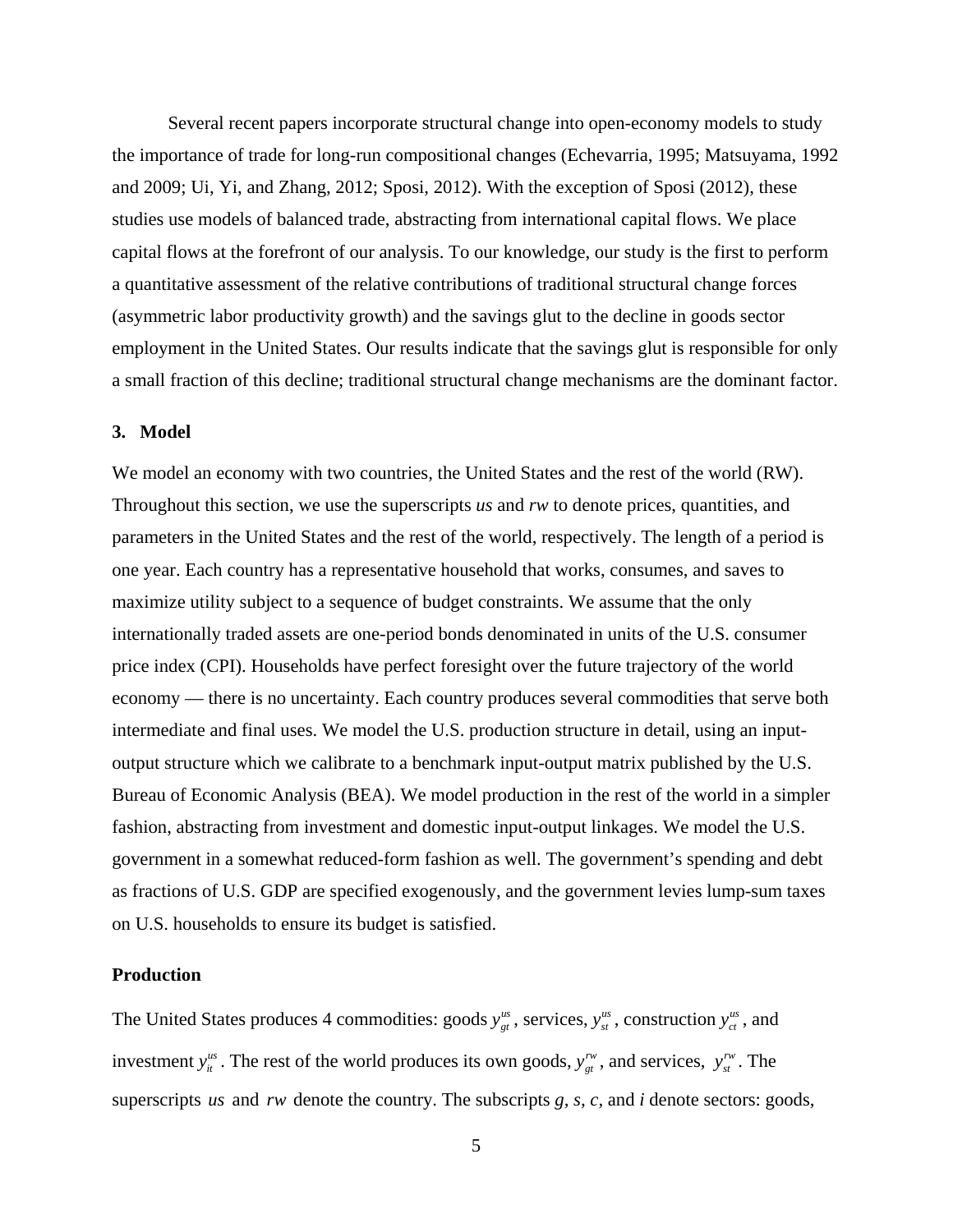services, construction, and investment. The price of each commodity uses similar notation; for example, the price of U.S. investment is  $p_{it}^{us}$ . All commodities are sold in perfectly competitive markets, and sectors in the United States are linked together through an input-output structure. Throughout this section we use upper case notation to distinguish composites and investment from intermediates, and we use the subscript  $j \in \{g, s, c\}$  to index goods, services and construction sectors. In what follows we provide a detailed description of production of each type of commodity, starting with U.S. production then moving on to the rest of the world.

In the U.S. economy, each commodity  $j \in \{g, s\}$  is produced using capital  $k_{ji}^{us}$  and labor  $\ell_{ji}^{us}$ , along with intermediate inputs of U.S. goods  $z_{gj}^{us}$  $z_{\textit{gjt}}^{\textit{us}}$ , U.S. services  $z_{\textit{sjt}}^{\textit{us}}$  $z_{\rm\scriptscriptstyle{sit}}^{\rm\scriptscriptstyle{us}}$ , U.S. construction  $z_{\text{c}j}^{\text{us}}$ , and imported intermediate inputs  $m_{j}^{\text{us}}$  purchased from the same sector *j* in the rest of the world. The production functions take the form

$$
(1) \ \ y_{ji}^{us} = M_{j}^{us} \left\{ \mu_{j}^{us} \left( \min \left[ \frac{z_{gji}^{us}}{a_{gj}^{us}}, \frac{z_{gji}^{us}}{a_{gj}^{us}}, \frac{z_{cji}^{us}}{a_{cj}^{us}}, A_{j}^{us} \left( k_{ji}^{us} \right)^{\alpha_{j}} \left( \gamma_{ji}^{us} \ell_{ji}^{us} \right)^{1-\alpha_{j}} \right] \right)^{\zeta_{j}} + (1-\mu_{j}^{us}) \left( m_{ji}^{us} \right)^{\zeta_{j}} \right\}^{\frac{1}{\zeta_{j}}}.
$$

This nested production function embeds a Leontief input-output structure in a standard Armington aggregator. The parameters of the production functions are as follows:

- $M_j^{us}$  and  $A_j^{us}$ : constant scaling factors used to facilitate calibration.
- $\mu_j^{us}$ : governs the share of imports in production.
- $\zeta_i$ : governs the elasticity of substitution between domestic and imported inputs.
- $\bullet \quad \left(a_{gi}^{us}, a_{sj}^{us}, a_{cj}^{us}\right)$ : shares of goods, services, and construction in gross output.
- $\gamma_{jt}^{us}$ : labor productivity.
- $\alpha_i$ : capital's share in value added.

We allow the Armington elasticities  $\zeta_i$  to differ across sectors in order to capture the fact that the goods trade balance is considerably more volatile than the services trade balance (see figure 3). We also allow labor productivity  $\gamma_{ji}^{us}$  to grow at different rates across sectors to capture the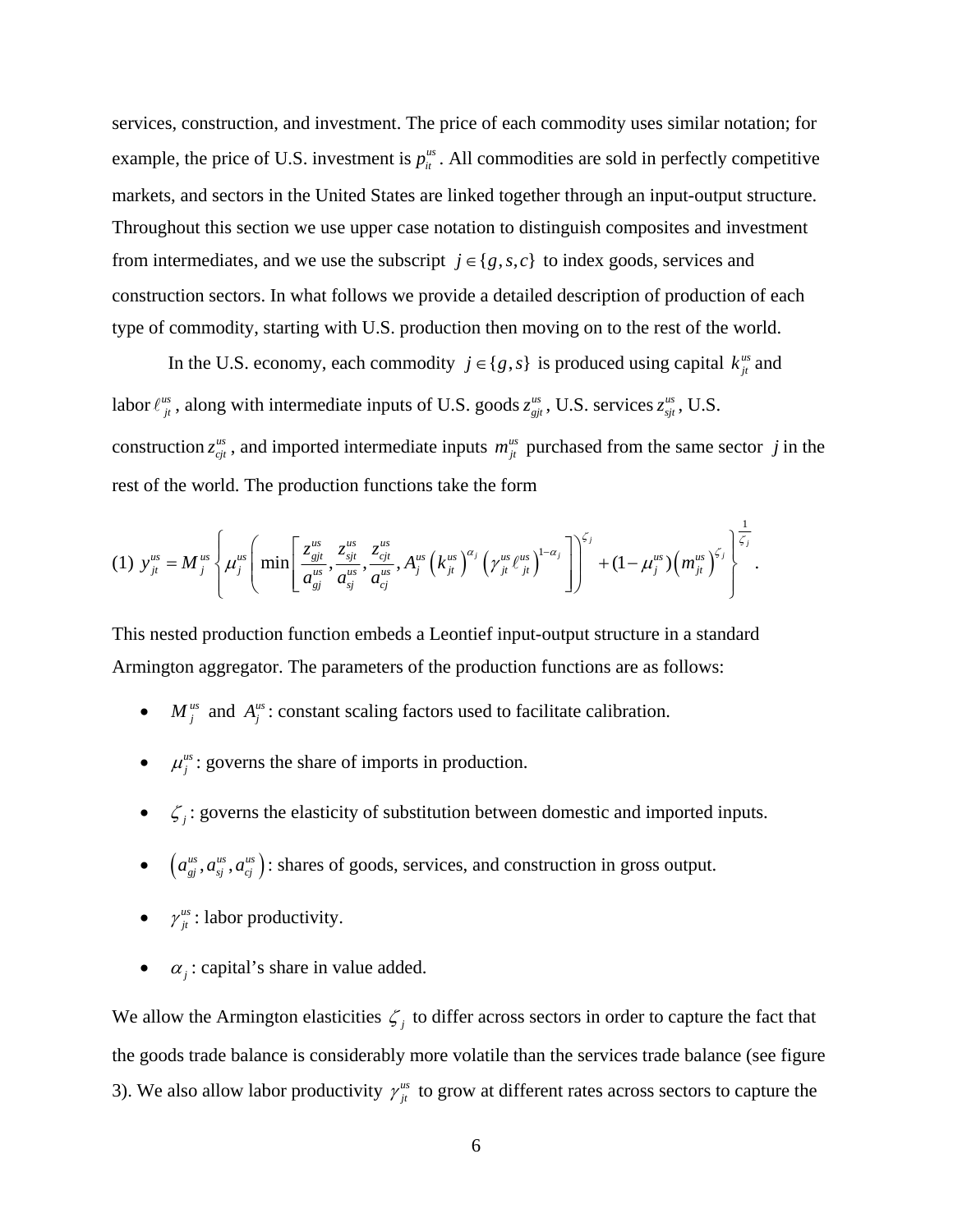fact that productivity in the goods sector has grown faster than in other sectors (see figure XX). We discuss these issues in more detail in the calibration section.

 Consistent with our input-output table, the construction sector is the only purely nontraded sector. The production function in the construction sector is a special case of (1) where the share of imported inputs in production is set to zero:

(2) 
$$
y_{ct}^{us} = \min \left[ \frac{z_{gct}^{us}}{a_{gc}^{us}}, \frac{z_{sct}^{us}}{a_{sc}^{us}}, \frac{z_{cct}^{us}}{a_{cc}^{us}}, A_c^{us} \left( k_{ct}^{us} \right)^{\alpha_c} \left( \gamma_{ct}^{us} \ell_{ct}^{us} \right)^{1-\alpha_c} \right].
$$

U.S. producers in all three sectors  $j \in \{g, s, c\}$  choose inputs of intermediates and factors to minimize costs, which implies standard marginal product pricing conditions for capital and labor.

The U.S. investment goods is produced using inputs  $z_{gi}^{us}$ ,  $z_{si}^{us}$ , and  $z_{ci}^{us}$  of composite goods, composite services, and construction (all domestic) according to a Cobb-Douglas technology:

(3) 
$$
y_{it}^{us} = G\left(z_{git}^{us}\right)^{\theta_g}\left(z_{sit}^{us}\right)^{\theta_s}\left(z_{cit}^{us}\right)^{\theta_c}, \quad \theta_g + \theta_s + \theta_c = 1.
$$

Our Cobb-Douglas specification is consistent with empirical evidence reported by Bems (2008), who shows that expenditure shares on investment inputs are approximately constant over time across a range of countries.

 We model the rest of the world's production structure in less detail, abstracting from investment and input-output linkages. Goods and services in the rest of the world are produced using labor  $\ell_{ji}^{rw}$  and imported intermediate inputs  $m_{ji}^{rw}$  from the same sector *j* in the United States. The production functions are simpler nested Armington aggregators of the form

(4) 
$$
y_{ji}^{rw} = M_j^{rw} \left( \mu_j^{rw} \left( \gamma_{ji}^{rw} \ell_{ji}^{rw} \right)^{\zeta_j} + (1 - \mu_j^{rw}) \left( m_{ji}^{rw} \right)^{\zeta_j} \right)^{\frac{1}{\zeta_j}}.
$$

The parameters have the same interpretation as described above.

### **Households**

Each country is populated by a continuum of identical households. We draw a distinction between the total and working-age populations as these two groups grow at different rates. We denote the total U.S. population by  $\tilde{n}_t^{us}$  and the working-age population by  $\bar{\ell}_t^{us}$ . We evaluate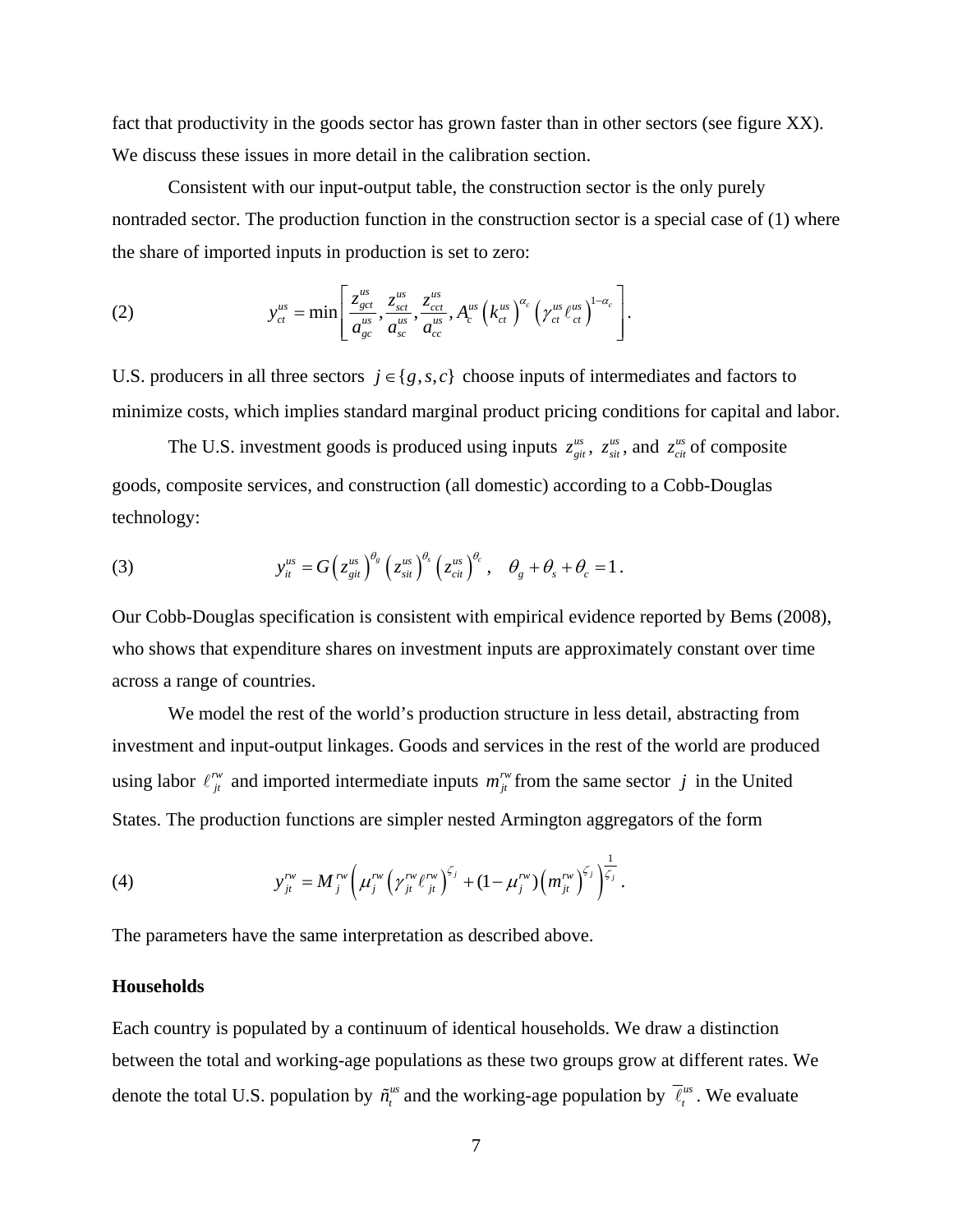consumption per capita on an adult-equivalent basis, defining the U.S. adult-equivalent population as

(5) 
$$
n_t^{us} = \overline{\ell}_t^{us} + (\tilde{n}_t^{us} - \overline{\ell}_t^{us})/2
$$

The rest of the world's demographic variables are defined similarly. As in the description of the economy's production structure, we begin with the problem of a U.S. household then move on to the rest of the world.

 We normalize the amount of time available for work and leisure by a U.S. working-age person to one and denote total U.S. labor supply by  $\ell_t^{\text{us}}$ . U.S. households choose labor supply, consumption of composite goods and services,  $c_{gt}^{ush}$  and  $c_{st}^{ush}$ , investment  $i_t^{us}$ , and bond holdings  $b_t^{\text{us}}$ , to maximize utility

(6) 
$$
\sum_{t=0}^{\infty} \beta^{t} \left( \left( \varepsilon^{ush} \left( \frac{c_{gt}^{ush}}{n_t^{us}} \right)^{\rho} + (1 - \varepsilon^{ush}) \left( \frac{c_{st}^{ush}}{n_t^{us}} \right)^{\rho} \right)^{\frac{\eta \psi}{\rho}} \left( \frac{\overline{\ell}_{t}^{us} - \ell_{t}^{us}}{\overline{\ell}_{t}^{us}} \right)^{(1-\eta)\psi} - 1 \right) / \psi
$$

subject to the budget constraints

$$
(7) \t p_{gt}^{us} c_{gt}^{ush} + p_{st}^{us} c_{st}^{ush} + p_{it}^{us} i_t^{us} + q_t b_{t+1}^{ush} = w_t^{us} \ell_t^{us} + p_{st}^{us} (p_{gt}^{us}, p_{st}^{us}) b_t^{ush} + (1 - \tau_k^{us}) r_{kt}^{us} k_t^{us} - T_t^{us},
$$

the law of motion for capital

(8) 
$$
k_{t+1}^{us} = (1 - \delta)k_t^{us} + i_t^{us}
$$

The appropriate non-negativity constraints, initial conditions for the capital stock and bond holdings  $\bar{k}_0^{us}$  and  $\bar{b}_0^{us}$ , and a constraint on bond holdings that rules out Ponzi schemes but does not otherwise bond in equilibrium. We use the superscript *ush* for U.S. households' consumption and bond holdings to distinguish them from those of the U.S. government, for which we use the superscript *usg*. Notice that we also *g* to distinguish goods from services and construction.

Bonds are denominated in units of the U.S. CPI, which we define as

(9) 
$$
p^{us}(p_{gt}^{us}, p_{st}^{us}) = \frac{p_{gt}^{us}c_{g1992}^{ush} + p_{st}^{us}c_{s1992}^{ush}}{P_{g1992}^{us}c_{g1992}^{ush} + P_{s1992}^{us}c_{s1992}^{ush}}
$$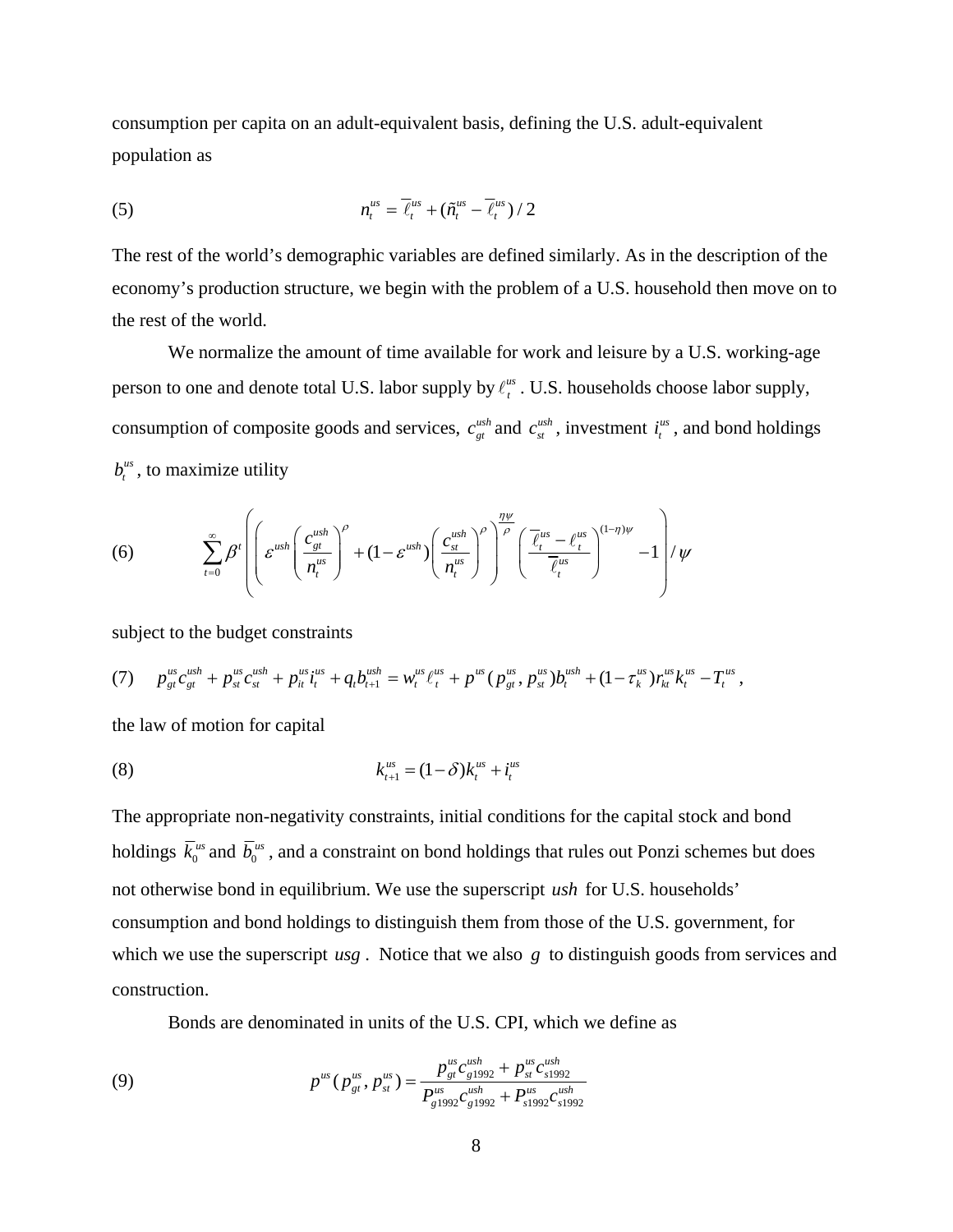We use discount bonds, so the price  $q$  represents the price in period  $t$  of one unit of the U.S. CPI basket in period *t+*1. The real interest rate in units of the U.S. CPI is given by

(10) 
$$
1 + r_{t+1} = p^{us} (p^{us}_{gt}, p^{us}_{st}) / q_t
$$

Households pay constant proportional taxes  $\tau_k^{\mu s}$  on capital income and a lump-sum tax or transfer  $T_t^{us}$ . We use the capital income tax to obtain a sensible calibration for the initial capital stock and depreciation rate. In our calibration we also allow the tax rate on capital income in 1993 to differ from the constant rate in order to match the level of investment in 1992. The first-order conditions for bonds and investment imply a no-arbitrage condition:

(11) 
$$
p^{us}(p_{gt}^{us}, p_{st}^{us})/q_t = ((1 - \tau^{us})r_{kt+1}^{us} + p_{it+1}^{us}(1 - \delta))/p_{it}^{us}
$$

which says that the return on bonds must equal the return on investing in an additional unit of capital. During the sudden stop episode that may occur in 2015, bond-holdings are fixed and the internal real interest rate is determined endogenously in each country separately.

 The rest of the world's households solve a slightly simpler problem. We abstract from investment dynamics in the rest of the world, so the only way the rest of the world's households can save is by buying bonds. Labor supply is still endogenous, however, and the rest of the world's households have similar preferences:

$$
(12) \qquad \sum_{t=0}^{\infty} \beta^t \omega_t^{rw} \left( \left( \varepsilon^{rw} \left( \frac{c_{gt}^{rw}}{n_t^{rw}} \right)^{\rho} + (1 - \varepsilon^{rw}) \left( \frac{c_{st}^{rw}}{n_t^{rw}} \right)^{\rho} \right) \frac{\frac{\eta \psi}{\rho}}{\left( \frac{\overline{\ell}_t^{rw} - \ell_t^{rw}}{\overline{\ell}_t^{rw}} \right)^{(1-\eta)\psi}} - 1 \right) / \psi
$$

The only differences are the share parameter  $\varepsilon^{rw}$  and the parameter  $\omega_t^{rw}$ . The latter is a "shock" (perhaps this term is not entirely appropriate in a perfect-foresight model) which we calibrate to match the U.S. trade balance during the savings glut period of 1992–2011. During this period  $\omega_t^{\text{rw}}$  falls, reflecting a reduction in utility gained from consumption during this period compared to future consumption. The rest of the world's representative household chooses labor supply  $\ell_i^{rw}$ , consumption of goods and services,  $c_{gt}^{rw}$  and  $c_{st}^{rw}$ , and bond holdings  $b_i^{rw}$  to maximize utility subject to the budget constraints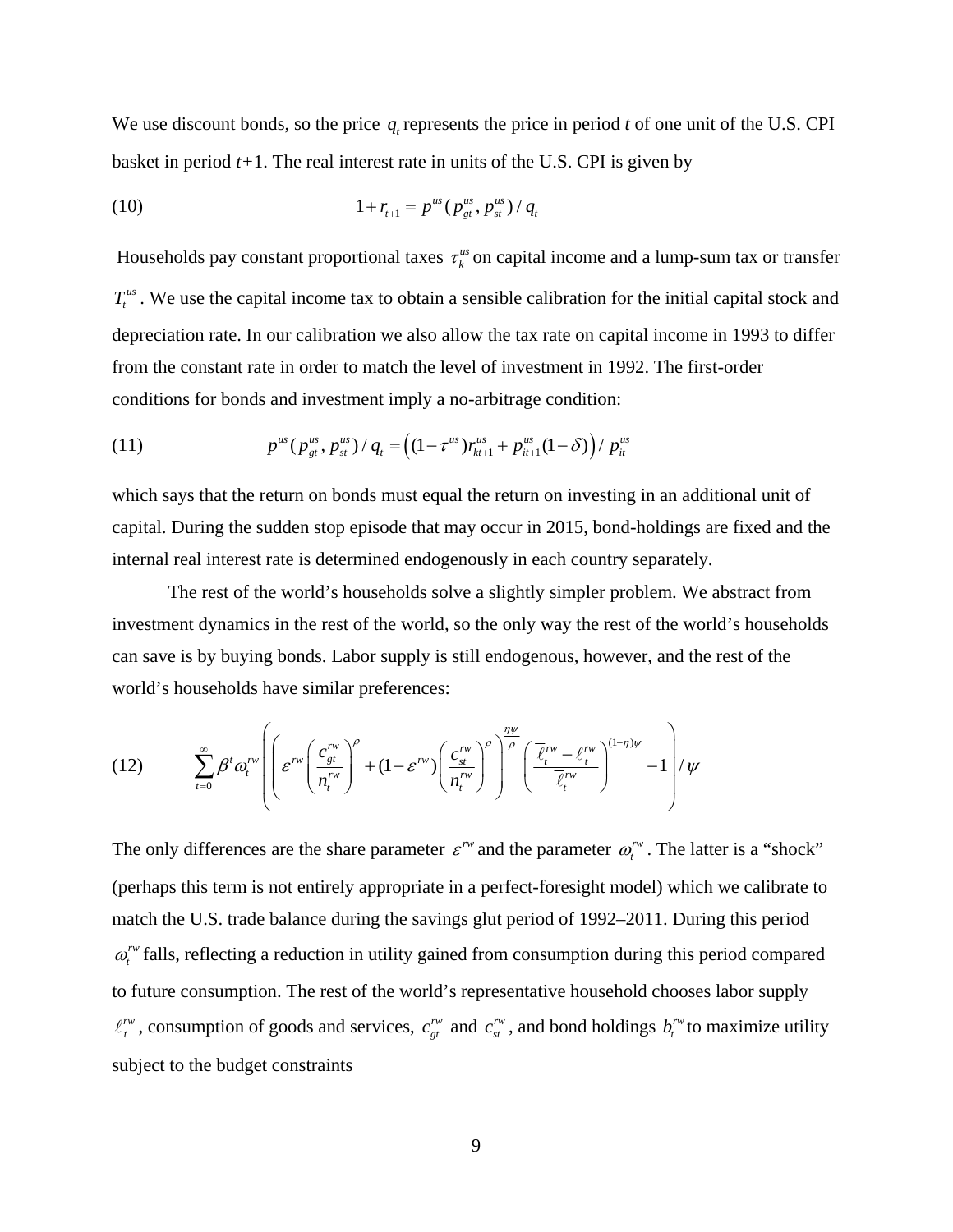(13) 
$$
p_{gt}^{rw}c_{gt}^{rw} + p_{st}^{rw}c_{st}^{rw} + q_{t}b_{t+1}^{rw} = w_{t}^{rw}\ell_{t}^{rw} + p^{ws}(p_{gt}^{ws}, p_{st}^{ws})b_{t}^{rw}
$$

and similar non-negativity and no-Ponzi constraints to those that U.S. households face. The rest of the world's CPI is defined similarly to equation (9). We then define the real exchange rate as

(14) 
$$
rer_{t} = p^{rw}(p_{gt}^{rw}, p_{st}^{rw}) / p^{us}(p_{gt}^{us}, p_{st}^{us})
$$

## **U.S. government**

The government in the United States levies taxes and sells bonds in order to finance exogenously-required expenditures on consumption of composite goods and services. The government's budget constraint is

(15) 
$$
p_{gt}^{us}c_{gt}^{us} + p_{st}^{us}c_{st}^{us} + q_{t}b_{t+1}^{us} = \tau_{k}^{us}r_{kt}^{us}K_{t}^{us} + T_{t}^{us} + p_{t}^{us}(p_{gt}^{us}, p_{st}^{us})b_{t}^{us}
$$

As mentioned above, we use the superscript *g* to distinguish public from private U.S. consumption and bond holdings. We specify time paths for government consumption expenditures and debt as fractions of GDP, using historical data for 1992—2011 and projections for the future. We allow the lump-sum tax  $T_t^{us}$  to vary as necessary to ensure that the government's budget constraint is always satisfied. More formally, let  $v_t$  and  $v_t$  denote the fractions of nominal GDP in period *t* that government consumption expenditures and debt must equal respectively. We require that

(16) 
$$
p_{gt}^{us}c_{gt}^{us} + p_{st}^{us}c_{st}^{us} = v_t GDP_t^{us}
$$

and

$$
(17) \t\t b_t^{usg} = -\nu_t GDP_t^{us}
$$

 In this setup we must specify the degree to which the government can substitute goods for services in consumption. We remain neutral as to whether goods and services are complements or substitutes for the government, setting the elasticity of substitution to one. The government therefore chooses  $c_{gt}^{usg}$  and  $c_{st}^{usg}$  to maximize

$$
(18) \t\t \left(c_{gt}^{usg}\right)^{e^{usg}}\left(c_{st}^{usg}\right)^{1-e^{usg}}
$$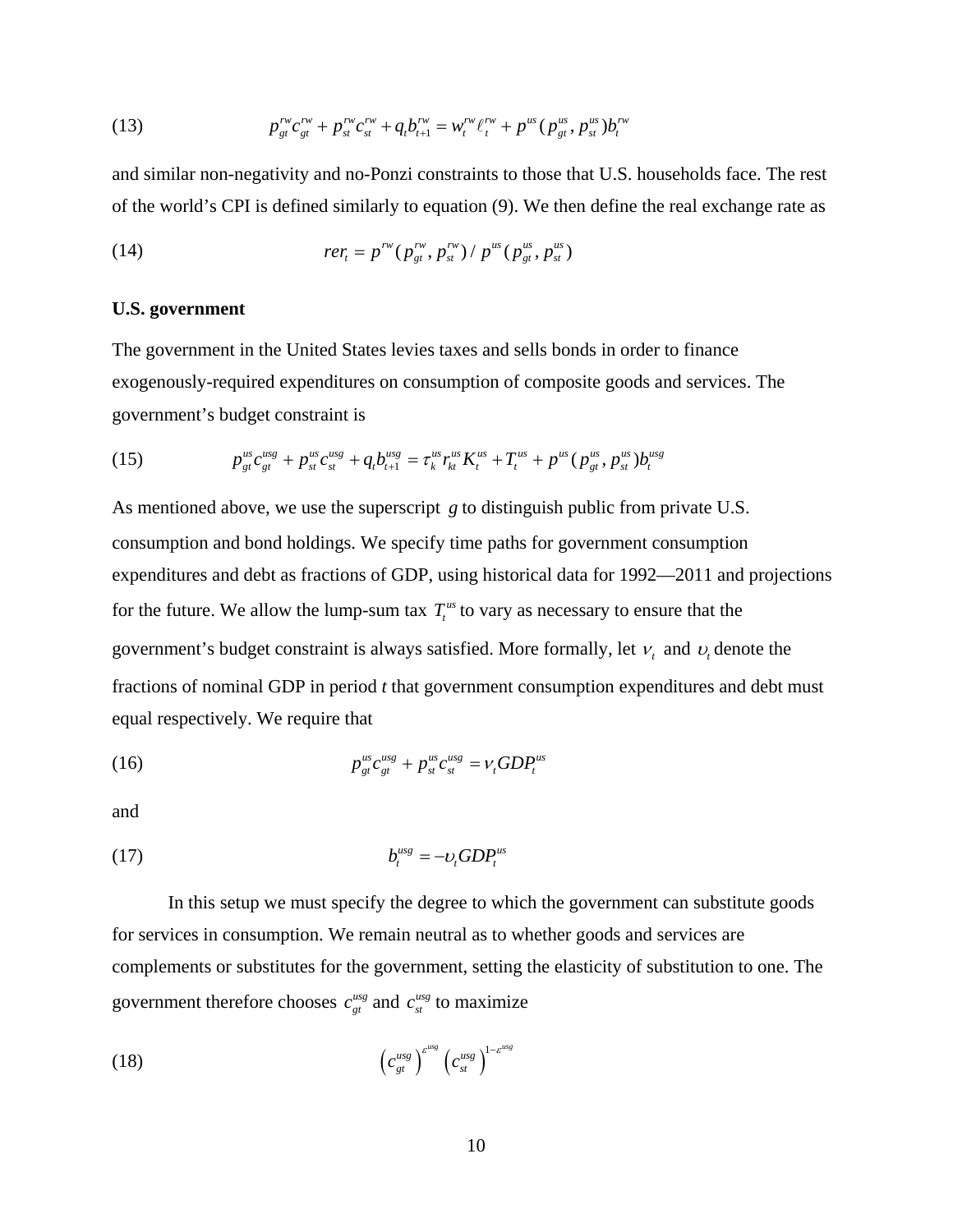subject to (16). We assume that government spending does not enter the household's utility function (or equivalently, enters in a separable fashion), nor does it enter any of the production functions.

 It is important to point out that our model exhibits near-Ricardian equivalence. Ricardian equivalence breaks down only when we introduce unexpected events — the savings glut and the sudden stop. Unanticipated changes in the time path of government spending and debt that accompany these events do affect the model's equilibrium dynamics, particularly in the short run.

#### **Market clearing and equilibrium**

The market clearing conditions for U.S. composite goods and services are

(19) 
$$
c_{jt}^{ush} + c_{jt}^{usg} + m_{jt}^{rw} + z_{gjt}^{us} + z_{sjt}^{us} + z_{cjt}^{us} + z_{jit}^{us} = y_{jt}^{us}, \quad j \in \{g, s\}
$$

Construction is not traded or used for consumption, so the market clearing condition for construction is

(20) 
$$
z_{cgt}^{us} + z_{cst}^{us} + z_{cct}^{us} + z_{cit}^{us} = y_{dt}^{us}.
$$

Market clearing for U.S. investment is

$$
(21) \t\t\t\t itus = yitus.
$$

The market clearing conditions for the rest of the world's composite goods and services are

(22) 
$$
c_{jt}^{rw} + m_{jt}^{us} = y_{tjt}^{rw}, \quad j \in \{g, s\}.
$$

Factor markets must also clear:

(23) 
$$
k_{gt}^{us} + k_{st}^{us} + k_{ct}^{us} = k_t^{us}, \quad \ell_{gt}^{us} + \ell_{st}^{us} + \ell_{ct}^{us} = \ell_t^{us}, \quad \ell_{gt}^{rw} + \ell_{st}^{rw} = \ell_t^{rw}.
$$

Finally, the bond market must clear:

(24) 
$$
b_t^{ush} + b_t^{us} + b_t^{rw} = 0.
$$

 An equilibrium in our model for a given sequence of time series parameters  $\{\omega_i^{rw}, v_i, v_t\}_{t=0}^{\infty}$  and initial conditions  $(\overline{b}_0^{ush}, \overline{b}_0^{ush}, \overline{k}_0^{us})$  consists of a sequence of all model variables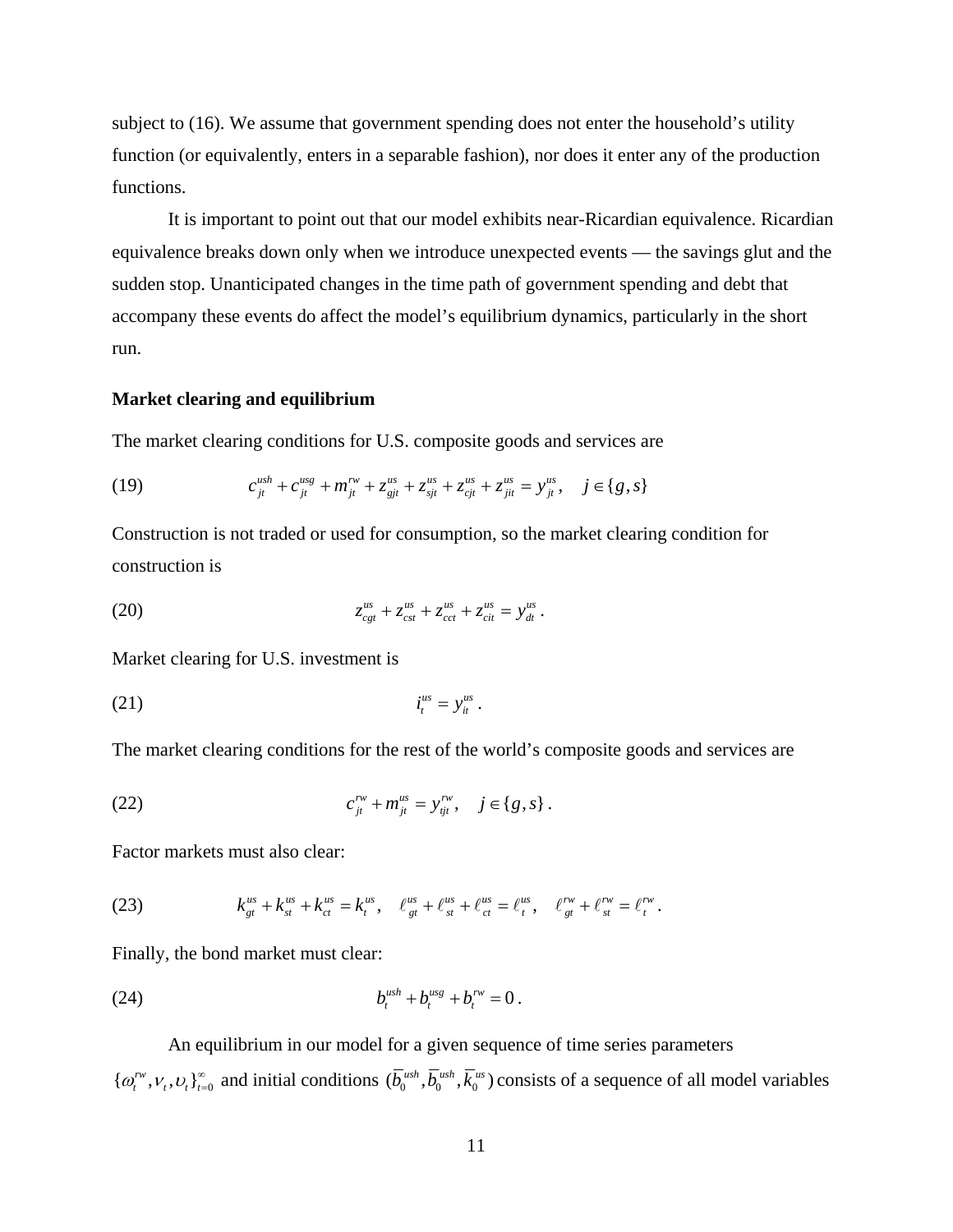such that households in the U.S. and the rest of the world maximize their utilities subject to their constraint sets, prices and quantities satisfy marginal product pricing conditions for all 10 commodities, all market clearing conditions are satisfied, and the U.S. government solves its consumption spending allocation problem in each period. When we solve the model numerically, we require that equilibria converge to balanced growth paths after 100 years. There are an infinite number of possible balanced growth paths — one for every combination of public and private bond holdings.

## **4. Outline of our quantitative strategy**

Before we proceed with our calibration and quantitative exercises, we pause for a moment to briefly describe our overall quantitative strategy. Our first step is to calibrate the model's parameters and initial conditions so that the equilibrium in which neither the sudden stop nor savings glut occur replicates the benchmark input-output matrix and national account figures published by the BEA for 1992. We calibrate the rest of the world's preference shock  $\omega_{1992}^{rw}$  to match the U.S. trade balance in 1992, and assume that it converges quickly to a constant value of one thereafter. In other words, we do not calibrate our model to match any time series at all. We treat the model's equilibrium dynamics in this scenario as a counterfactual exercise, allowing us to ask the question: what would have happened over the past two decades and in the future had the savings glut not happened at all?

Our second step is to solve for the model's dynamics in the scenario where the savings glut actually happens. Here, we hold fixed all parameters calibrated during the first step, and calibrate the values of  $\omega_r^{\prime\prime\prime}$  for 1993–2011 so that the equilibrium replicates exactly the aggregate U.S. trade balance during this period. As in the first step of our exercise, we assume that  $\omega_t^{\text{rw}}$  gradually converges to one once this period ends. We use the equilibrium values of capital and bond holdings in 1993 from the no-savings glut first step as initial conditions in this second step. The savings glut, which manifests in our model as temporarily reduced utility from consumption and leisure in the rest of the world, is an unanticipated event. Model agents in 1992 do not expect it to occur -- its sudden onset is a completely unexpected — but they have perfect foresight thereafter. We refer to the model's post-2011 dynamics in this scenario as a "gradual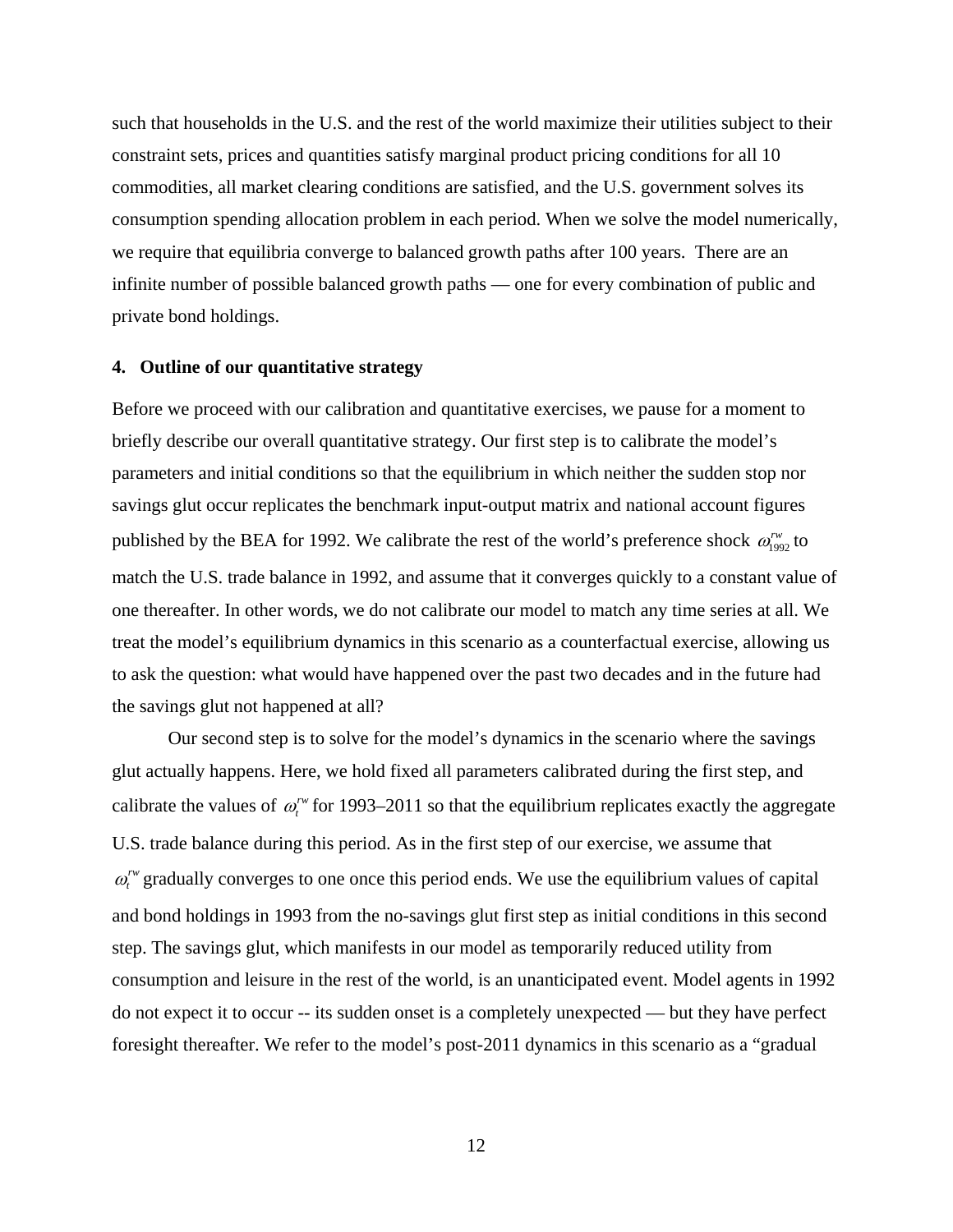rebalancing," representing the outcome of a slow, orderly end to the forces driving the savings glut.

#### **5. Calibration**

In the spirit of multisector, static applied general equilibrium models like Kehoe and Kehoe (1994), we calibrate many of the model's parameters so that the equilibrium in 1992 of the model in which the savings glut does not occur replicates the input-output matrix for that same year published by the BEA. There are several discrepancies between the NIPA tables and the input-output matrix, so we let the NIPA tables take precedence and perform several adjustments using the RAS algorithm to the input-output matrix so that it matches the relevant NIPA data exactly. Our adjusted input-output matrix is listed in table 1. The dynamic, open-economy nature of the model introduces several other elements to the model's calibration. We set the time series for sector-level productivity growth, demographics, and government exogenously.

#### **U.S. production parameters**

We normalize quantity units so that U.S. GDP is equal to 100 and all prices are equal to one in 1992 — all quantities are expressed as percentages of 1992 GDP. We compute all parameters for the Leontief portion of the U.S. production functions in equation (1) directly from the inputoutput matrix. For example, to compute  $a_{gc}^{us}$ , the amount of goods needed to produce one unit of gross output in the construction sector, we divide the value in the goods row and construction column (3.79) by gross output in the construction column (10.71). We use a similar procedure to calculate factor shares in value added for each sector. For the Armington aggregators in (1) we first specify values for the elasticities of substitution between domestic and imported inputs. There is some debate over this elasticity as business cycle models tend to imply low elasticities while analysis of trade policy changes often suggest much higher elasticities (see Ruhl (2008) for a detailed discussion). In order to match sector-level trade balance dynamics closely, we set the goods Armington elasticity to 3 and the services elasticity to 1. We then use equilibrium conditions (marginal product pricing and zero profits) to  $\mu_j^{us}$  from the input-output matrix. The scale factors  $M_j^{\mu s}$  follow immediately. We use equilibrium conditions in a similar procedure to calibrate the investment sector's parameters.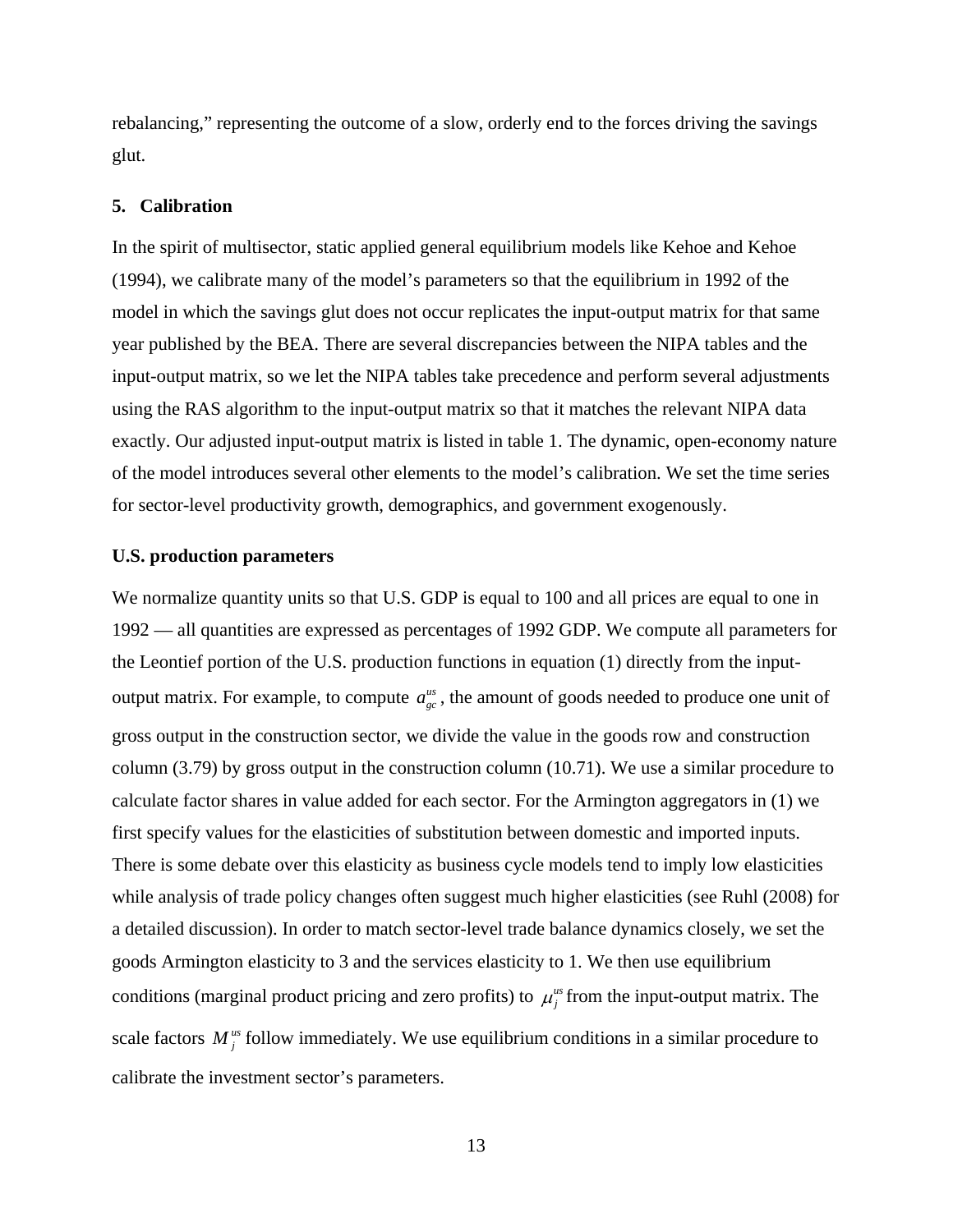#### **Household and government parameters**

We set the elasticity of intertemporal substitution  $1/(1-\psi)$  to 0.5. We set the long-run interest rate to 3 percent. We set the discount factor  $\beta$  so that this interest rate is consistent with balanced growth. We set the elasticity of substitution between goods and services in consumption,  $1/(1 - \rho)$ , to 0.5. The household's first-order conditions imply

(25) 
$$
\frac{\varepsilon^{ush}}{1 - \varepsilon^{ush}} = \frac{p_{g1992}^{us}}{p_{s1992}^{us}} \left( \frac{c_{g1992}^{ush}}{c_{c1992}^{ush}} \right)^{1 - \rho}
$$

which we use to calibrate the share parameter  $\varepsilon^{ush}$ . We then use data on hours worked to calibrate  $\eta$ . A similar procedure yields the government's share parameter  $\varepsilon^{usg}$ .

#### **U.S. initial conditions**

To calculate the initial capital stock we set the 1992 real interest rate to 4 percent. The real interest rate in 1992 is not an equilibrium object in our model; it would be determined in 1991 and 1992 is our initial year. The real interest rate on 10-year U.S. treasury bonds is approximately 4 percent in 1992. Our results are not sensitive to alternative approaches to calibrating the initial capital stock. Depreciation was 11.7 percent of GDP in 1992, so given a tax rate on capital income  $\tau_k^{\text{us}}$  we can then calibrate the initial capital stock as

(26) 
$$
k_{1992}^{us} = \frac{(1 - \tau_k^{us})r_{k1992}^{us}k_{1992}^{us} - \delta k_{1992}^{us}}{r_{1992}}.
$$

and the depreciation rate as

(27) 
$$
\delta = \frac{11.7}{k_{1992}^{us}}.
$$

We choose  $\tau_k^{us} = 0.415$ , which implies a value of  $\delta = 0.062$ , well within the standard range of annual depreciation rates used in the literature. U.S. government debt was 42.8 percent of GDP in 1992. We use this figure to set the government's bonds in 1992,  $\overline{b}_{1992}^{usg}$ , then set private bond holdings,  $\overline{b}_{1992}^{ush}$ , so that total net foreign assets  $\overline{b}_{1992}^{ush} + \overline{b}_{1992}^{uss}$  equals negative 6 percent of GDP (this value comes from Lane and Milesi-Feretti, 2007).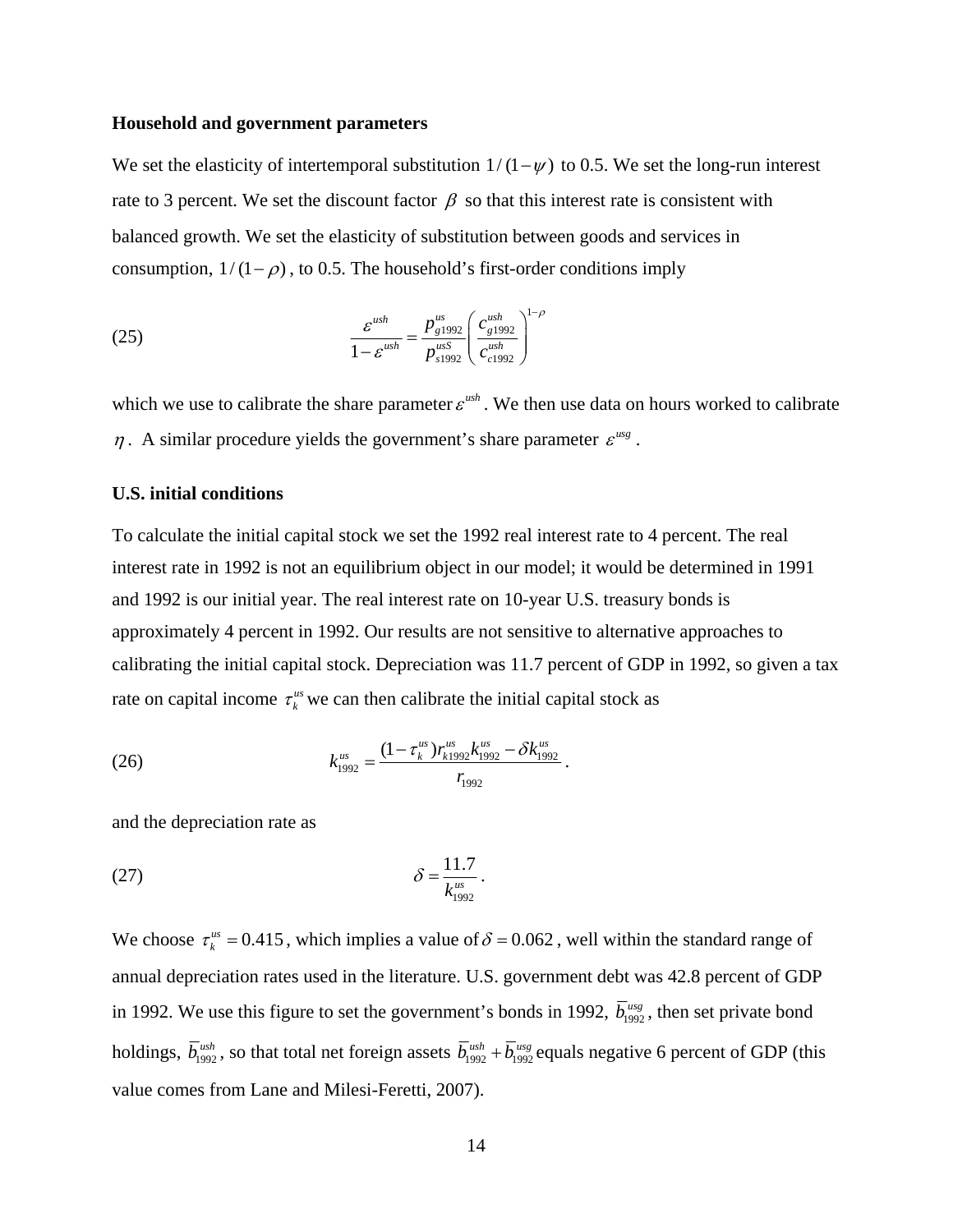#### **Constructing the rest of the world**

To calibrate the remaining parameters we need to specify what the "rest of the world" is in the data. We calculate the United States' top 20 trading partners, ranked by average annual bilateral trade (exports plus imports) between 1992 and 2011, and weight them by their average share of U.S. total annual trade (again, exports plus imports) during this period. We use these countries weights to construct a composite trading partner, thinking of the rest of the world as being composed of 20 identical countries that all look like this composite. See Appendix A for more detail.

 To calculate the rest of the world's gross output of goods and services, we take a weighted average of goods and services output of these 20 countries and multiply these figures by 20 to get total output of goods and services in the rest of the world. We use equilibrium conditions in a similar manner as before to calibrate the rest of the world's Armington aggregators and preference parameters.

#### **Exogenous processes**

We use historical data and future projections from the United Nations World Population Prospects 2010 Revision to construct time series for the demographic parameters for both the United States and the rest of the world (using the same 20 countries and weights as before). We use the "medium" scenario for the future projections. The United States and the rest of the world are projected to grow at different rates well past the 100-year cutoff, so to ensure balanced growth in our computation we assume that populations in both countries begin to converge to constant levels after 2050. Our model's equilibrium dynamics between 1992 and 2030, the period on which we focus, are not sensitive to this assumption.

 We calculate sector-level productivity growth rates using data on value added and labor compensation by sector from the BEA for the period 1987–2011. We use this data to perform growth accounting by sector, and find that the average growth rates of labor productivity over this period are 4.3 percent in goods, 1.3 percent in services, and -0.04 percent in construction. We use these values in the model between 1992 and 2030, then assume that all sector-level growth rates converge to 2 percent per year slowly over time, again to allow the equilibrium converges to a balanced growth path.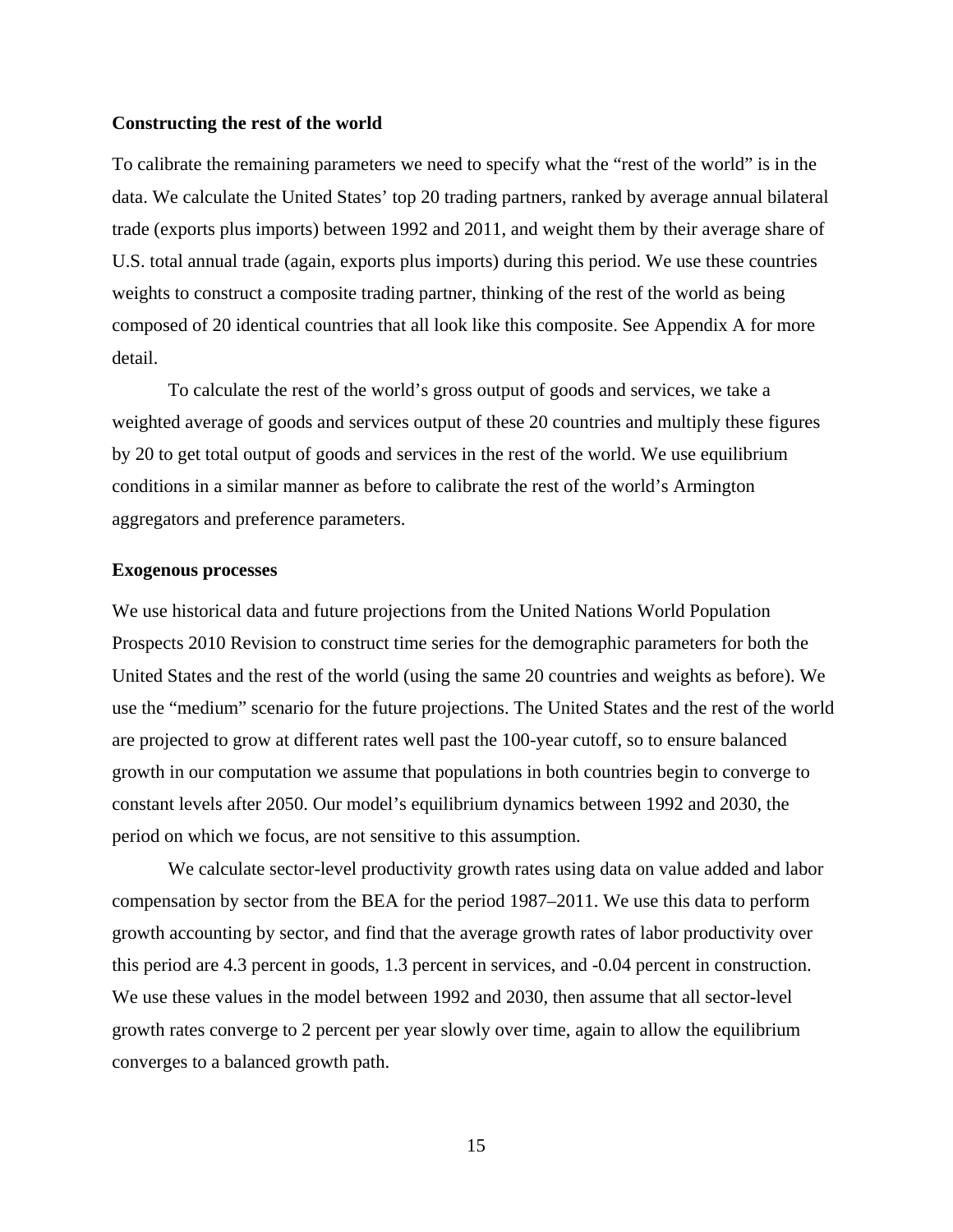We construct several time series for government consumption expenditure and debt. We use historical data from the NIPA tables for government consumption expenditures and from the U.S. Congressional Budget Office (CBO) for government debt. We use CBO projections as a starting point for our own projections, but make adjustments to allow for balanced growth in the long run. The CBO's long-run projections for government debt as a fraction of GDP vary greatly from year to year and are, quite frankly, implausible. The 2012 Long Term Budget Outlook provides two possible scenarios for government debt as a fraction of GDP in the long run, neither of which are remotely stationary. The first, the "extended baseline" scenario, has debt as a fraction of GDP falling below zero in the long run. The other, the "extended alternative fiscal scenario," has government debt reaching more than 250 percent of GDP by 2045. These two scenarios differ substantially from the 2011 projections.

In the no-savings glut counterfactual scenario, we assume that government spending as a fraction of GDP remains constant, and that government debt gradually rises to 60 percent of GDP over time. In modeling the savings glut, we use the actual data for 1992–2011. In the gradual rebalancing scenario, consumption spending as a fraction of GDP rises gradually to approximately 23 percent in the long run, while debt/GDP converges to 74 percent. In the sudden stop scenario, we use the same spending series but assume that debt/GDP falls to 60 percent once the savings glut ends, reflecting a permanent change in U.S. government policy that coincides with the sudden stop.

#### **6. Quantitative results**

We begin this section by discussing our baseline model's historical performance in matching the U.S. trade balance (aggregate and disaggregated), real exchange rate, and sectoral labor dynamics between 1992 and 2011. We then compare these results to the counterfactual scenario in which the savings glut never took place. We finish by discussing our baseline model's predictions for these key variables in the future.

## **Dynamics of the trade balance and real exchange rate**

Figures 2 and 3 plots the model's results for the aggregate trade balance and real exchange rate over the period 1992–2024. In the data, the U.S. trade balance falls from -0.52 percent of GDP in 1992 to -5.75 percent in 2006, then rises back up to -3.09 percent by 2011. By construction, our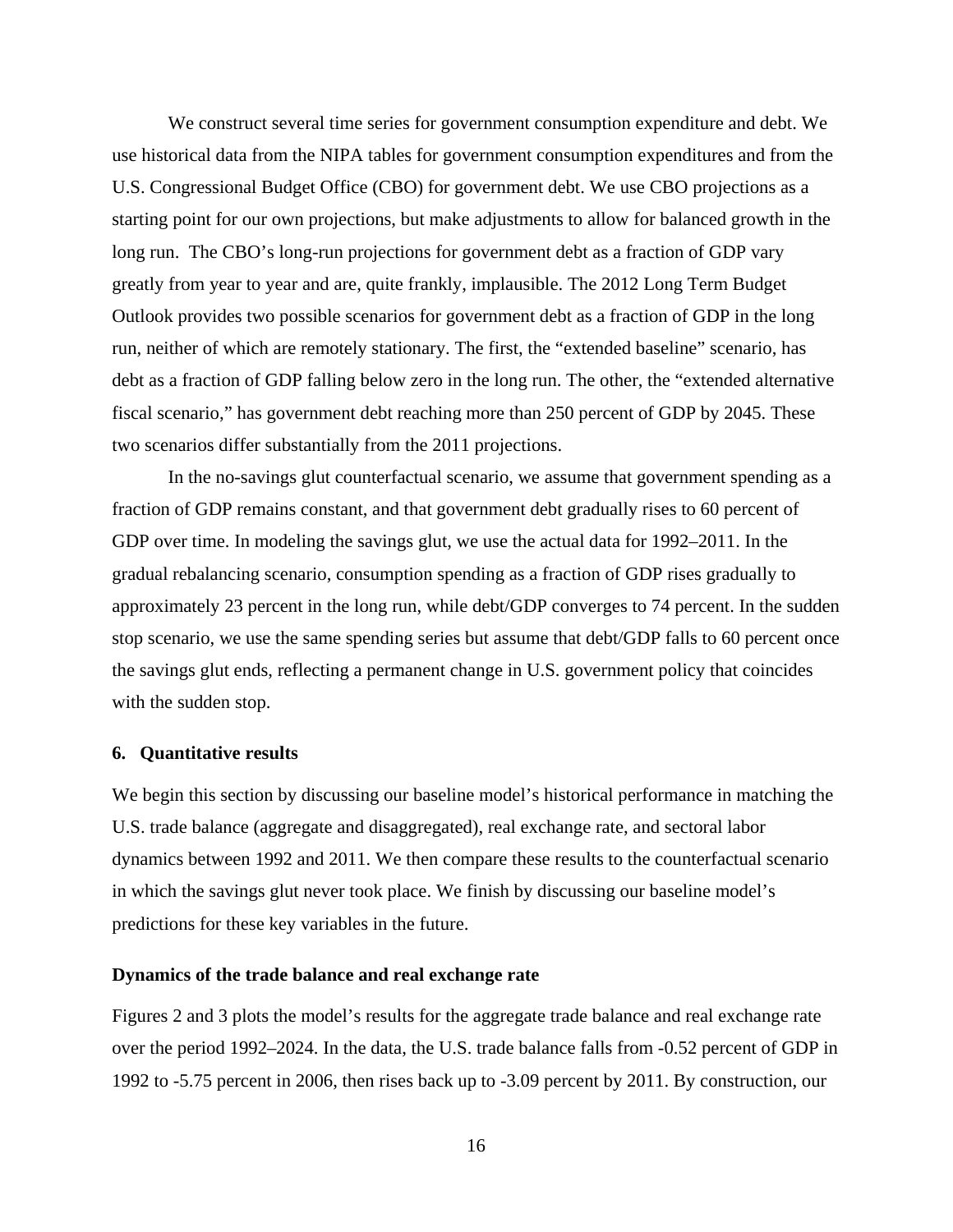model matches this series exactly. In the absence of a sudden stop, our model predicts that the trade balance will turn positive in 2017, and rise gradually to 0.82 percent of GDP by 2024. Beyond this point, the trade balance continues to rise, reaching a maximum of 1.17 percent of GDP in 2052, and remaining above 0.5 percent of GDP in perpetuity. This is the primary consequence of the savings glut — the United States has to pay back the debt it has incurred over the past two decades.

 In the data, the real exchange rate appreciates by 21.8 percent between 1992 and 2002, then depreciates by 27.9 percent between 2002 and 2011. Our model matches almost exactly the maximum amount of depreciation (21.6 percent in the model versus 21.8 percent in the data). This maximum occurs, however, in 2006 in the model, the same year in which the trade deficit peaks. More broadly, looking at the model's results for the trade balance and the real exchange rate we see that they always move simultaneously — an increase in the trade deficit is always accompanied by a real exchange rate appreciation. The reason for this tight link is obvious. An increase in the trade deficit implies an increase in foreign goods (and a small increase in foreign services) shipped to the United States. In equilibrium, this increase in supply generates a reduction in the price of foreign output relative to its U.S. counterpart. We view the fact that the U.S. continued to borrow heavily after the real exchange rate began to depreciate in 2003 as a puzzle — why would U.S. demand for foreign goods not wane in the face of an increase in price? We discuss this in more detail below. After 2011, our model predicts that the U.S. real exchange rate will continue to depreciate, flattening out near its 1992 value by the end of the observation period. This reflects a gradual reduction in the supply of foreign goods and services in the United States — once the trade balance begins to level off, this supply levels off as well, and so does the price.

Figure 4 plots disaggregated trade balances for goods and services separately. During the 1992—2011 period, the model matches the data almost exactly for both sectors. Standard international macro models that treat goods — agriculture, mining, and manufacturing — as the only traded sector and ignore services trade cannot match this fact. Also note how our calibration of the Armington elasticities (3 for goods, 1 for services) allows us to capture the fact that the goods trade balance is much more volatile than the services trade balance. After 2011, the model predicts that the goods trade balance will rise, reaching -0.21 percent of GDP by 2024. The services trade balance rises slightly, to 1.03 percent of GDP by 2024. In other words, the entire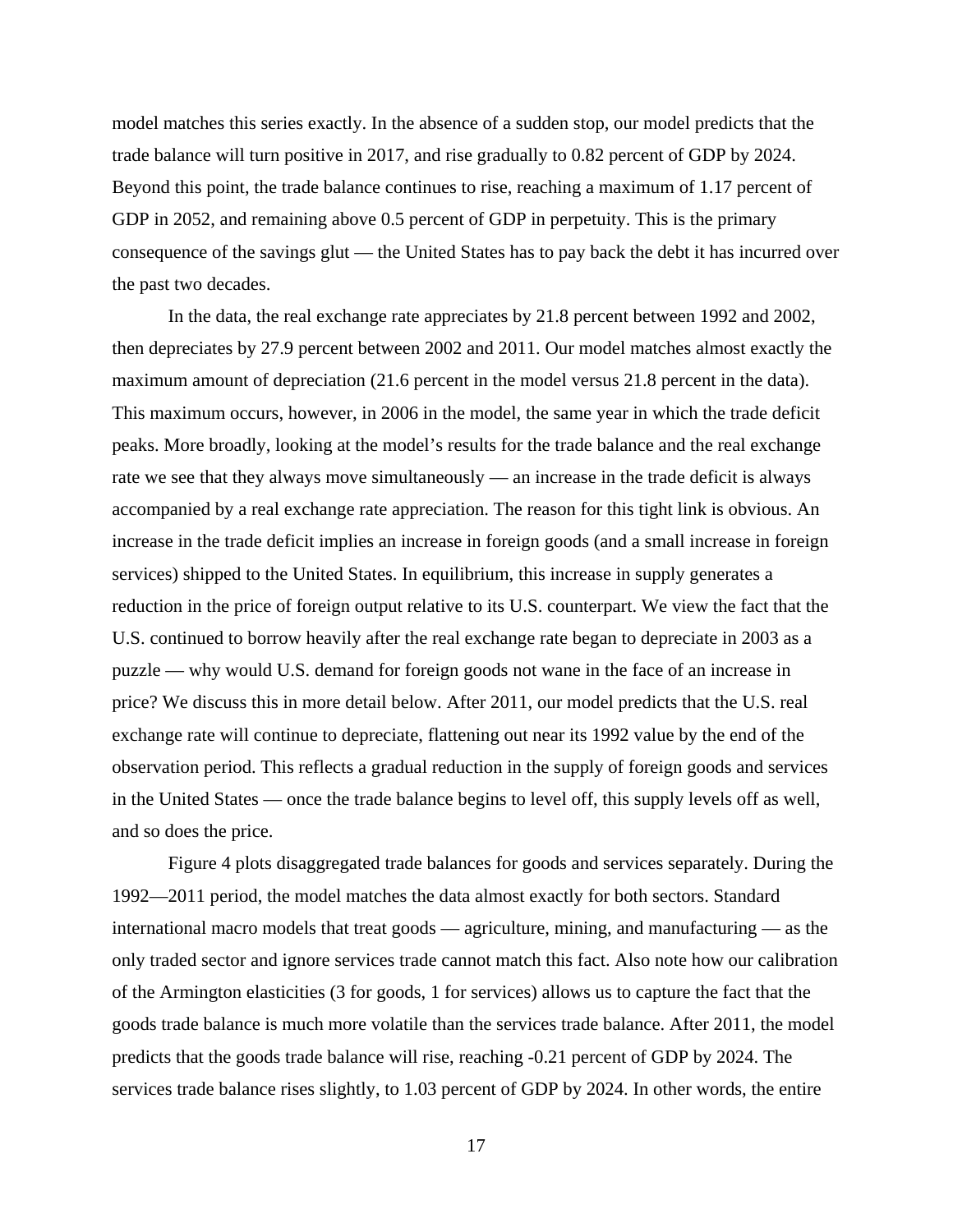U.S. trade surplus in 2024 will be composed of services; the United States will still import more goods than it exports.

#### **Labor reallocation across sectors**

Figures 5 and 6 plot our model's results for the goods and construction sectors' share of total labor compensation. This is the natural data analogue with which to compare our model's results. Hourly wages differ across sectors; an hour of labor in the goods sector is not equivalent to an hour of labor in services. In our model, one unit of labor supply is interchangeable with another, and all three sectors pay the same wages. Loosely, we aim to compare each sector's share of total effective labor supply in the model and the data.

In the data, the goods sector's share falls from 19.69 percent in 1992 to 12.39 percent in 2011, a drop of 7.30 percent. In the model, the goods labor compensation share falls to 14.5 percent by 2011, a drop of 5.15 percent. Thus our model captures 71 percent of the decline in the goods sector's share of total labor compensation during the period. This share continues to fall in the model once the rebalancing process begins after 2011, reaching 13.6 percent in 2024 and eventually reaching close to 12 percent by 2050. So even when the United States stops borrowing and begins to reduce its consumption of imported goods, employment in the goods sector continues to fall. This result is driven by the fact that labor productivity grows faster in goods than in the other sectors. Combined with the low elasticity of substitution between goods and services in consumption, this is a standard result in the structural change literature (see, e.g. Ngai and Pissarides, 2007).

In the data, the construction sector's share of total labor rises from 4.37 percent in 1992 to 5.69 percent in 2006, then falls to 4.38 percent in 2011. This reflects the construction boom and subsequent bust following the financial crisis. Construction's share of labor compensation peaks in 2006 in the model as well, reaching 6.3 percent. In other words, our model actually over-predicts the increase in construction employment during the period. Because we do not model the financial crisis at all (except to the extent that trade balance dynamics during 2008— 2011 were driven in part by the crisis), our model does not generate a large decline in construction's employment share after 2006. It falls to 6.12 percent by 2011, then rises slightly to 6.35 percent by 2024, again driven by structural change.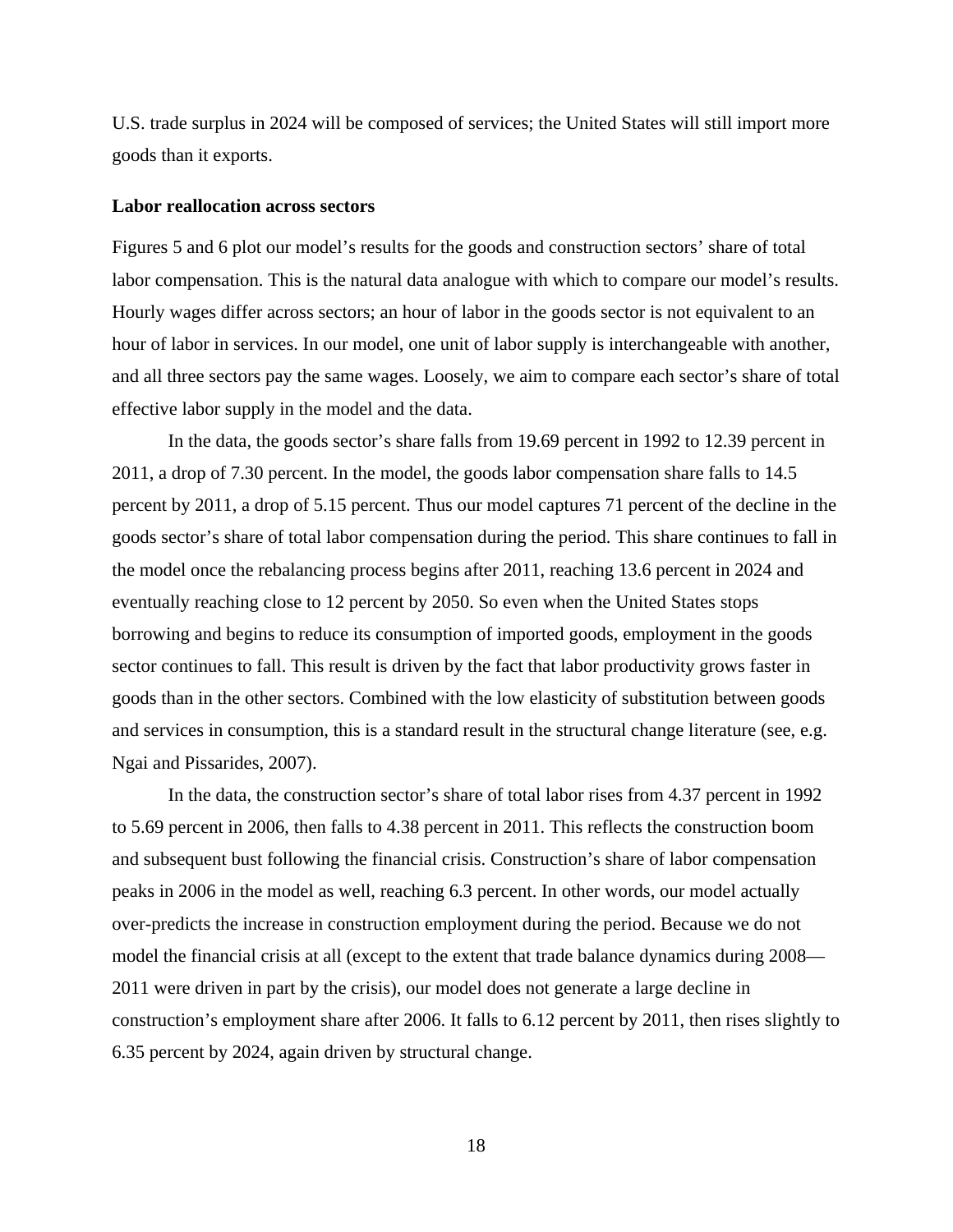A natural question arises in light of these results: what is the contribution of the savings glut (and the subsequent rebalancing process) to reallocation of labor across sectors? In other words, how much of these results is driven purely by standard structural change forces? Figure 4 also plots our model's results for labor compensation shares in the counterfactual scenario in which the savings glut does not occur. Table 3 lists the goods and services sectors' shares of total labor compensation in the data, the gradual rebalancing scenario, and the no-savings glut counterfactual for each year between 1992 and 2024. For the goods sector, it is clear that the bulk of employment share dynamics in the model are driven by that sector's faster productivity growth, i.e., standard structural change forces. While the good's sectors share of employment compensation initially falls faster with the savings glut than without, by 2011 this share has fallen to 15.49 percent in the counterfactual scenario, as compared to 12.39 percent in the data and 14.54 percent in the model with the savings glut. This means that in the counterfactual, the model still captures 58 percent of the drop in the goods employment share — 82 percent of what the model with the savings glut captures. In other words, only 18 percent of the drop in the goods employment share between 1992 and 2011 is driven by the savings glut, the rest is driven by structural change. By 2024, the goods sector's share of labor compensation falls to 13.62 in the rebalancing scenario and 13.04 percent in the counterfactual. So the fact that the U.S. goods trade balance rises somewhat after the savings glut occurs does put some upward pressure on goods sector employment, but not much.

The impact of the savings glut on employment is larger for the construction sector. By 2006 (the year in which construction's share of labor compensation peaks in the data and the model with the savings glut), construction's employment share rises from 4.37 percent to 6.30 percent in the model with the savings glut and only 5.37 percent in the no-savings glut counterfactual. In other words, construction's employment share rises by less than half as much between 1993 and 2006 in the model without the savings glut — the savings glut is responsible for more than half of the boom in construction employment during this period. By 2024, however, the effects of the savings glut on construction employment have essentially vanished; construction's share of labor compensation is 6.36 percent in the model with the savings glut and 6.30 percent in the counterfactual.

Put simply, our model's results indicate that while the savings glut was an important force in driving the construction boom, it has played little role in causing the decline in goods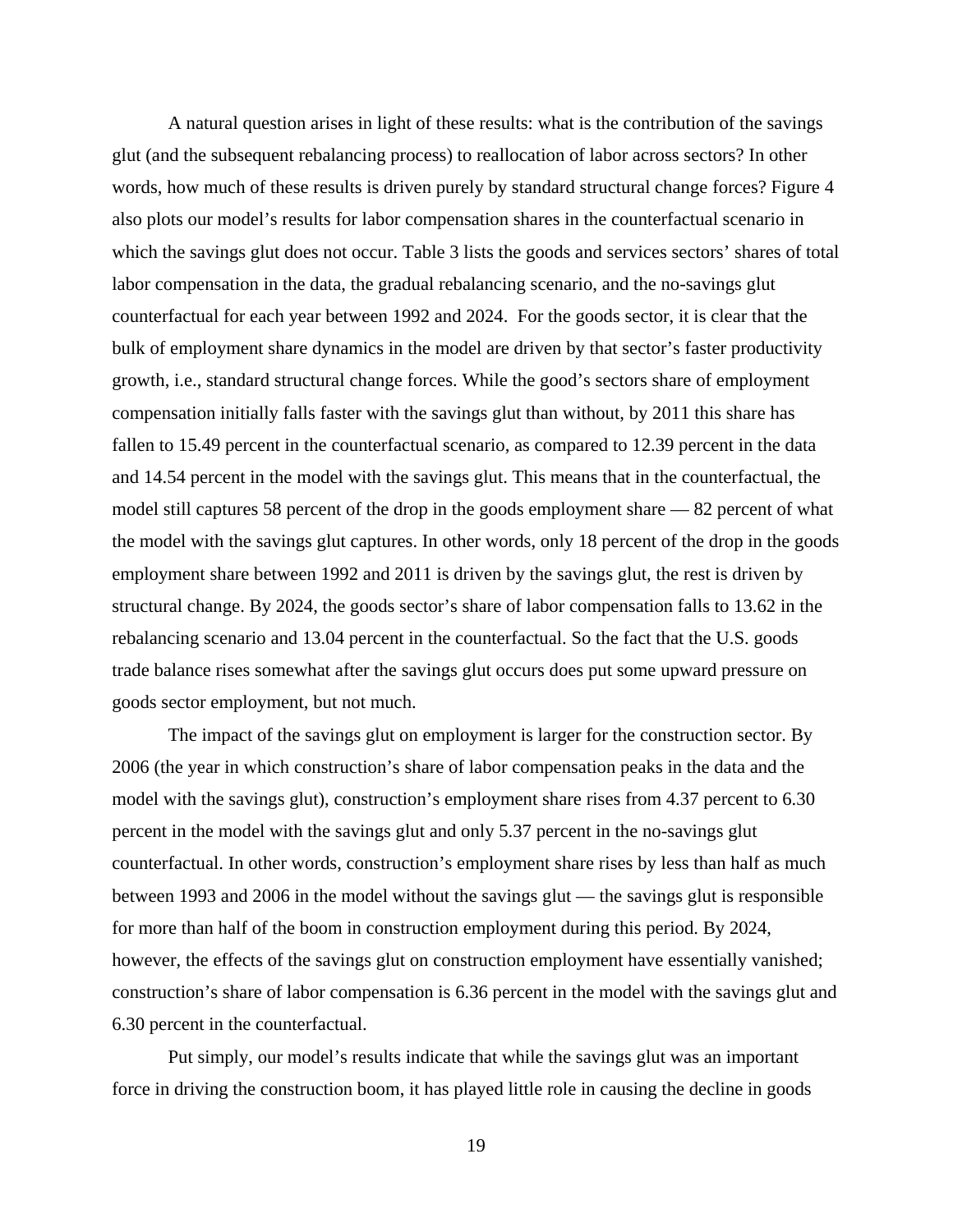sector employment. Moreover, the long-run trade surplus that will follow the end of the savings glut is not likely to mitigate the continued effects of structural change on goods sector employment in any substantial manner.

#### **Puzzle: Timing of the real exchange rate and trade balance**

As we point out above, in our model the trade balance and real exchange rate move simultaneously; an increase in the trade deficit is always accompanied by a real exchange rate appreciation (and the reverse for a decrease in the deficit). In the data, real exchange rate appreciation peaks in 2002, 4 years before the trade deficit peaks. This timing disconnect presents a puzzle — why would the U.S. continue to borrow while foreign goods and services are becoming more expensive relative to their domestic counterparts? One potential solution lies in domestic factors our model ignores: policies that promote homebuying, financial innovation, and other forces described in studies like Obstfeld and Rogoff (2009). Disaggregating the U.S. real exchange rate suggests a simpler solution. Figure 7 plots the U.S. real exchange rate with China and the U.S. real exchange rate with the other 19 of its top 20 trading partners separately. Notice that after around 2001, as China became more important in U.S. trade, our model's real exchange rate looks more like the U.S.-China real exchange rate; the peak appreciation with China (after China's nominal devaluation of 1994) occurs around 2006, right alongside the peak trade deficit. This suggests that we may need to model U.S. trade with countries like China, Korea, and Japan — the principal lenders to the United States, and other major trading partners like Canada and Mexico separately. A multi-country model in our non-stationary dynamic framework would introduce significant complications, so we leave this for future work.

#### **Puzzle: U.S. real interest rates**

There is a commonly-held belief that the savings glut has played a large role in driving the low real interest rates in the United States during the past decade. Ben Bernanke has advocated for this position on several occasions. In our model, the savings glut has a negligible impact on the U.S. real interest rate. Figure 5 plots the U.S. real interest rate in the rebalancing scenario and the no-savings glut counterfactual against the data, which we take as the ex-post real interest rate on 10-year treasury bonds. All other methods of calculating the U.S. real interest rate exhibit a similar decline during the period under observation. In the data, the real interest rate falls steadily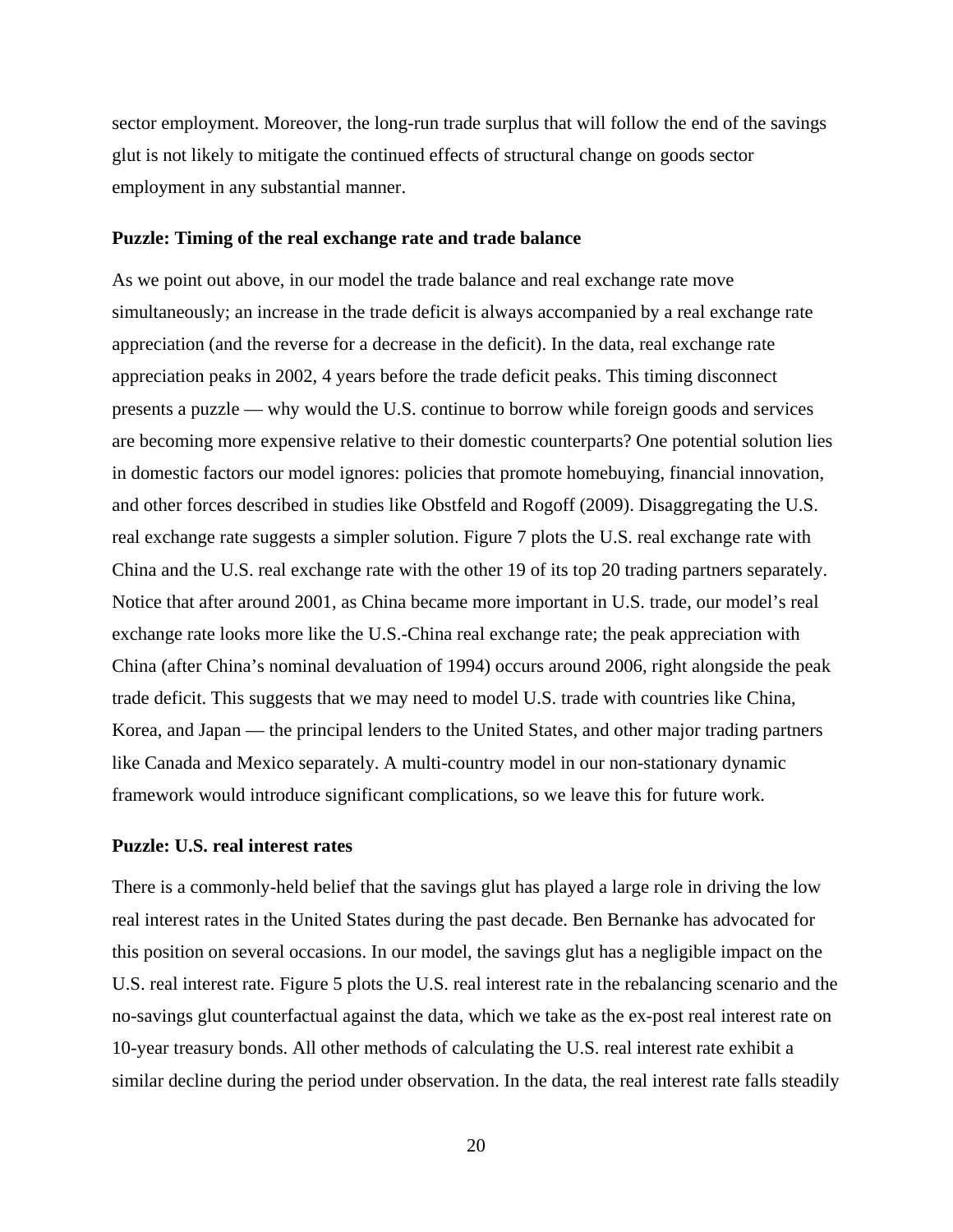starting in 1993, with the exception of a large, temporary increase during the financial crisis driven by deflation in 2009. In both versions of the model, however, the interest rate gradually converges to the long-run value of 3 percent and there is little difference between the model with the savings glut and the no-savings glut counterfactual. The maximum difference between the two model series is 46 basis points in 2010 (3.70 percent in the counterfactual versus 3.24 percent in the model with the savings glut).

Our results indicate that the savings glut is not responsible for low U.S. real interest rates during this period. They are, however, similar to empirical estimates on the impact of foreign purchases of U.S. assets on U.S. real interest rates. For example, Warnock and Warnock (2008) estimate that foreign lending has lowered U.S. real interest rates by 80 basis points. Krishnamurthy and Vissing-Jorgensen (2008) report similar findings. While this figure is larger than our model's prediction, it is only a small fraction of the observed decline in U.S. real interest rates during between 1992 and 2011. It is also worth noting that Bernanke's successor, Alan Greenspan, espoused a view consistent with our results. In his statement before the U.S. Senate Committee on Banking, Housing, and Urban Affairs on February 16, 2005, he argued that foreign lending had lowered the U.S. real interest rate by less than 50 basis points. By this time, the U.S. real interest rate was already well below 2 percent, compared to values closer to 4 percent in the early 1990s.

The implication of our results concerning the effects of the savings glut on U.S. real interest rates is that we probably need to look elsewhere to find the forces that are primarily responsible for the low real interest rates we have observed over the last decade, perhaps to domestic developments in housing and financial markets discussed by Obstfeld and Rogoff (2009) and Bernanke, Bertaut, DeMarco, and Kamin. Chinn and Ito (2005) argue that such domestic factors may also be responsible for U.S. borrowing from abroad; that the U.S. current account deficit has been driven primarily by a domestic "savings draught" than a global savings glut. In a related paper, we show that a reduction in the domestic discount factor is likely to generate larger domestic real interest rate movements than a reduction in the foreign discount factor. We have conducted numerical exercises using our model in the present paper in which we calibrate discount factor shocks in the United States to match the trade balance rather than foreign discount facto shocks. While we find that this exercise does in fact generate larger U.S.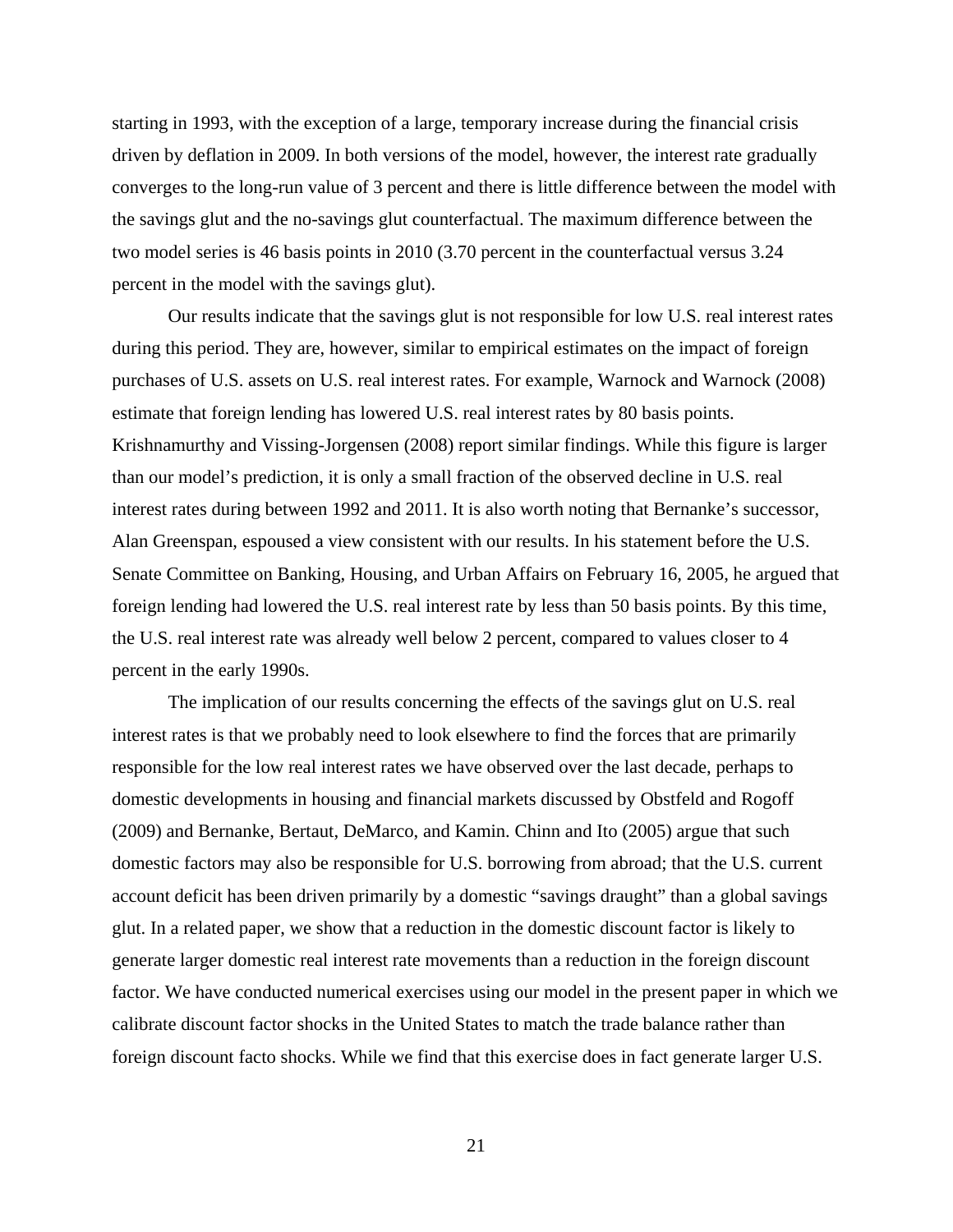real interest rate movements, it also generates movements in other relative prices that are much more volatile than we see in the data.

#### **Welfare implications of the savings glut**

To assess the welfare implications of the savings glut, we calculate real income in 1992 dollars in each of the scenarios studied so far: the benchmark gradual rebalancing scenario in which the savings glut occurs but a sudden stop does not, the counterfactual in which the savings glut does not occur at all, and the scenario in which both savings glut and sudden stop occur.

In our baseline model we assume that in 1992, model agents expect government consumption expenditures to remain fixed at the 1992 level of 16.6 percent of GDP, but when the savings glut begins an unforeseen change in government spending policy occurs: government spending as a fraction of GDP tracks the data between 1993 and 2011, then rises to 22.9 percent over time. This reflects policy changes that have occurred over the past two decades, e.g. increased healthcare and defense spending, that people likely did not anticipate in the early 1990s. This increase in government consumption gives U.S. households an incentive to save for the future.

Here we explore what happens under the alternative assumption that which 1992 agents expect government consumption as a fraction of GDP to follow the path it actually took between 1992 and 2011, and then follow the same trajectory to 22.9 percent over time that we used in the savings glut scenario in our main exercise. In the savings glut and sudden stop, we require that government consumption, in terms of actual quantities of goods and services, stay constant in all three stages of the exercise, the no savings glut counterfactual, the savings glut with gradual rebalancing, and the sudden stop. This allows for direct welfare comparisons across the three scenarios even if government spending enters the utility function — as long as it enters in an additively separable fashion — allowing us to ask whether the savings glut is good or bad, and just how costly a sudden stop would be.

Figure 12 presents the model's equilibrium dynamics in the baseline model and the model with constant government spending described above. We plot the rebalancing series only once because these results are virtually unchanged, and we omit the sudden stop series entirely for the same reason. The only observable difference is the no-savings glut counterfactual. In this alternative exercise, households now have an increased incentive to save in 1992 before the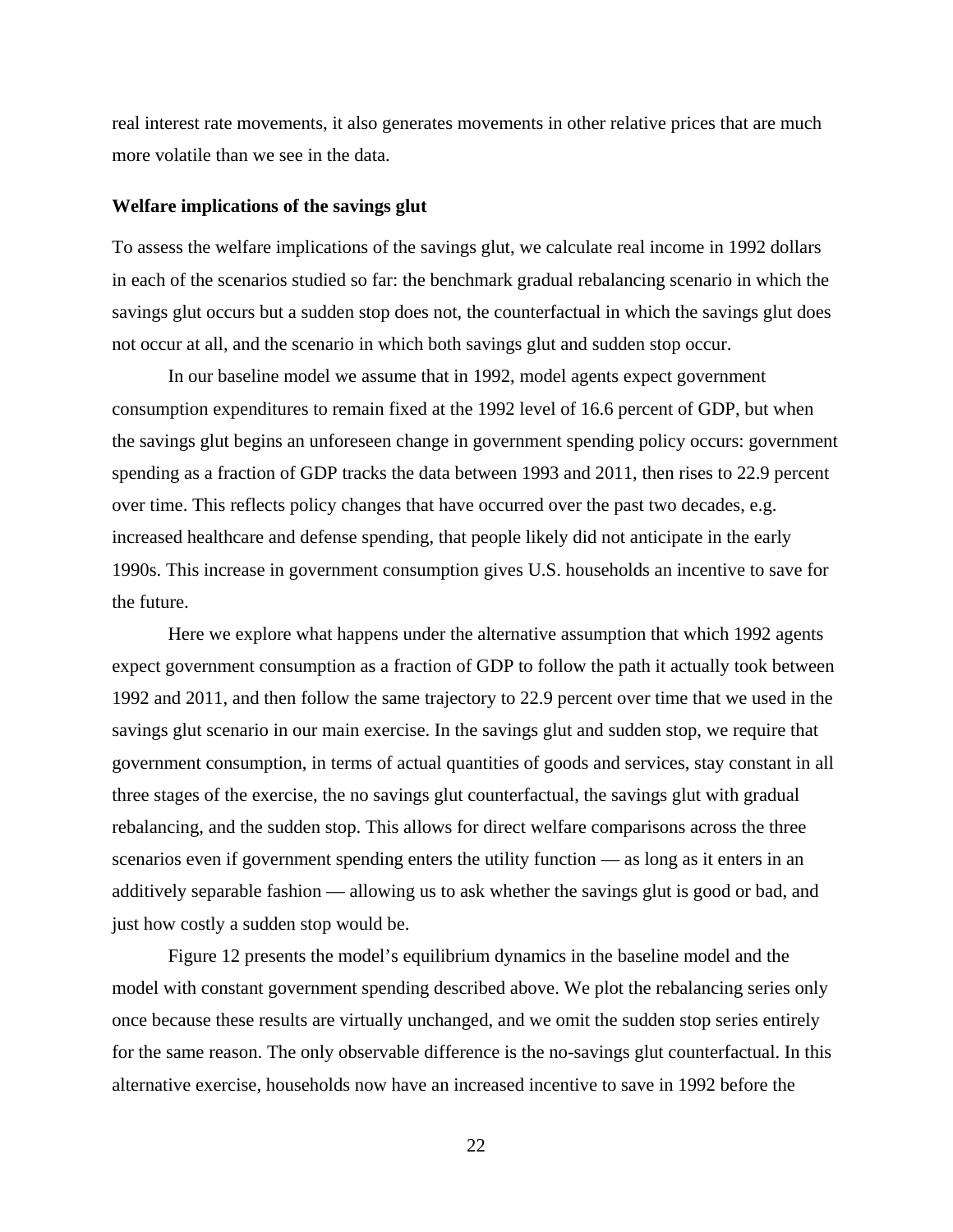savings glut begins because they believe government consumption expenditures as a fraction of GDP will rise over time. This bears out in the figure: the trade balance in the no-savings glut counterfactual is substantially higher in this alternative specification with constant government consumption than in the baseline model. This translates into a higher trajectory for the real exchange rate — fewer imported goods means the price of imported goods compared to their U.S. equivalents is higher.

Our real income index is based on an alternative — but equivalent — specification of the representative household's preferences that is homogeneous of degree one:

(28) 
$$
\left(\sum_{t=1992}^{\infty}\beta^{t}\left(\varepsilon^{us}\left(\frac{c_{gt}^{ush}}{n_{t}^{us}}\right)^{\rho}+(1-\varepsilon^{us})\left(\frac{c_{st}^{ush}}{n_{t}^{us}}\right)^{\rho}\right)^{\frac{\eta\psi}{\rho}}\left(\frac{\overline{\ell}_{t}^{us}-\ell_{t}^{us}}{\overline{\ell}_{t}^{us}}\right)^{(1-\eta)\psi}\right)^{\frac{1}{\psi}}
$$

The cost of achieving this utility in units of the U.S. CPI in 1992 is

(29) 
$$
\sum_{t=1992}^{\infty} \Biggl( \prod_{s=1992}^{t-1} q_s \Biggr) \Bigl( p_{gt}^{us} c_{gt}^{ush} + p_{st}^{us} c_{st}^{ush} + w_t^{us} (\bar{\ell}_t^{us} - \ell_t^{us}) \Bigr)
$$

We can also write this as

$$
(30) \qquad \sum_{t=1992}^{\infty} \left( \prod_{s=1992}^{t-1} q_s \right) w_t^{us} \overline{\ell}_t^{us} + r_{k1992}^{us} \overline{k}_{1992}^{us} + p (p_{g1992}^{us}, p_{s1992}^{us}) (\overline{b}_{1992}^{us} + \overline{b}_{1992}^{us})
$$

Notice that U.S. households are ultimately responsible for their government's debt. The prices and quantities above represent equilibrium objects in our benchmark gradual rebalancing scenario, the one in which the savings glut occurs but a sudden stop does not. To convert this object to 1992 dollars, we scale so that consumption expenditures in the model are equal to 1992 private consumption in the NIPA tables (call this number  $C_{1992}^{ush}$ ). The scaling factor

(31) 
$$
C = \frac{C_{1992}^{ush}}{p_{g1992}^{us}c_{g1992}^{ush} + p_{s1992}^{us}c_{s1992}^{ush}}
$$

Converts consumption expenditures in the model into 1992 dollars, and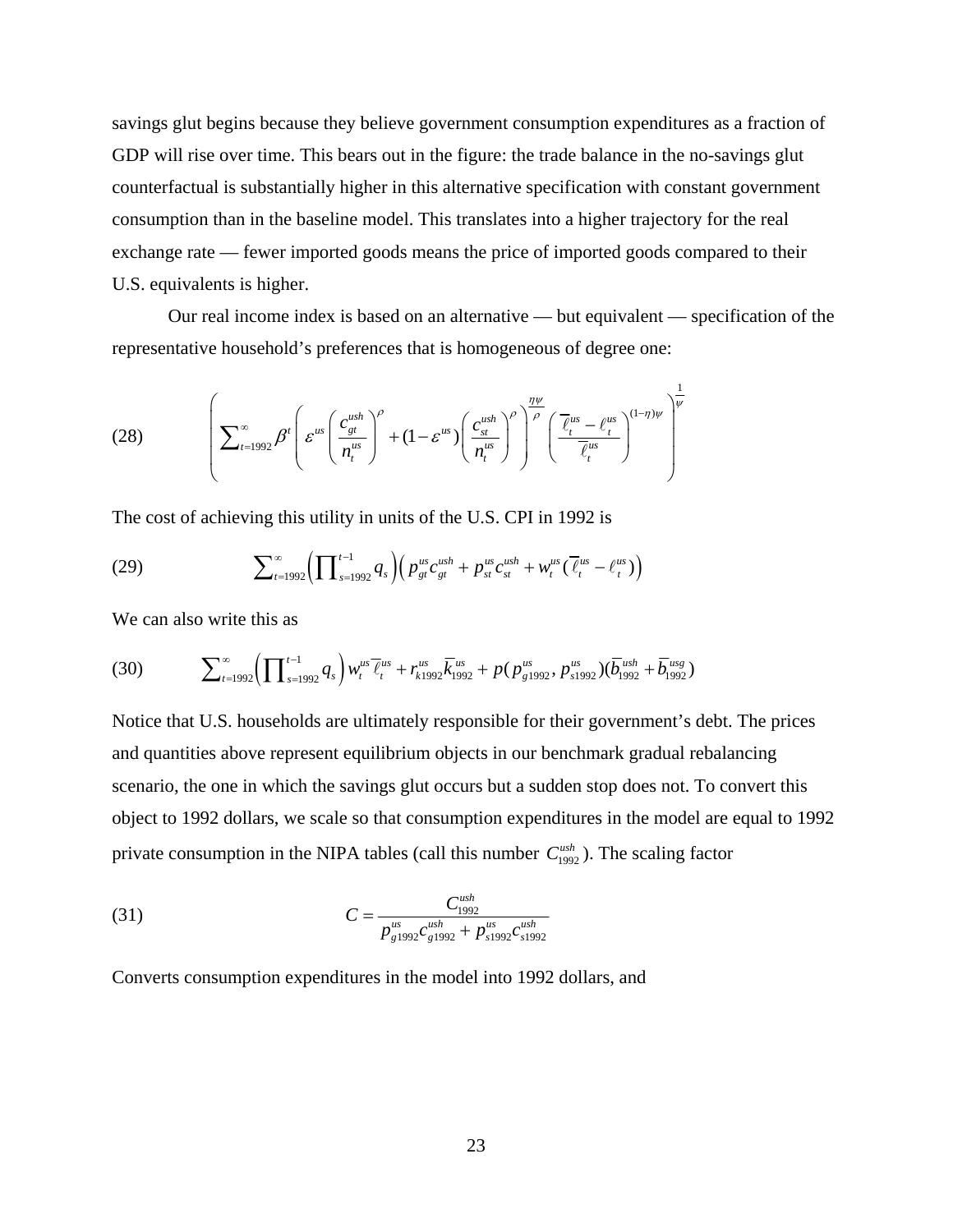(32) 
$$
P = \frac{\sum_{t=1992}^{\infty} \left( \prod_{s=1992}^{t-1} q_s \right) w_t^{us} \overline{\ell}_t^{us} + r_{k1992}^{us} \overline{k}_{1992}^{us} + p (p_{g1992}^{us}, p_{s1992}^{us}) (\overline{b}_{1992}^{us} + \overline{b}_{1992}^{us})}{\left( \sum_{t=1992}^{\infty} \beta^t \left( \varepsilon^{us} \left( \frac{c_{gt}^{ush}}{n_t^{us}} \right)^{\rho} + (1 - \varepsilon^{us}) \left( \frac{c_{st}^{ush}}{n_t^{us}} \right)^{\rho} \right)^{\frac{\eta \nu}{\rho}} \left( \frac{\overline{\ell}_t^{us} - \ell_t^{us}}{\overline{\ell}_t^{us}} \right)^{(1-\eta)\nu} \right)^{\frac{1}{\psi}}}
$$

converts utility into expenditures  $- P$  is the price of utility. The real income of U.S. households in1992 dollars in our benchmark scenario is then

$$
(33) \qquad PC\left(\sum_{t=1992}^{\infty}\beta^{t}\left(\varepsilon^{us}\left(\frac{c_{gt}^{ush}}{n_{t}^{us}}\right)^{\rho}+(1-\varepsilon^{us})\left(\frac{c_{st}^{ush}}{n_{t}^{us}}\right)^{\rho}\right)\right)\stackrel{\eta\psi}{\longrightarrow}\left(\frac{\overline{\ell}_{t}^{us}-\ell_{t}^{us}}{\overline{\ell}_{t}^{us}}\right)^{(1-\eta)\psi}\right)^{\frac{1}{\psi}}
$$

To calculate real income in alternative scenarios, like the counterfactual in which the savings glut does not occur or the scenario in which both the savings glut and sudden stop occur, we simply multiply lifetime utility by the scaling factors obtained from the benchmark scenario:

(34) 
$$
PC\left(\sum_{t=1992}^{\infty}\beta^{t}\left(\varepsilon^{us}\left(\frac{\tilde{c}_{gt}^{ush}}{n_{t}^{us}}\right)^{\rho}+(1-\varepsilon^{us})\left(\frac{\tilde{c}_{st}^{ush}}{n_{t}^{us}}\right)^{\rho}\right)\right)\frac{\eta\psi}{\rho}\left(\frac{\overline{\ell}_{t}^{us}-\tilde{\ell}_{t}^{us}}{\overline{\ell}_{t}^{us}}\right)^{(1-\eta)\psi}\right)^{\frac{1}{\psi}}
$$

We use tildes to denote equilibrium objects in the alternative scenario being studied.

 The first column of panel (a) in table 4 contains our welfare results for the baseline model. When government spending is held constant across scenarios, the savings glut clearly improves welfare — 1992 real income is \$660 billion lower in the counterfactual in which the savings glut does not happen at all. In other words, the fact that the savings glut happened improved welfare in our model — the influx of cheap foreign goods allowed U.S. households to increase their consumption. It is important to point out that our welfare results are based on the assumption of a representative household. We have abstracted from differences across households in income, wealth, and age. It is likely that the welfare implications for individual households' of the savings glut and a future sudden stop depend on these households' characteristics — some households may gain while others lose. The savings glut in particular is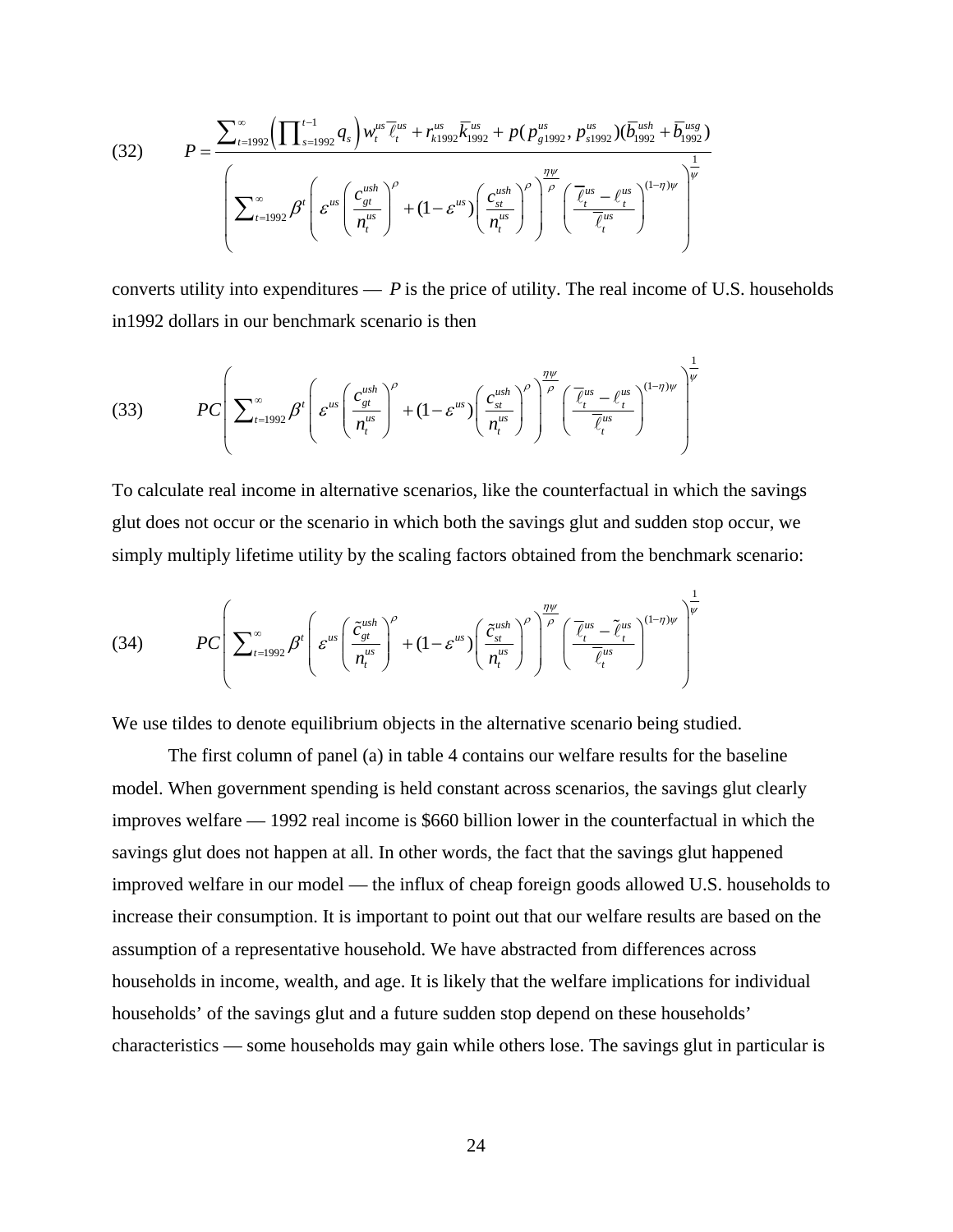likely to affect young and old households quite differently. Addressing these issues is outside the scope of this study, but they are promising subjects of future work.

#### **7. Sensitivity analysis**

In this section we study how our results change when we alter some of our key assumptions. First, we study the impact of adding labor adjustment frictions. Next, we explore how our results change when the savings glut ends in a sudden stop like Mexico experienced in 1994—1995 rather than our baseline gradual rebalancing process. Third, we study how adding uncertainty over the length of the savings glut affects our results. As we will see, our main results about the impact of the savings glut and the repayment process on sectoral employment dynamics are very robust to all of these extensions, but our welfare results do change in the first two extensions (the sudden stop and labor adjustment frictions).

#### **Labor adjustment costs**

In our baseline model, labor can be costlessly reallocated across sectors. Here we study the impact of adding adjustment costs, with a particular focus on employment share dynamics during the savings glut and sudden stop. To model labor adjustment costs, we assume that firms lose some output if their change their employment levels. We employ the quadratic specification used by Sargent (1978) and Kehoe and Ruhl (2009). The Leontief portions of the U.S. production functions are now .

(35) 
$$
\min \left[ \frac{z_{gj}^{us}}{a_{gj}^{us}}, \frac{z_{gj}^{us}}{a_{gj}^{us}}, \frac{z_{cjt}^{us}}{a_{cj}^{us}}, A_j^{us} (k_{jt}^{us})^{\alpha_j} ( \gamma_{jt}^{us} \ell_{jt}^{us} )^{1-\alpha_j} \right] - \gamma_{jt}^{us} \phi \left( \frac{\ell_{jt}^{us}}{\ell_{jt-1}^{us}} - 1 \right) \ell_{jt-1}^{us}
$$

We assume that the adjustment cost grows at the same rate as productivity to ensure that it plays an equally important role every period. We set  $\phi = 2$ . Note that this value is much smaller than that used in Kehoe and Ruhl (2009). We choose this value to show that even a small adjustment cost can have a large impact on employment share dynamics during a sudden stop.

 Figure 10 shows that adding labor adjustment costs has almost no impact on the dynamics of the aggregate trade balance and the real exchange rate. We plot only the series for the model with a sudden stop, since this is the only scenario in which there is any observable difference. In the model with adjustment costs, the real exchange rate rises by 14.5 percent as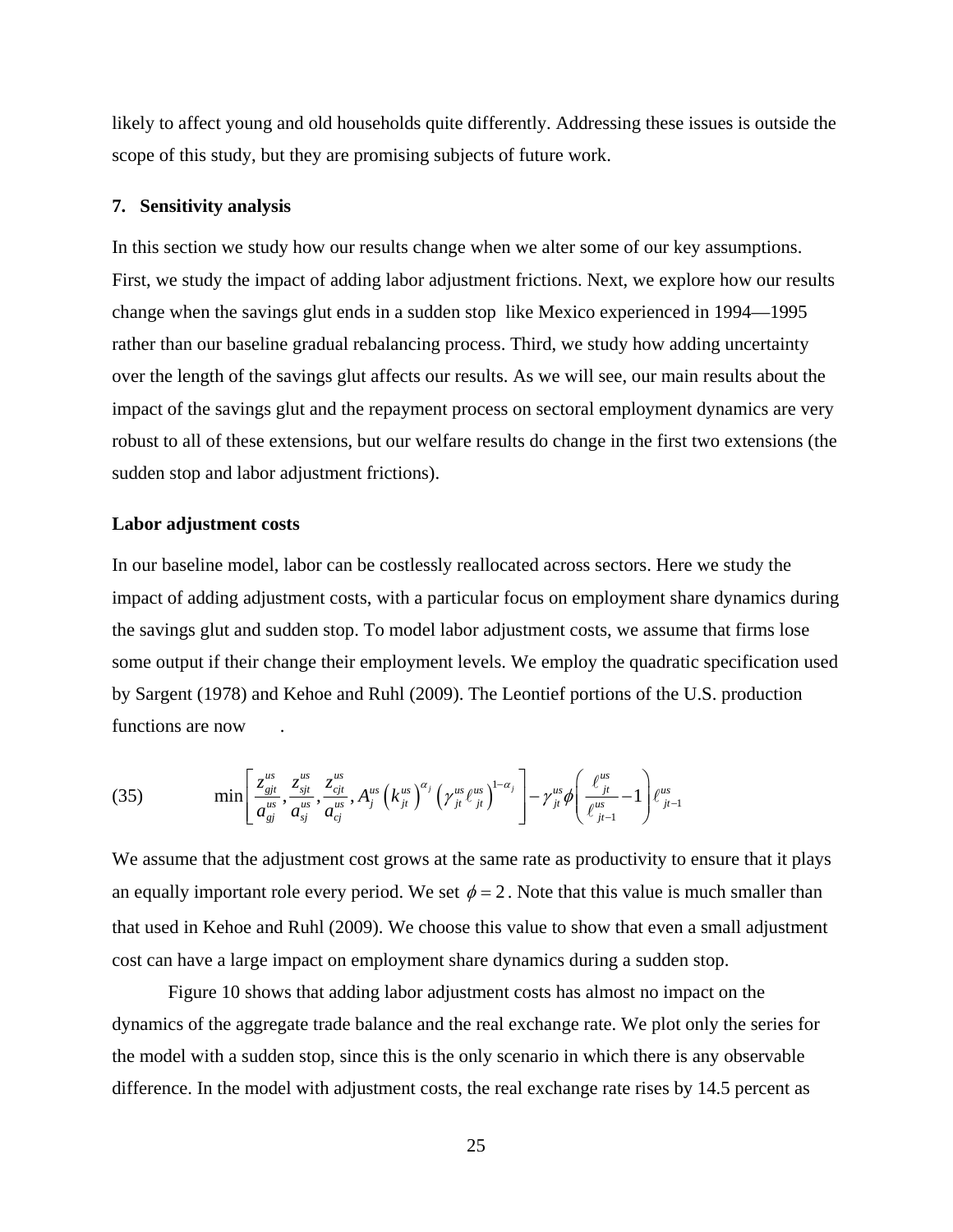compared to 9.9 percent in the baseline model. This larger depreciation is the only quantitatively large impact that labor adjustment costs have on the aggregate dynamics of the economy. Figure 11 shows that while adjustment costs have very little impact on the longer-term reallocation caused by structural change (and the savings glut, to a small extent), adjustment costs almost entirely smooth out the sharp reallocations that the sudden strop triggers. This translates into an additional drop in GDP (7.3 percent versus 4.8 percent in the baseline model). In other words, while many of the variables we have focused on in our analysis are not sensitive to adding adjustment costs, the aggregate impact of a sudden stop is very sensitive — a sudden stop will lead to a much larger drop in output if reallocation is costly.

 To assess the sensitivity of our welfare analysis, we conduct the same real income calculations as described above in the model with labor adjustment costs. In table 4, we see that adding labor adjustment costs increases the welfare gains from the savings glut compared to the no-savings glut counterfactual. Here's why: our model still exhibits long-run structural change in the presence of adjustment costs — goods-sector employment still declines — and this process is now costly. By increasing U.S. borrowing from the rest of the world, the savings glut allows the U.S. to finance some of these costs using future consumption instead of current consumption. From the perspective of model agents living in 1992, this reduces the welfare impact of the adjustment costs associated with long-run structural change.

#### **Sudden stop in 2015**

Thus far we have confined our analysis of the model's projections for the future to the scenario in which the savings glut gradually rebalances, reflecting a slow, orderly reduction in demand for saving in the rest of the world. Here we ask: what would happen if foreign demand for saving stopped abruptly in a "sudden stop" of the kind that Mexico and several Southeast Asian countries experienced in the 1990s?

We follow Kehoe and Ruhl (2009) and model a sudden stop as an unanticipated event that begins in 2015 and lasts for two years. During this time, the rest of the world stops accumulating assets; public and private bond holdings in the United States are fixed. Once this period ends, the rest of the world's preference for current consumption and leisure, reflected by the preference shock  $\omega_t^{\prime\prime\prime}$ , converges to its long-run value much more quickly than agents anticipate during the rebalancing scenario (see figure 9), and the U.S. government's debt as a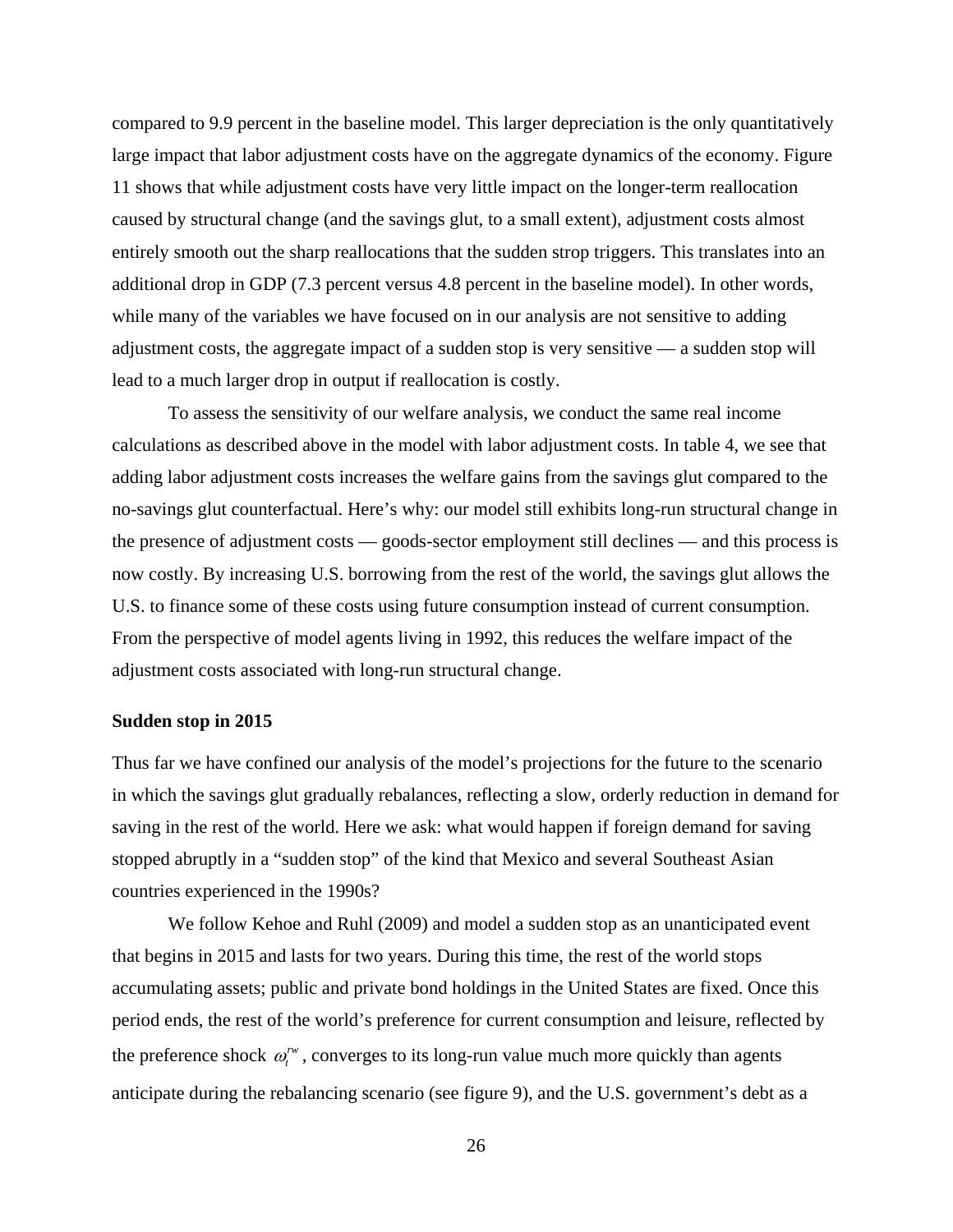fraction of U.S. GDP begins to fall to a lower long-run value (see figure 8). This adds a third stage to our solution method in which we solve for an equilibrium from 2015 onwards using the state variables from the baseline model in that year as the initial conditions. We perform this exercise a second time in which we add a 10 percent drop in labor productivity in all sectors in 2015, which decays to 5 percent in 2016 and 0 percent by 2017. We do this to capture the fact that historical sudden stop episodes have been characterized by large declines in output driven in large part by falling TFP (see, for example, Calvo, Izquierdo, and Talvi, 2006). Standard models in international macro have trouble generating this pattern (Chari, Kehoe, and McGrattan, 2005). Our model, despite its departures from the standard framework, still suffers from this problem.

 Figure 3 illustrates that a sudden stop would have large impacts on the trade balance and the real exchange rate. The trade balance would rise by 3.6 percent on impact, to 2.59 percent, and would remain positive thereafter. The real exchange rate would increase by 9.8 percent on impact. These sharp changes are short-lived, however. By 2024, the trade balance and real exchange rate are on almost exactly the same trajectory regardless of whether or not the sudden stop occurs. Figure 2 shows that the large trade balance reversal occurs primarily in the goods sector. This is driven by the fact that foreign asset purchases are financed almost primarily by sales of foreign goods to the United States, and when these purchases suddenly stop, U.S. goods imports fall sharply. Again, the disaggregated trade balances are on the same trajectory by 2024 , however; once the sudden stop ends, the United States goes back to importing more goods than it exports.

 Figure 4 shows that a sudden stop will be very disruptive for labor markets, with particularly pronounced effects in the construction sector. The goods sector's share of total labor compensation rises by from 14.9 percent to 15.4 percent, while construction's share falls from 6.05 percent to 4.14 percent. This represents approximately a 30 percent drop in construction employment. The modest increase in the goods sector's share of employment despite the large increase in the goods trade balance is driven by our model's input-output production structure. Goods are used more as intermediate inputs than services or construction, so the drop in demand for intermediate inputs triggered by the economy-wide drop in productivity affects the goods sector the most. The large drop in construction employment is driven by two factors. First, construction is the only purely nontraded sector. Second, construction makes up the largest share of investment production, and the sudden stop causes a large increase in the U.S. real interest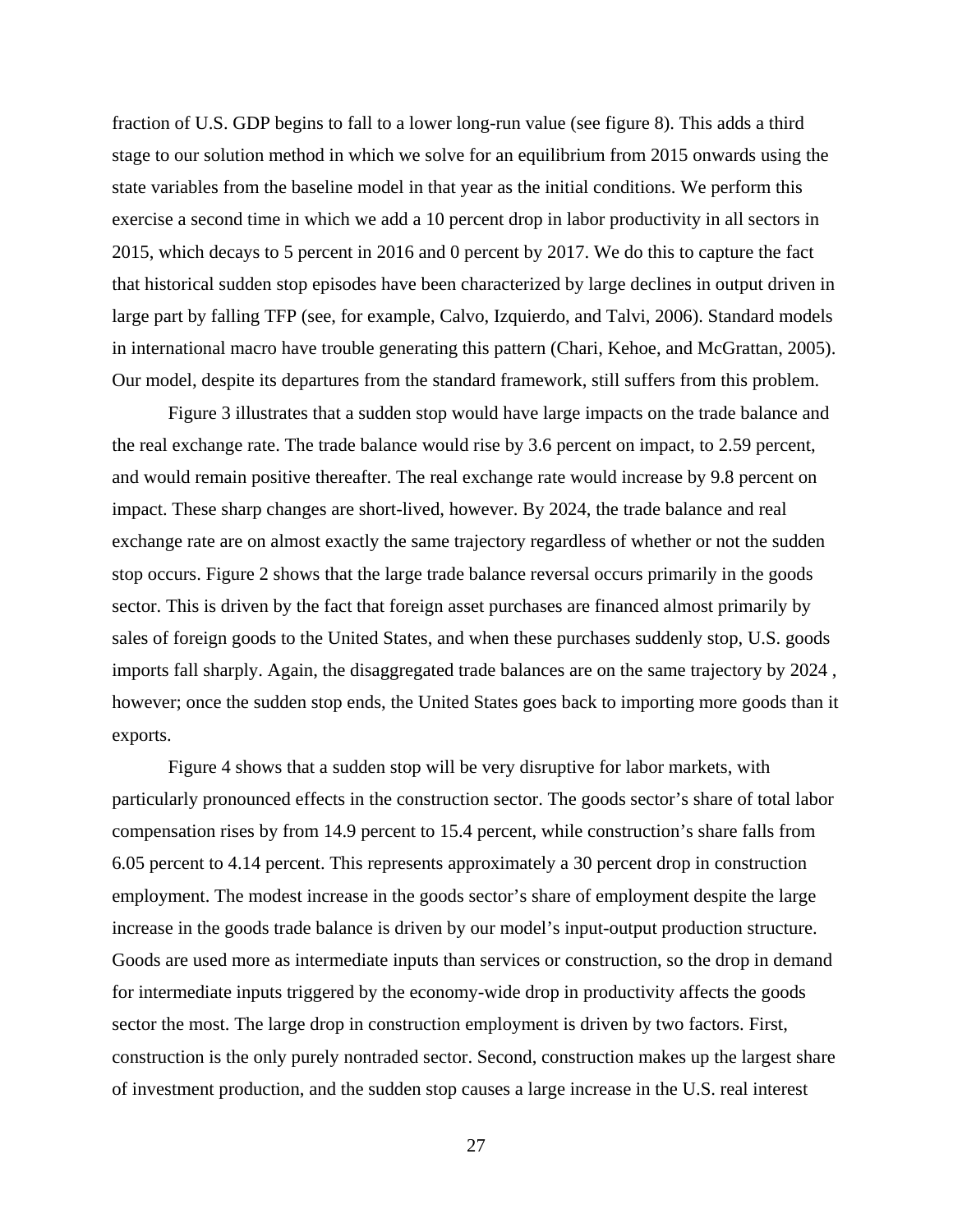rate as seen in figure 5 that leads to a large decline in investment. Just as before, however, these changes are short-lived; the effects of the sudden stop on sectoral employment shares dissipate almost entirely by 2024.

 To assess the welfare impact of a sudden stop, we re-do our welfare calculations from two perspectives. First, just as we did for the baseline model, we calculate real income in 1992 in the scenario in which a sudden stop occurs. The sudden stop does not occur until 2015, discounting reduces the impact of a sudden stop on welfare from the perspective of model agents in 1992. Panel (a) of table 4 contains these results. A sudden stop reduces welfare relative to the baseline gradual rebalancing scenario, but only if that sudden stop is accompanied by a TFP shock does welfare fall more than it would if the savings glut had never happened at all. Our second set of welfare calculations for the sudden stop scenarios takes the perspective of model agents in 2015, the year the sudden stop happens. Panel (b) of table 4 contains these results. Discounting between 1992 and 2015 no longer reduces the sudden stop's welfare impact; a sudden stop is quite painful for model agents in 2015. Without a TFP shock, a sudden stop will reduce 2015 real income by more than \$1 trillion, and a TFP will reduce 2015 welfare by an additional \$2 trillion. Not surprisingly, adding labor adjustment costs increases welfare losses; a sudden stop triggers large (albeit temporary) labor reallocations across sectors.

 To sum up, our analysis of a hypothetical sudden stop in foreign lending indicates that such a sudden stop would be very disruptive to the U.S. economy, triggering sharp changes in trade balances, and relative prices, large reallocations of labor across sectors, and large welfare losses from the perspective of model agents living in 2015. Our results also indicate, however, that these effects are likely to be short-lived. The long-run trajectory of the U.S. economy that follows the end of the savings glut does not depend on whether a sudden stop occurs or whether the rebalancing process is orderly and gradual. In particular, a sudden stop has no discernible quantitative impact on long-run sectoral labor dynamics.

#### **Uncertainty**

In our baseline model, agents in both the United States and the rest of the world have perfect foresight once the savings glut begins; they know exactly when it will end and the rate at which it will rebalance. We have studied a version of our model with uncertainty about the length of the savings glut. In this version of the model, once the savings glut begins there is a 10 percent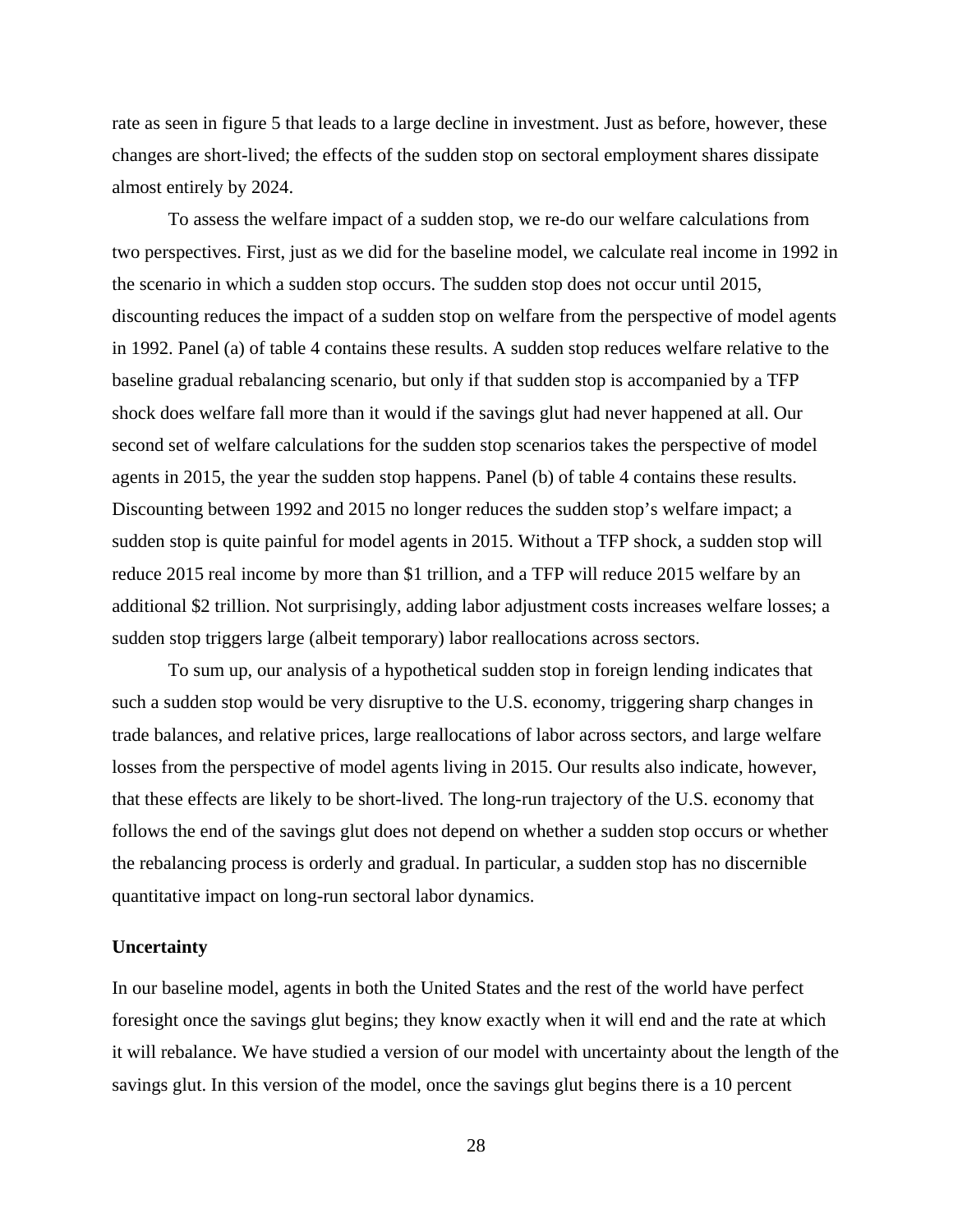chance in each year between 1993 and 2011 that the savings glut will end in the following period, and the rest of the world's demand for saving will begin to increase again. The other 90 percent of the time, the savings glut will continue for at least one additional period. The realized path the economy takes is the one in which the savings glut persists through 2011, and while this is the unconditionally most likely path the economy can take, it is not very likely from the perspective of model agents in 1992. Our results with this version of the model indicate that this kind of uncertainty has no discernible impact on our results. We do not plot time series of our results with this addition due to the fact that one cannot visually distinguish them from our baseline results.

 This addition to our model represents a substantial technical contribution. Due to the presence of asymmetric, time-varying growth rates in productivity, demographics and other variables, our modeling framework does not admit a stationary dynamic program. In the model with uncertainty, the current value of the stochastic savings glut process is not a sufficient statistic for the exogenous state of the economy — the entire history of shocks matters. As a consequence, we must solve for the growth paths of the world economy along all possible sequences of shocks simultaneously. The number of possible sequences increases proportionally with the number of periods with uncertainty, so the dimensionality of the problem increases rapidly. To our knowledge, no other studies have attempted to solve this kind of model. We believe this framework was a wide variety of applications.

#### **Conclusion**

This paper studies the impact of the global savings glut — an increased willingness on the part of economic agents in the rest of the world to trade their own goods and services in the present for claims on U.S. goods and services in the future — on the U.S. economy over the past two decades as well as the next one. We build a model of the U.S. and the rest of the world that incorporates a number of unique features in the international macroeconomics literature and show that it accounts for four key facts about the U.S. economy during the 1992—2011 period. First, the trade deficit increased then decreased. Second, the real exchange rate appreciated then depreciated roughly at the same time. Third, the trade balance dynamics are driven almost entirely by the goods trade balance. Finally, labor shifted away from the goods sector towards services and construction. We use our model to show that while faster productivity growth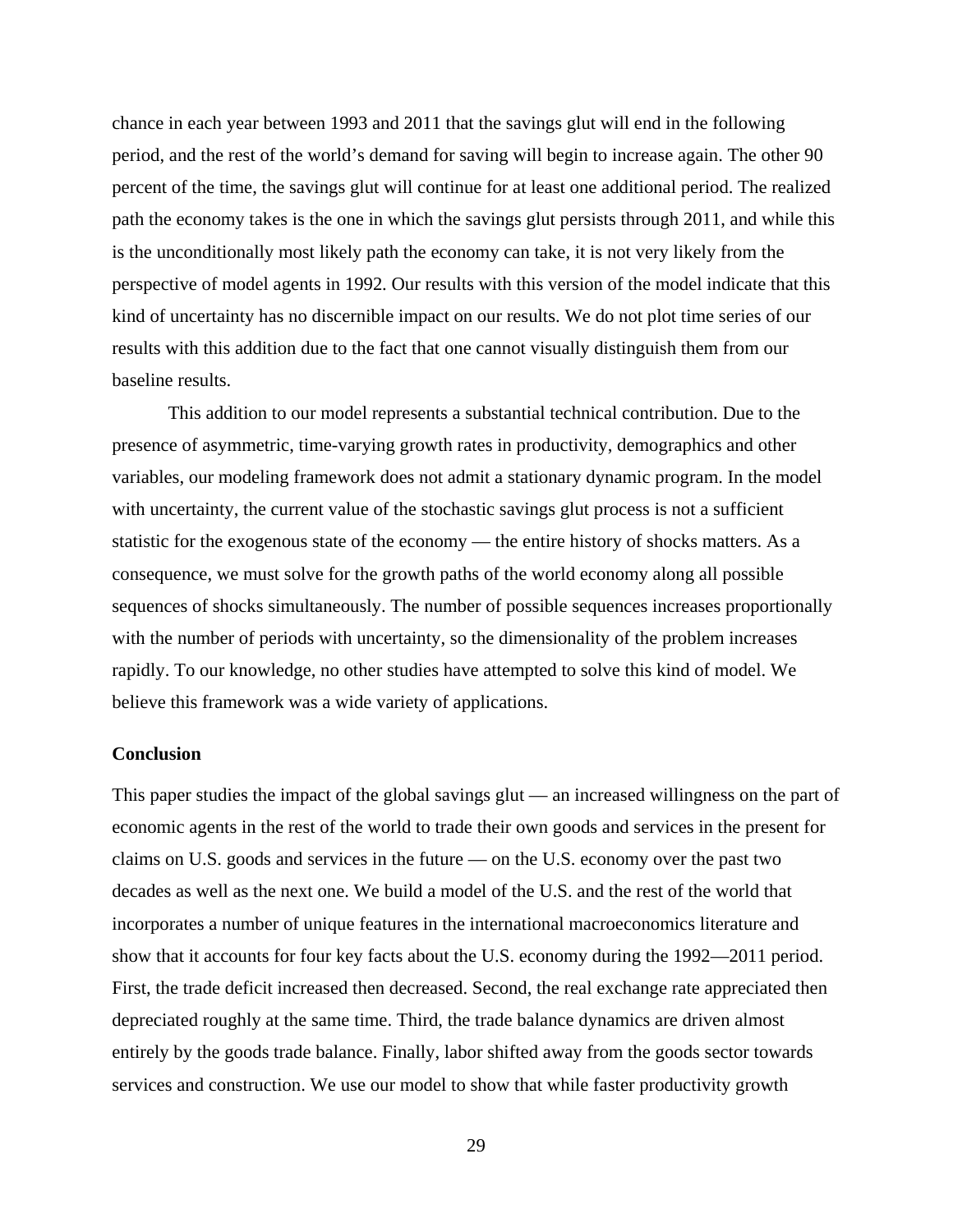compared to other sectors is responsible for the bulk of the shift in employment away from the goods sector, the savings glut is in fact responsible for a large fraction of the boom in construction employment during this period.

We then use our model to ask what will happen in the future when the forces driving the savings glut begin to taper off, causing the United States to begin to pay back the debt it has incurred. We show that the United States will run a perpetual trade surplus, but will nevertheless continue to import more goods than it exports — this trade surplus will originate entirely in the services sector. The real exchange rate will continue to depreciate in the long run as the supply of foreign goods and services in the United States falls, and traditional structural change forces will continue to drive a decline in goods sector employment despite the fact that the United States will produce more of the goods it consumes at home. We also use our model to ask what will happen if the savings glut ends swiftly and unexpectedly, in a sudden stop episode like those that hit Mexico and Southeast Asian in the 1990s. We show that this scenario will trigger sharp increases in the trade balance and the real exchange rate and potentially painful reallocations of labor across sectors, but it will have little lasting impact — the long run trajectory of the U.S. economy will be approximately the same by 2024 regardless of whether a sudden stop occurs.

Our study identifies several puzzles. In our model, the trade balance and real exchange rate move simultaneously; an increase in the trade deficit is always accompanied by a real exchange rate appreciation (and the reverse for a decrease in the deficit). In the data, real exchange rate appreciation peaks in 2002, 4 years before the trade deficit peaks. We believe that modeling several of the United States' trade partners separately (China in particular) may help resolve this issue. Another puzzle our study identifies concerns the relationship between foreign lending and U.S. real interest rates. Contrary to popular wisdom, our results suggest that the savings glut is not an important factor in driving the low U.S. real interest rates of the past decade. Our results are not far off from empirical estimates on the effect of foreign lending on U.S. real interest rates (see, for example, Warnock and Warnock, 2008), indicating that researchers may need to look elsewhere. Nevertheless, we cannot rule out the possibility that the savings glut contributed to low U.S. real interest rates by interacting with domestic factors like those discussed by Bernanke, Bertaut, DeMarco, and Kamin (2011).

One of our main results is that the manner in which the savings glut ends — gradual rebalancing or sudden stop — will not have much impact on the long-run trajectory of the U.S.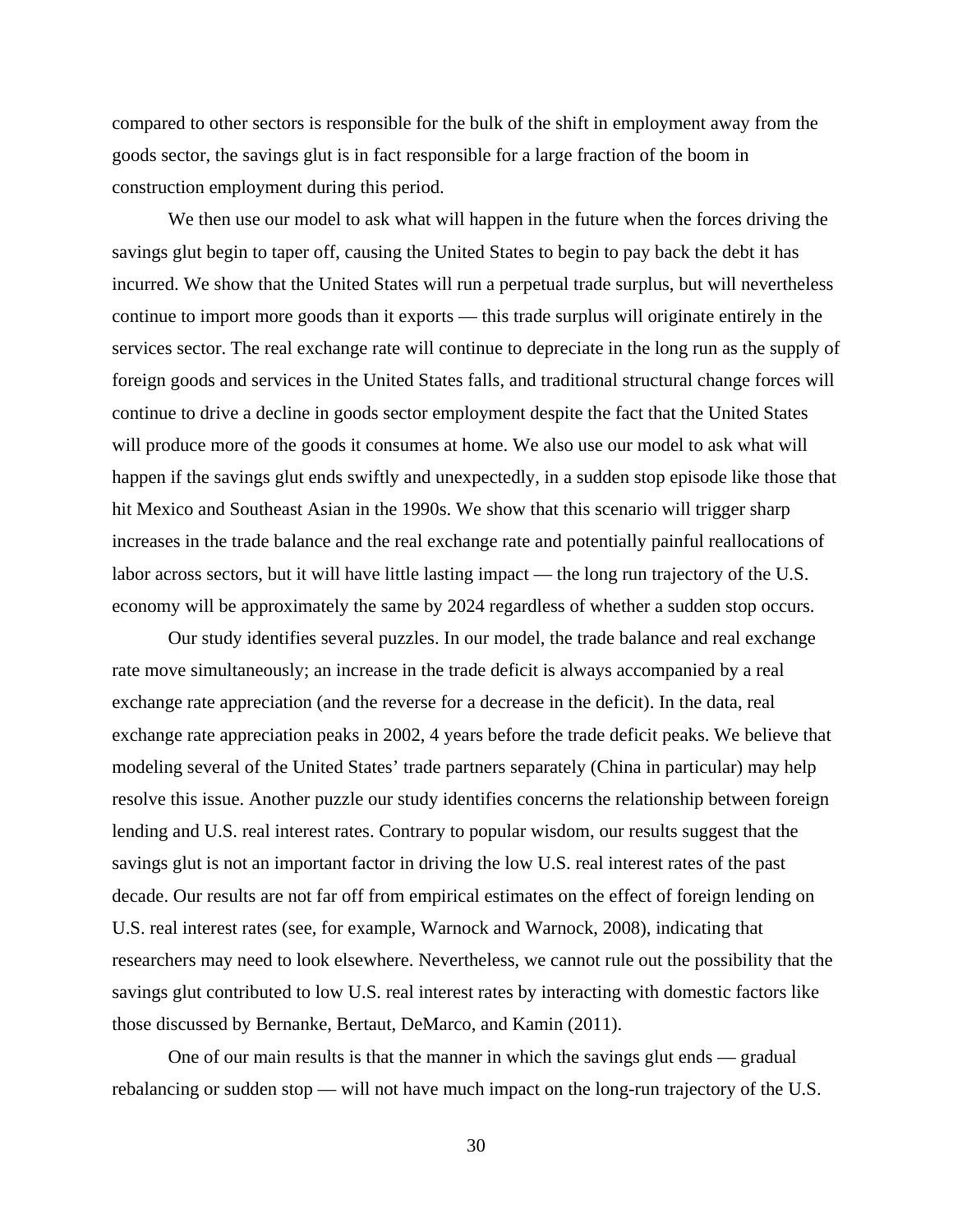economy. We wish to leave the reader with one final point: the fact that the savings glut happened *does* have large implications for the future of the U.S. economy. The U.S. economy's current long-run trajectory is very different than the one it would have taken had the savings glut not taken place at all. Figure 14 illustrates this point by plotting the aggregate trade balance and real exchange rate in our gradual rebalancing scenario against the counterfactual in which the savings glut never happened. In the counterfactual, U.S. trade is approximately balanced in the long run since the United States has little debt to repay. Because the savings glut did happen, however, our mode predicts that the U.S. will run a trade surplus of around one percent of GDP in perpetuity. This means that the supply of foreign goods in the United States will be lower than it would otherwise, implying a larger long-run real exchange rate depreciation. So while the manner in which the savings glut ends is not likely to affect the U.S. economy in the long run, the fact that the savings glut occurred will have long-lasting effects.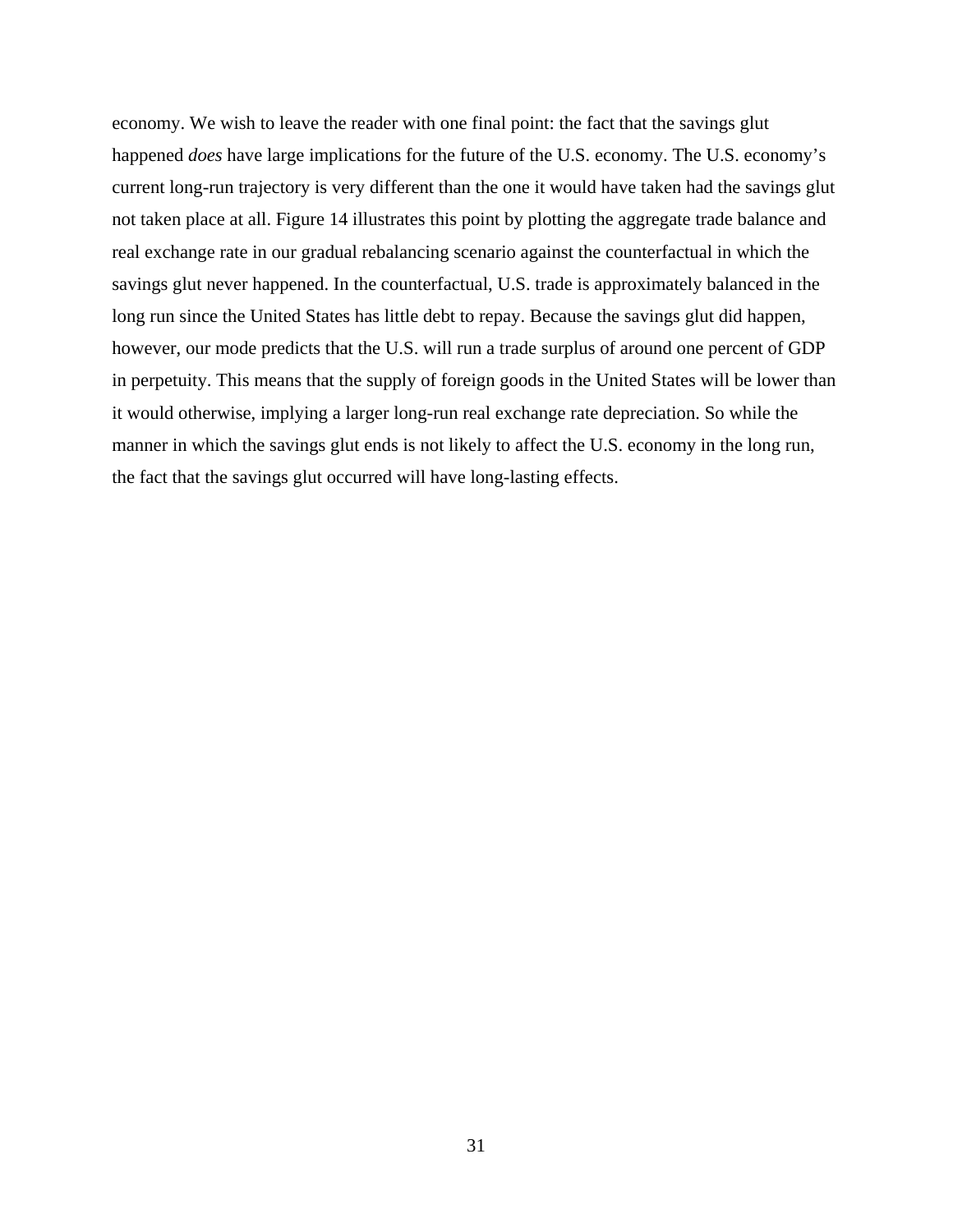## **References**

Acemoglu, D. and V. Guerrieri (2006), "Capital Deepening and Non-Balanced Economic Growth," NBER Working Paper 12475.

Arellano, C. (2008), "Default Risk and Income Fluctuations in Emerging Economies," *American Economic Review*, 98(3), 690–712.

Backus, D., E. Henriksen, F. Lambert, and C. Telmer (2006), "Current Account Fact and Fiction," Stern School of Business, New York Univ, Univ. Oslo, and Tepper School of Business, Carnegie Mellon Univ.

Baumol, W.J. (1967), "Macroeconomics of Unbalanced Growth: The Anatomy of Urban Crisis." *American Economic Review*, 57(3), 415–26.

Bernanke, B. S. (2005), "The Global Saving Glut and the U.S. Current Account Deficit," a speech at the Sandridge Lecture, Virginia Association of Economists, Richmond, VA, March 10.

Bernanke, B.S., C. Bertaut, L.P. DeMarco, and S. Kamin (2011), "International Capital Flows and the Returns to Safe Assets in the United States, 2003-2007," Board of Governors of the Federal Reserve System International Finance Discussion Paper 1014.

Borio, C.E.V. and P. Disyatat (2011), "Global Imbalances and the Financial Crisis: Link or No Link?" BIS Working Paper 346.

Buera, F.J. and J.P. Kaboski (2009), "Can Traditional Theories of Structural Change Fit the Data?" *Journal of the European Economic Association*, 7(2—3), 467—477.

Buera, F.J. and J.P. Kaboski (2012), "Scale and the Origins of Structural Change," *Journal of Economic Theory*, 147(2), 684—712.

Buera, F.J. and J.P. Kaboski (2012), "The Rise of the Service Economy," *American Economic Review*, 102(6), 2540—69.

Burstein, A., M. Eichenbaum, and S. Rebelo (2005), "Large Devaluations and the Real Exchange Rate," *Journal of Political Economy*, 113(4), 742–84.

Caballero, R.J., Farhi, E., and Pierre-Olivier, G. (2008), "An Equilibrium Model of 'Global Imbalances' and Low Interest Rates," *American Economic Review*, 98 (1), 358–93.

Caballero, R.J. and A. Krishnamurthy (2009), "Global Imbalances and Financial Fragility," *American Economic Review*, 99(2), pp. 584-88

Calvo, G.A. (1988), "Servicing the Public Debt: The Role of Expectations," *American Economic Review*, 78(4), 647—61.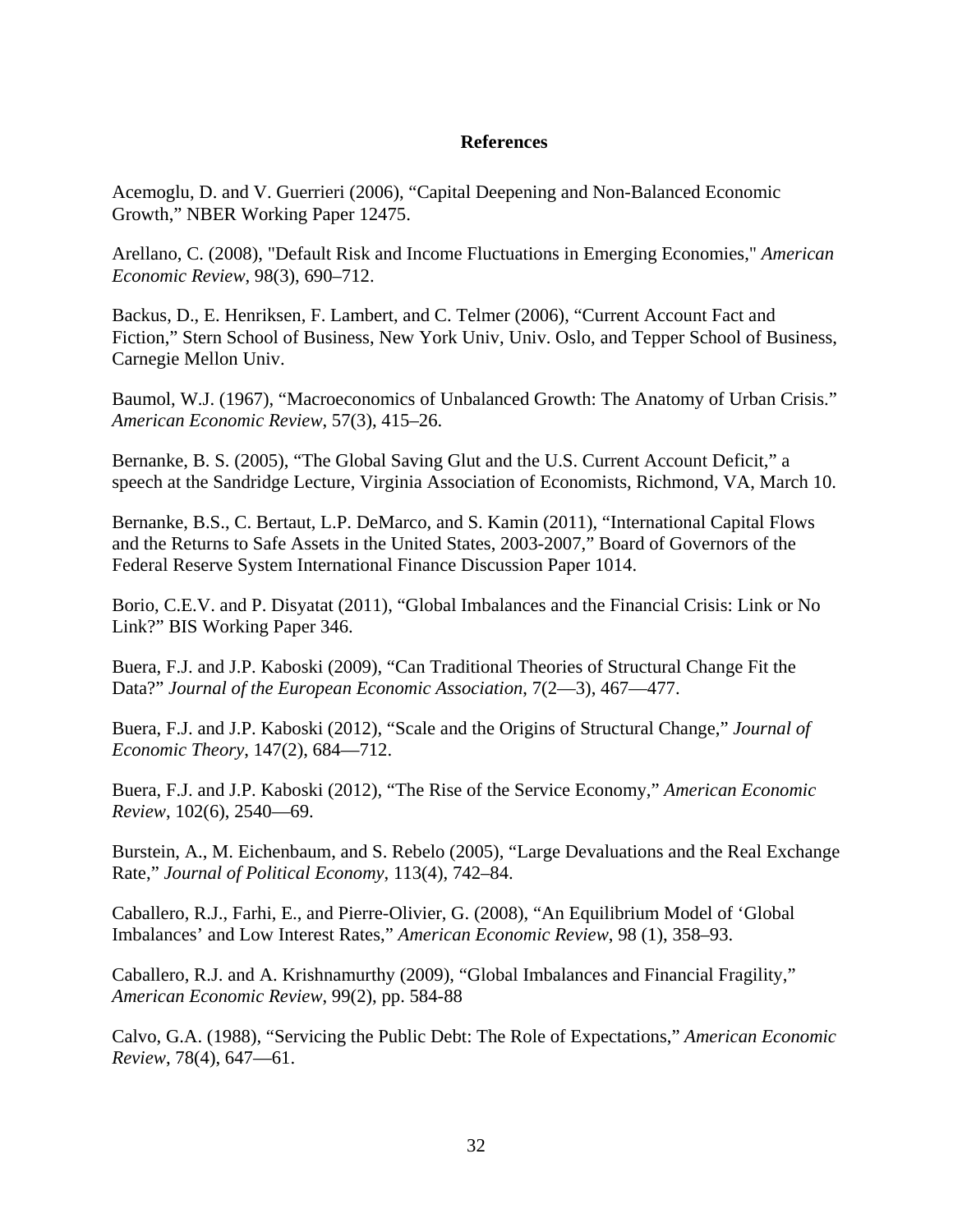Calvo, G.A. (1998), "Capital Flows and Capital-Market Crises: The Simple Economics of Sudden Stops*," Journal of Applied Economics*, 1(1), 35—54.

Calvo, G.A., A. Izquierda, and L.F. Mejía (2004), "On the Empirics of Sudden Stops: The Relevance of Balance-Sheet Effects," NBER Working Paper 10520.

Calvo, G.A., A. Izquierdo, and E. Talvi (2006), "Phoenix Miracles in Emerging Markets: Recovering without Credit from Systemic Financial Crises," IADB Working Paper 570.

Calvo, G.A. and E. Talvi (2005), "Sudden Stops, Financial Factors and Economic Collapse in Latin America: Learning from Agentina and Chile," NBER Working Paper 11153.

Cecchetti, S.G., M.S. Mohanty, and F. Zampolli (2011), "The Real Effects of Debt," BIS Working Paper 352.

Chari, V.V., P.J. Kehoe, and E.R. McGrattan (2005), "Sudden Stops and Output Drops," *American Economic Review*, 95(2), 381—87.

Chinn, M.D. and H. Ito (2005), "Current Account Balances, Financial Development and Institutions: Assaying the World 'Savings Glut,'" NBER Working Paper 11761.

Cole, H.L. and T.J. Kehoe (2000), "Self-Fulfilling Debt Crises," *Review of Economic Studies*,  $67(1)$ , 91-116.

Conesa, J. C., T. J. Kehoe, and K. J. Ruhl (2007), "Modeling Great Depressions: The Depression in Finland in the 1990s," Federal Reserve Bank of Minneapolis Quarterly Review, 31(1), 16— 44.

Cook, D. E. and M. B. Devereux (2006), "External Currency Pricing and the East Asian Crisis," *Journal of International Economics*, 69(1), 37—63.

Dekle, R., J. Eaton, and S. Kortum (2007), "Unbalanced Trade," NBER Working Paper 13035.

Du, Q. and S. Wei (2012), "A Theory of the Competitive Saving Motive," Manuscript, Monash Univ. and Columbia Univ.

Duarte, M. and D. Restuccia (2010), "The Role of the Structural Transformation on Aggregate Productivity," *The Quarterly Journal of Economics*, 125(1), 129—173.

Greenspan, A. (2005), "Monetary Policy Report to the Congress," statement before the Committee on Banking, Housing, and Urban Affairs, U.S. Senate, February 16.

Hutchison, M. M., I. Noy, and L. Wang (2010), "Fiscal and Monetary Policies and the Cost of Sudden Stops," *Journal of International Money and Finance*, 29:6, 973—987.

Favilukis, J., S.C. Ludvigson, and S. Van Niewerburgh (2012), "Foreign Ownership of U.S. Safe Assets: Good or Bad?" London School of Economics and New York Univ.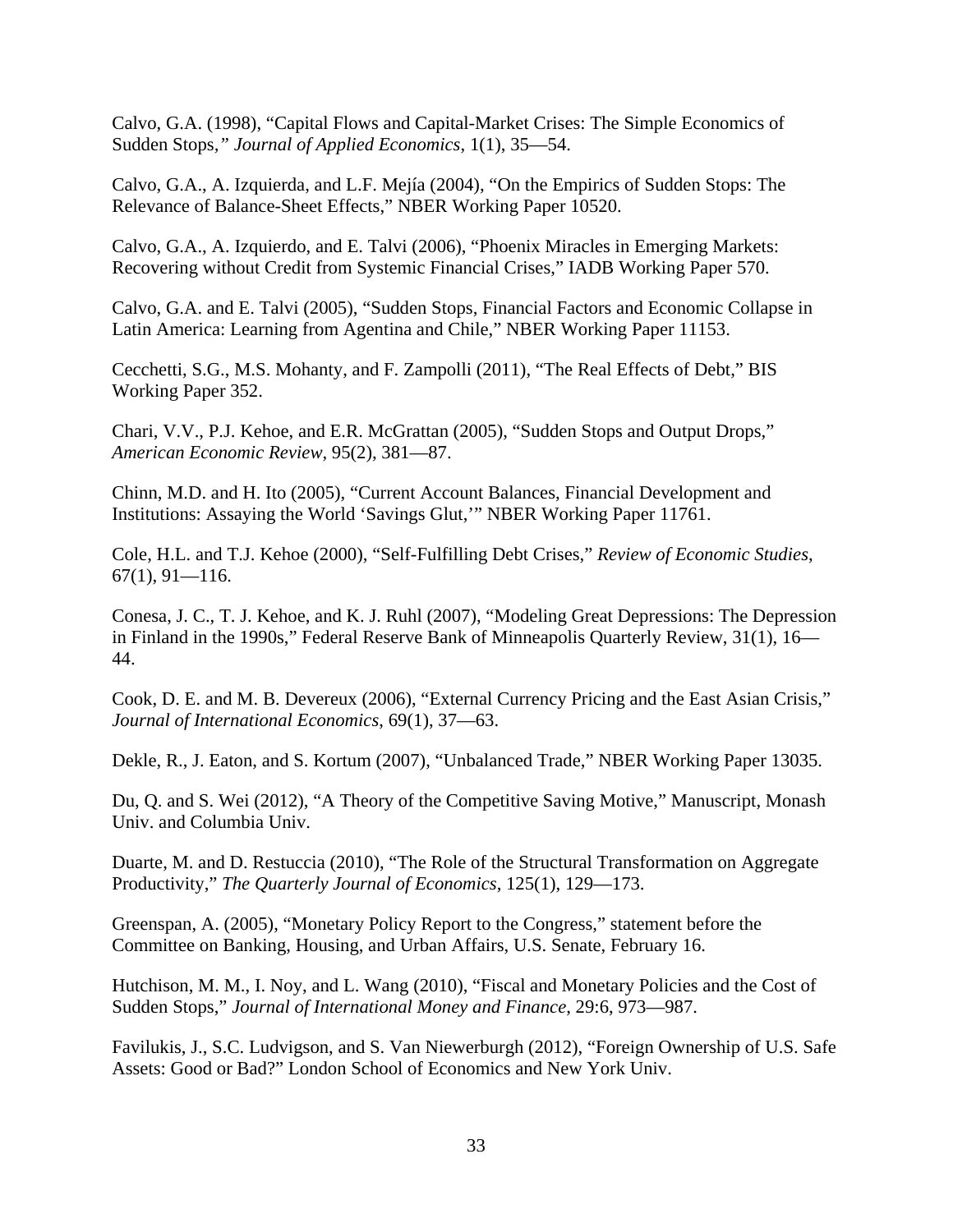Frankel, J.A. and E.A. Cavallo (2004), "Does Openness to Trade Make Countries More Vulnerable to Sudden Stops, or Less? Using Gravity to Establish Causality," NBER Working Paper 10957.

Kaminsky, G. L. and C. M. Reinhart (1999), "The Twin Crises: The Causes of Banking and Balance-of-Payments Problems," *American Economic Review*, 89(3), 473—500.

Kehoe, P. J. and T. J. Kehoe (1994), "A Primer on Static Applied General Equilibrium Models," Federal Reserve Bank of Minneapolis Quarterly Review, 18(2), 2—16.

Kehoe, T.J. and K.J. Ruhl (2009), "Sudden Stops, Sectoral Reallocations and the Real Exchange Rate," Federal Reserve Bank of Minneapolis Research Department Staff Report 414.

Kravis, I.B., A.W. Heston, and R. Summers (1983), "The Share of Services in Economic Growth," in F.G. Adams and B.G. Hickman, eds., *Global Econometrics: Essays in Honor of Lawrence R. Klein*, 188–218, MIT Press.

Krishnamurthy, A. and A. Vissing-Jorgensen (2007), "The Demand for Treasury Debt," NBER Working Paper 12881.

Krugman, P.R. (2007), "Will there be a dollar crisis?" *Economic Policy*, 22, 435—467.

McGrattan, E.R. and E.C. Prescott (2008), "Technology Capital and the U.S. Current Account," NBER Working Paper 13983.

Mendoza, E.G. (2001), "Credit, Prices and Crashes: Business Cycles with a Sudden Stop," in S. Edwards and J. Frankel, eds., *Preventing Currency Crises in Emerging Markets*, Univ. of Chicago Press, 2002, 335—389.

Mendoza, E. G. (2005), "Real Exchange Rate Volatility and the Price of Nontradables in Sudden-Stop-Prone Economies," *Journal of LACEA Economia*, 6(1), 103—148.

Mendoza, E.G. (2010). "Sudden Stops, Financial Crises, and Leverage." *American Economic Review*, 100(5), 1941—66.

Mendoza, E.G., V. Quadrini, and Rios-Rull, J.V. (2009), "Financial Integration, Financial Development, and Global Imbalances," *Journal of Political Economy*, 117(3), 371—416

Meza, F. and E. Quintin (2007), "Factor Utilization and the Real Impact of Financial Crises," *B. E. Journal of Macroeconomics (Advances),* 7(1), article 33.

Ngai, L.R. and Pissarides, C.A. (2007), "Structural Change in a Multisector Model of Growth." *American Economic Review*, 97(1), 429—443.

Obstfeld, M. (2012), "Does the Current Account Still Matter?" NBER Working Paper No. 17877.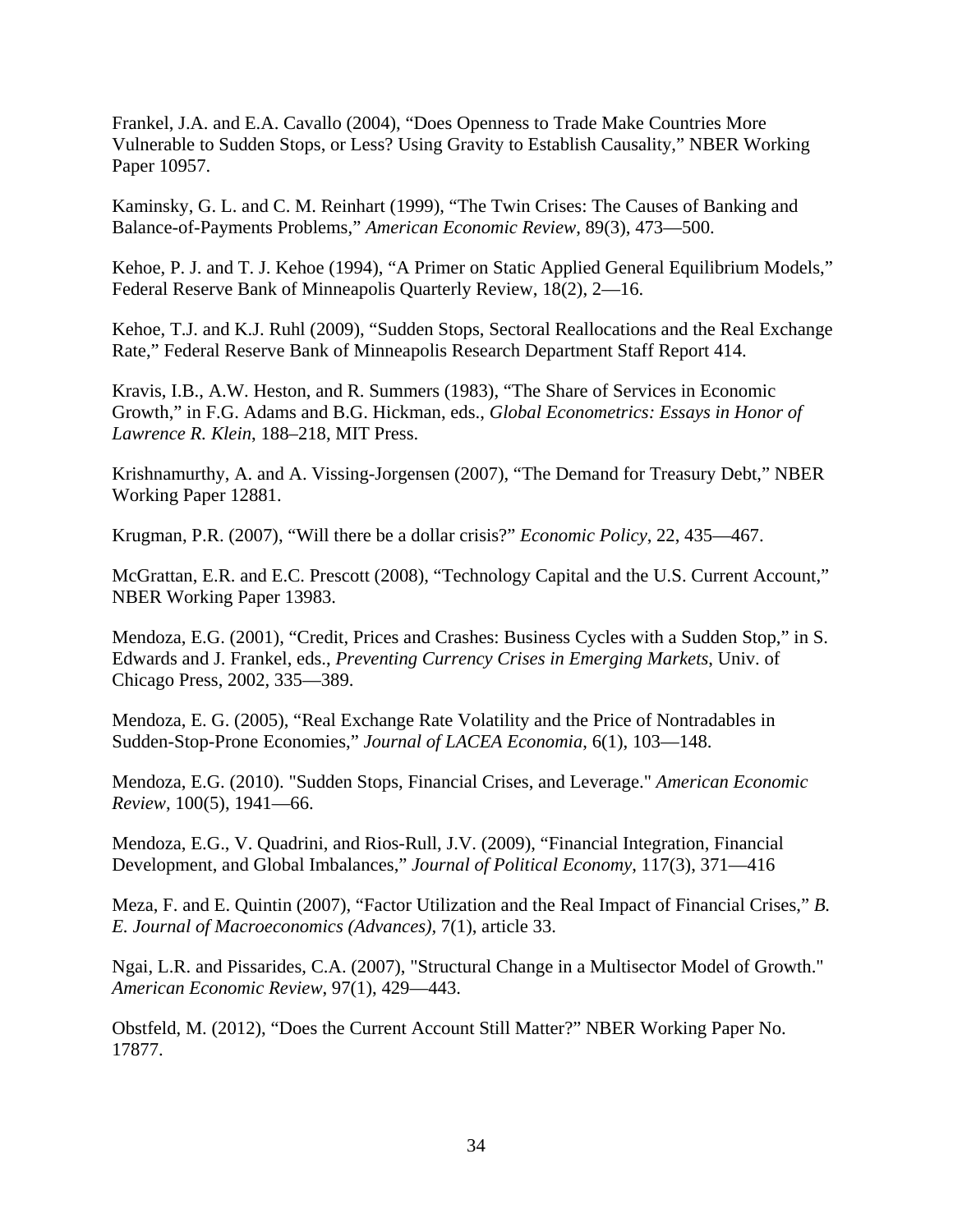Obstfeld, M. and Rogoff, K.S. (2007), "The Unsustainable U.S. Current Account Position Revisited," in R.H. Clarida, ed., *G7 Current Account Imbalances: Sustainability and Adjustment*, 339—376, Univ. Chicago Press.

Obstfeld, M. and K. Rogoff (2009), "Global Imbalances and the Financial Crisis: Products of Common Causes," CEPR Discussion Paper 7606.

Pierre-Olivier, G. and Rey, H. (2007), "From World Banker to World Venture Capitalist: US External Adjustment and the Exorbitant Privilege," in R.H. Clarida, ed., G7 *Current Account Imbalances: Sustainability and Adjustment*, 11–66, Univ. Chicago Press.

Roubini, N. and Setser, B. (2005), "Will the Bretton Woods 2 Regime Unravel Soon? The Risk of a Hard Landing in 2005—2006," New York Univ. and Oxford Univ.

Sargent, T. J. (1978), "Estimation of Dynamic Labor Demand Schedules under Rational Expectations," *Journal of Political Economy*, 86(6), 1009—44.

Shin, H.S. (2012), "Global Banking Glut and Loan Risk Premium," *IMF Economic Review*, 60, 155—192.

Sposi, M. (2012), "Evolving Comparative Advantage, Structural Change, and the Composition of Trade," Univ. of Iowa.

Song, Z.M., K. Storesletten, and F. Zilibotti, "Growing like China," CEPR Discussion Papers 7149.

Summers, L.H. (2004), "The United States and the Global Adjustment Process," a speech at the third annual Stavros S. Niarchos Lecture, Inst. Internat. Econ., Washington DC, March 23.

Warnock, F. E., and V. C. Warnock (2009), "International Capital Flows and U.S. Interest Rates," *Journal of International Money and Finance*, 28, 903—919.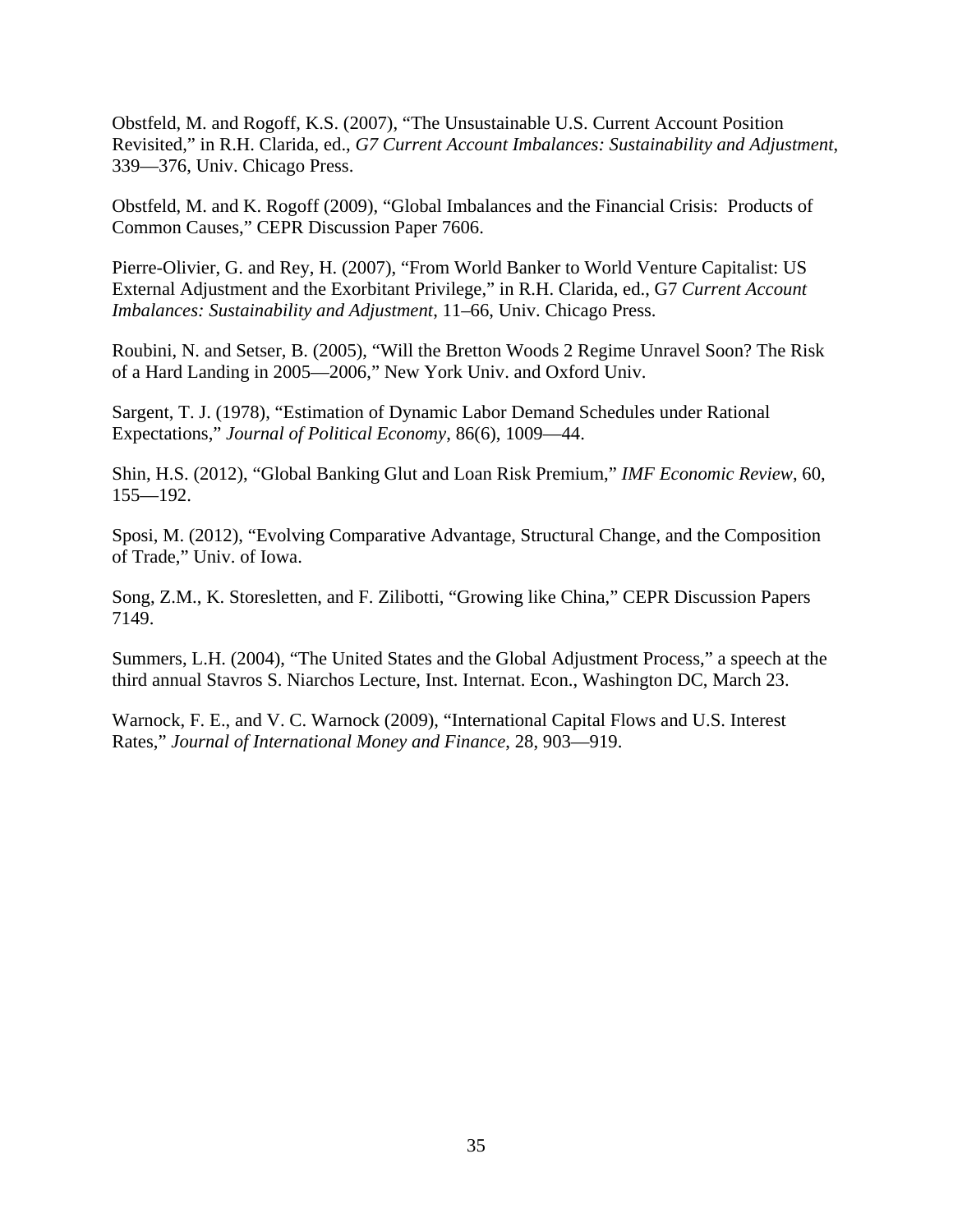|                           |       | <b>Inputs</b> |              |                          | <b>Final demand</b>       |            |         |                          |              |
|---------------------------|-------|---------------|--------------|--------------------------|---------------------------|------------|---------|--------------------------|--------------|
| <b>Industry</b>           | Goods | Services      | Construction | consumption<br>Private   | Government<br>consumption | Investment | Exports | -Imports                 | Total demand |
| Goods                     | 1,345 | 424           | 240          | 891                      | 196                       | 345        | 448     | $-545$                   | 3,346        |
| Services                  | 638   | 1,488         | 179          | 3,346                    | 854                       | 228        | 187     | $-123$                   | 6,798        |
| Construction              | 26    | 139           |              | $\overline{\phantom{a}}$ |                           | 514        |         | $\overline{\phantom{0}}$ | 679          |
| Labor compensation        | 849   | 3,273         | 188          | $\overline{\phantom{a}}$ |                           |            |         | $\overline{\phantom{a}}$ | 4,310        |
| Returns to capital        | 488   | 1,474         | 71           | $\overline{\phantom{a}}$ |                           |            |         | $\overline{\phantom{a}}$ | 2,033        |
| <b>Total gross output</b> | 3,346 | 6,798         | 679          | 4,237                    | 1,050                     | 1,088      | 635     | $-668$                   |              |

# **Table 1: 1992 Input-Output Matrix (Billions of 1992 Dollars)**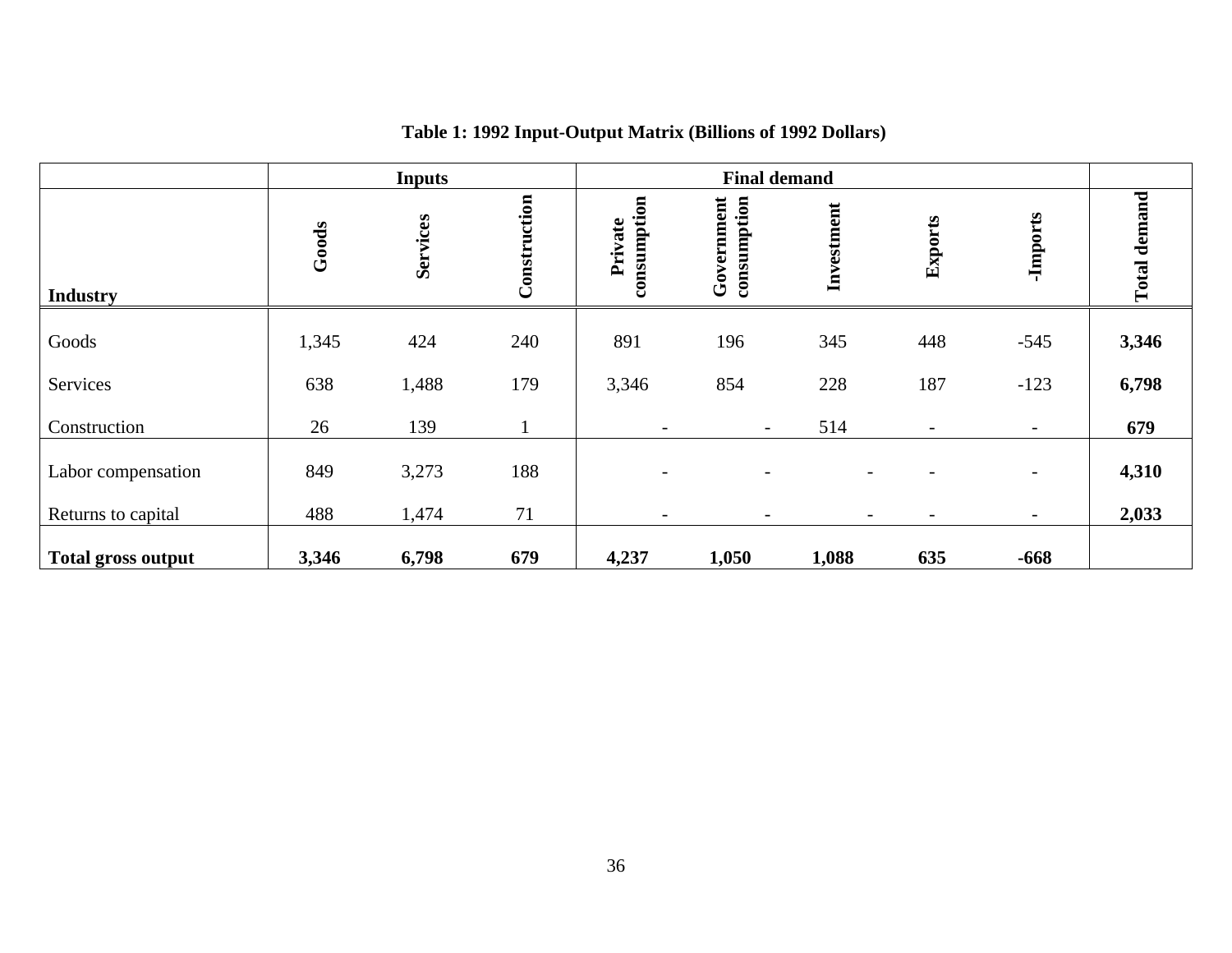| <b>Value</b><br><b>Parameter</b>                                                                      |                                                                        | <b>Statistic</b>                                                         | <b>Target</b>       |
|-------------------------------------------------------------------------------------------------------|------------------------------------------------------------------------|--------------------------------------------------------------------------|---------------------|
| <b>Producer parameters</b>                                                                            |                                                                        |                                                                          |                     |
| $A_g$ , $A_s$ , $A_c$                                                                                 | (2.59, 1.56, 2.95)                                                     | Domestic gross output in 1992                                            | (52.8, 107, 10.7)   |
| $a_{_{gg}}, a_{_{sg}}, a_{_{cg}}$                                                                     | (0.41, 0.19, 0.01)                                                     | Share of intermediates in domestic goods in 1992                         | (0.41, 0.19, 0.01)  |
| $a_{\rm \scriptscriptstyle gs}, a_{\rm \scriptscriptstyle ss}, a_{\rm \scriptscriptstyle cs}$         | (0.07, 0.22, 0.02)                                                     | Share of intermediates in domestic services in 1992                      | (0.07, 0.22, 0.02)  |
| $a_{sc}$ , $a_{sc}$ , $a_{cc}$                                                                        | (0.35, 0.26, 0.001)                                                    | Share of intermediates in construction in 1992                           | (0.35, 0.26, 0.001) |
| $\alpha_{g}, \alpha_{s}, \alpha_{c}$                                                                  | (0.37, 0.31, 0.27)                                                     | Capital's share of domestic value added in goods/svcs/constr. in<br>1992 | (0.37, 0.31, 0.27)  |
| $\theta_{\scriptscriptstyle g}, \theta_{\scriptscriptstyle s}, \theta_{\scriptscriptstyle c}$         | (0.32, 0.21, 0.47)                                                     | Share of intermediates in investment good production in 1992             | (0.32, 0.21, 0.47)  |
| G                                                                                                     | 2.85                                                                   | Investment in 1992                                                       | 17.2                |
| Household parameters and initial conditions                                                           |                                                                        |                                                                          |                     |
| $\overline{b}_{1992}^{\scriptscriptstyle{ush}}$                                                       | 36.8                                                                   | Capital account balance in 1992, in percent of GDP                       | 0.08                |
| $\overline{k}_{1992}^{us}$                                                                            | 176.25                                                                 | Real interest rate in 1992, in percent                                   | 4.00                |
| $\beta^{us}, \beta^{rw}$                                                                              | (0.996, 0.996)                                                         | Long-term real interest rate, in percent                                 | 3.00                |
| $\varepsilon^{ush}, \varepsilon^{rw}$                                                                 | (0.07, 0.19)                                                           | Goods share of private consumption in 1992                               | 21.0                |
| $\rho$                                                                                                | $-1.00$                                                                | Elasticity of substitution, traded to nontraded                          | 0.50                |
| $\eta$                                                                                                | 0.29                                                                   | Ratio of hours worked to available hours in 1992                         | 0.29                |
| $\psi$                                                                                                | $-1.00$                                                                | Intertemporal elasticity of substitution                                 | 0.50                |
| $\delta$                                                                                              | 0.066                                                                  | Depreciation to GDP in 1992, in percent                                  | 11.7                |
| <b>Trade parameters</b>                                                                               |                                                                        |                                                                          |                     |
| $M_{g}^{us}$ , $M_{s}^{us}$                                                                           | (1.78, 1.08)                                                           | Gross composite output in goods/services in 1992                         | (61.3, 109.1)       |
| $\mu_{g}^{us}, \mu_{s}^{us}$                                                                          | (0.65, 0.98)                                                           | U.S. imports in 1992                                                     | (8.59, 1.94)        |
| $M_s^{\rm rw}, M_s^{\rm rw}$                                                                          | (0.71, 0.95)                                                           | Implied R.W. traded goods/services output                                | (86.9, 161.7)       |
| $\mu_s^{rw}, \mu_s^{rw}$                                                                              | (0.71, 0.98)                                                           | U.S. exports in 1992 in 1992                                             | (7.06, 2.95)        |
| $\zeta_s, \zeta_s$                                                                                    | Elasticity of substitution, domestic traded to imports<br>(0.67, 0.00) |                                                                          | (3.00, 1.00)        |
| Government parameters and initial conditions                                                          |                                                                        |                                                                          |                     |
| $\overline{b}_{1992}^{usg}$                                                                           | $-42.8$                                                                | U.S. government debt in 1992                                             | 42.8                |
| $\tau_k^{us}$                                                                                         | 0.415                                                                  | Depreciation rate                                                        | 0.066               |
| $\tau_{k1993}^{us}$                                                                                   | 0.397                                                                  | Investment in 1992                                                       | 17.2                |
| $\varepsilon^{usg}$                                                                                   | 0.179                                                                  | Goods share of government consumption, in percent                        | 0.19                |
| Time series parameters                                                                                |                                                                        |                                                                          |                     |
| $\{\tilde{n}^{us}_t, \tilde{n}^{rw}_t, \overline{\ell}^{us}_t, \overline{\ell}^{rw}_t\}_{t=0}^\infty$ |                                                                        | U.N. Population Prospects: 2010 Revision                                 |                     |
| $\{\omega_t^{rw}\}_{t=0}^{\infty}$                                                                    |                                                                        | U.S. trade balance, 1992-2011                                            |                     |
| $\left\{\gamma^{us}_{jt}\gamma^{rw}_{jt}\right\}^{\infty}_{t=0}$                                      |                                                                        | Labor productivity growth in goods/svs/constr. 1987-2011                 |                     |
| $\left\{V_t, U_t\right\}_{t=0}^\infty$                                                                |                                                                        | CBO historical data and projections; authors' projections                |                     |

# **Table 2: Calibration**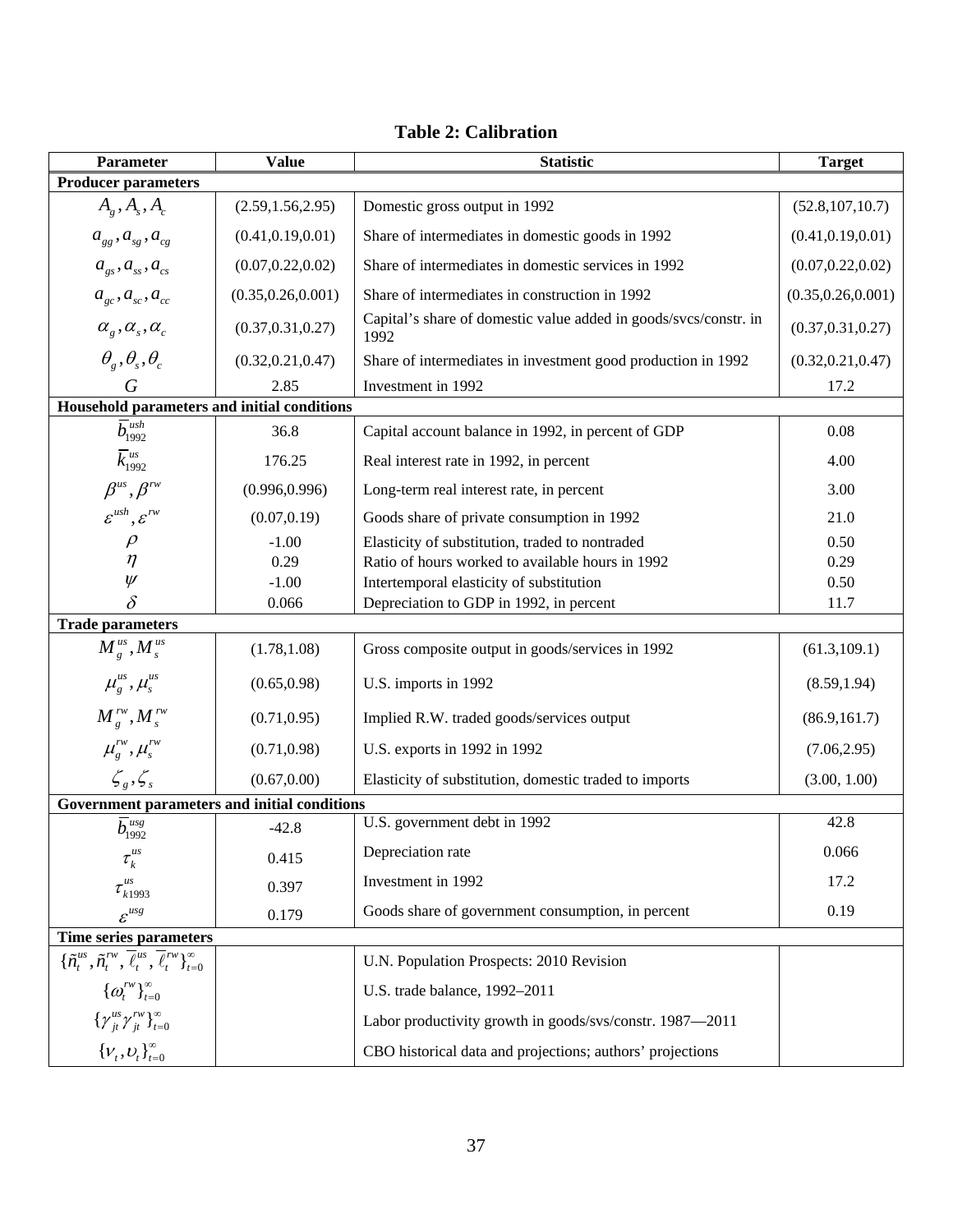|      | Goods             |             |                 |      | <b>Construction</b> |                 |  |  |
|------|-------------------|-------------|-----------------|------|---------------------|-----------------|--|--|
| Year | Data              | Rebalancing | No savings glut | Data | <b>Rebalancing</b>  | No savings glut |  |  |
| 1992 | 19.69             | 19.69       | 19.69           | 4.37 | 4.37                | 4.37            |  |  |
| 1993 | 19.45             | 18.70       | 19.36           | 4.36 | 3.92                | 4.27            |  |  |
| 1994 | 19.33             | 18.48       | 19.07           | 4.52 | 4.06                | 4.34            |  |  |
| 1995 | 18.88             | 18.26       | 18.79           | 4.58 | 4.07                | 4.41            |  |  |
| 1996 | 18.27             | 18.06       | 18.54           | 4.74 | 4.14                | 4.51            |  |  |
| 1997 | 17.88             | 17.86       | 18.32           | 4.87 | 4.20                | 4.60            |  |  |
| 1998 | 17.59             | 17.49       | 18.11           | 5.01 | 4.44                | 4.69            |  |  |
| 1999 | 17.14             | 17.01       | 17.91           | 5.19 | 4.74                | 4.78            |  |  |
| 2000 | 16.72             | 16.54       | 17.70           | 5.30 | 5.13                | 4.86            |  |  |
| 2001 | 15.77             | 16.36       | 17.50           | 5.44 | 5.07                | 4.94            |  |  |
| 2002 | 15.13             | 15.99       | 17.31           | 5.36 | 5.17                | 5.03            |  |  |
| 2003 | 14.86             | 15.63       | 17.11           | 5.32 | 5.36                | 5.11            |  |  |
| 2004 | 14.33             | 15.29       | 16.91           | 5.33 | 5.73                | 5.21            |  |  |
| 2005 | 13.91             | 15.03       | 16.71           | 5.52 | 6.09                | 5.31            |  |  |
| 2006 | 13.67             | 14.90       | 16.51           | 5.69 | 6.30                | 5.37            |  |  |
| 2007 | 13.27             | 14.94       | 16.30           | 5.62 | 6.26                | 5.43            |  |  |
| 2008 | 13.09             | 14.76       | 16.09           | 5.45 | 6.26                | 5.51            |  |  |
| 2009 | 12.26             | 15.08       | 15.89           | 4.79 | 5.51                | 5.59            |  |  |
| 2010 | 12.17             | 14.72       | 15.69           | 4.42 | 5.87                | 5.69            |  |  |
| 2011 | 12.39             | 14.54       | 15.49           | 4.38 | 6.18                | 5.72            |  |  |
| 2012 |                   | 14.78       | 15.29           |      | 6.12                | 5.76            |  |  |
| 2013 |                   | 14.88       | 15.10           |      | 6.05                | 5.80            |  |  |
| 2014 |                   | 14.93       | 14.90           |      | 6.05                | 5.85            |  |  |
| 2015 |                   | 14.90       | 14.71           |      | 6.05                | 5.91            |  |  |
| 2016 |                   | 14.83       | 14.52           |      | 6.01                | 5.95            |  |  |
| 2017 |                   | 14.75       | 14.34           |      | 6.06                | 5.99            |  |  |
| 2018 |                   | 14.64       | 14.15           |      | 6.13                | 6.04            |  |  |
| 2019 | $\qquad \qquad -$ | 14.50       | 13.97           |      | 6.15                | 6.09            |  |  |
| 2020 |                   | 14.34       | 13.79           |      | 6.19                | 6.14            |  |  |
| 2021 |                   | 14.18       | 13.60           |      | 6.24                | 6.18            |  |  |
| 2022 |                   | 14.00       | 13.41           |      | 6.28                | 6.22            |  |  |
| 2023 |                   | 13.81       | 13.23           |      | 6.32                | 6.26            |  |  |
| 2024 |                   | 13.62       | 13.04           |      | 6.36                | 6.30            |  |  |

**Table 3: Goods and services labor compensation shares**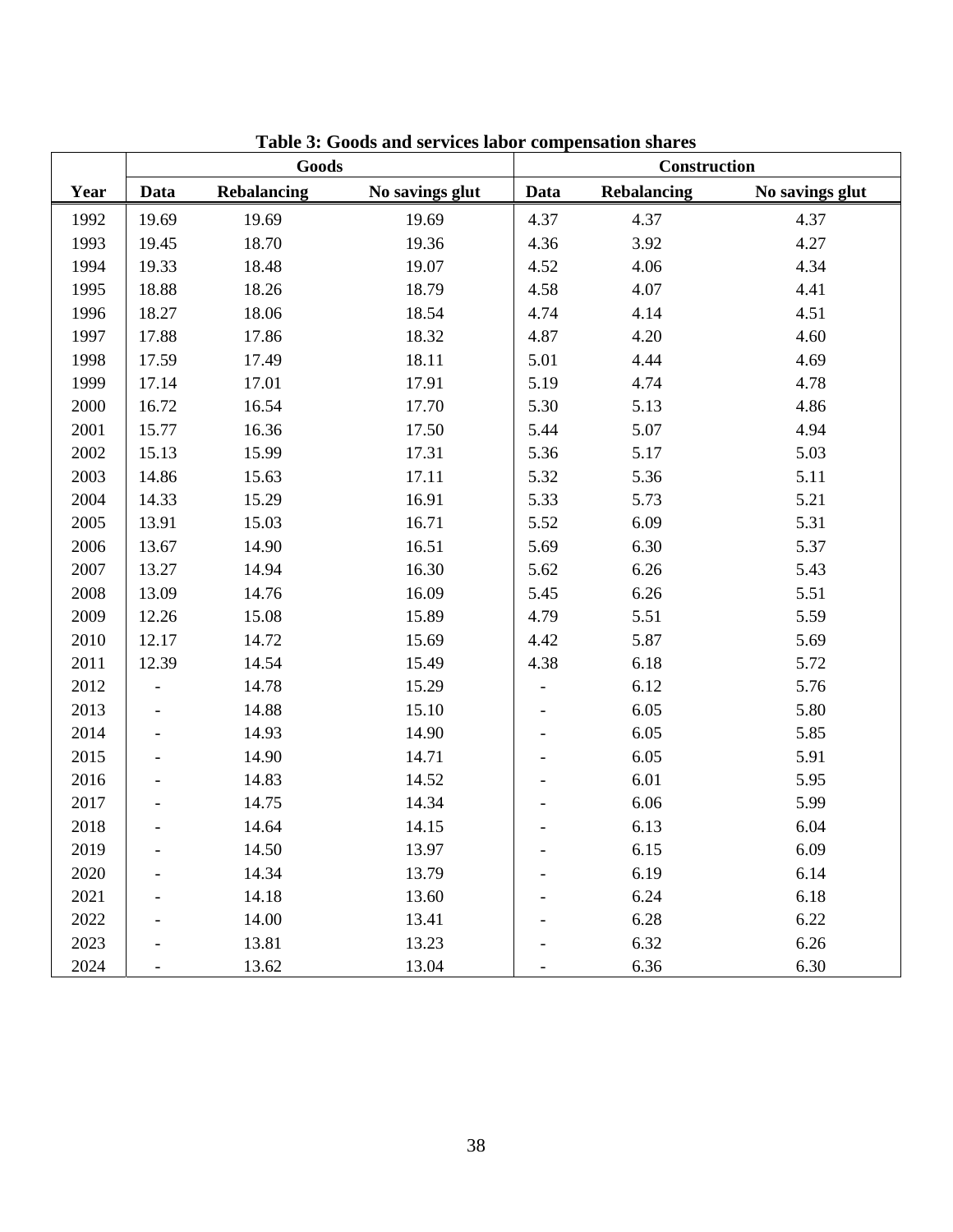| Change in real income (billions of dollars)    | No adjustment costs | <b>Adjustment costs</b> |
|------------------------------------------------|---------------------|-------------------------|
|                                                |                     |                         |
| $(a)$ In 1992 compared to rebalancing scenario |                     |                         |
| No savings glut counterfactual                 | $-660$              | $-802$                  |
| Sudden stop (no TFP shock)                     | -347                | $-397$                  |
| <b>Sudden stop (TFP shock)</b>                 | -989                | $-1,070$                |
| $(b)$ In 2015 compared to rebalancing scenario |                     |                         |
| Sudden stop (no TFP shock)                     | $-1,202$            | $-1,379$                |
| Sudden stop (TFP shock)                        | $-3,423$            | $-3,721$                |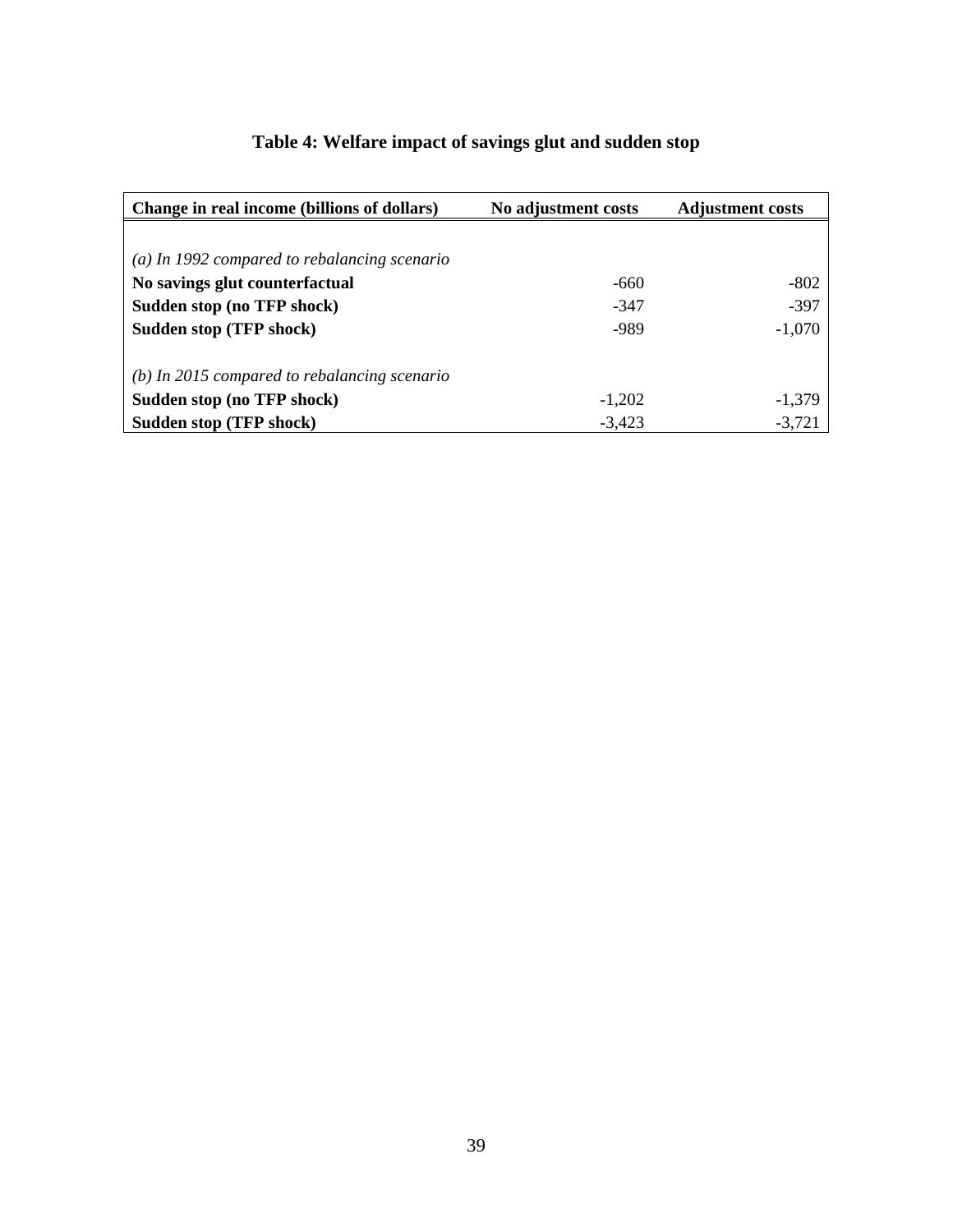

**Figure 1: U.S. trade balance, current account balance, and real exchange rate** 

**Figure 2: Trade balance in the model and the data** 

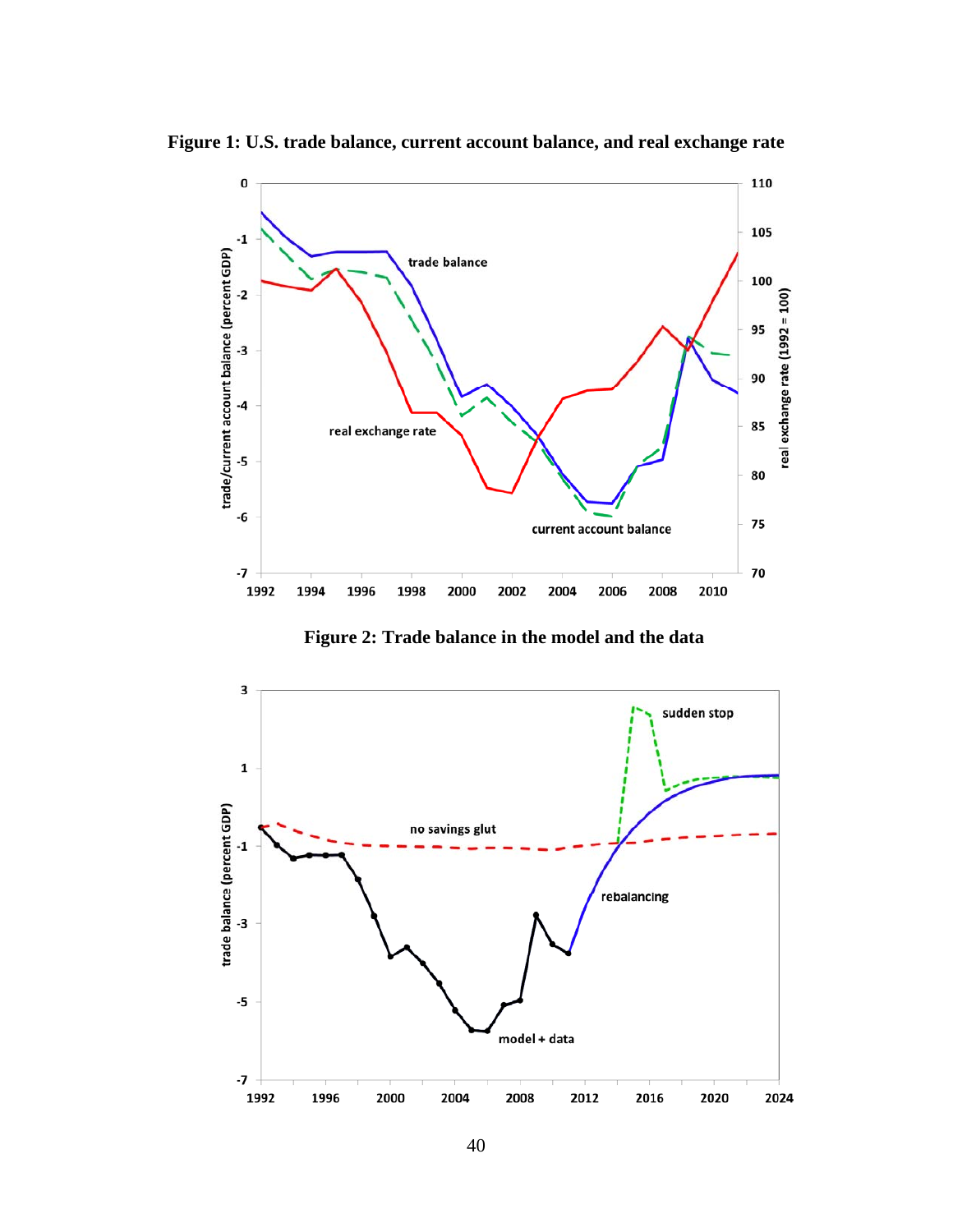

**Figure 3: Real exchange rate in the model and the data** 

**Figure 4: Goods and services trade balances in the model and the data** 

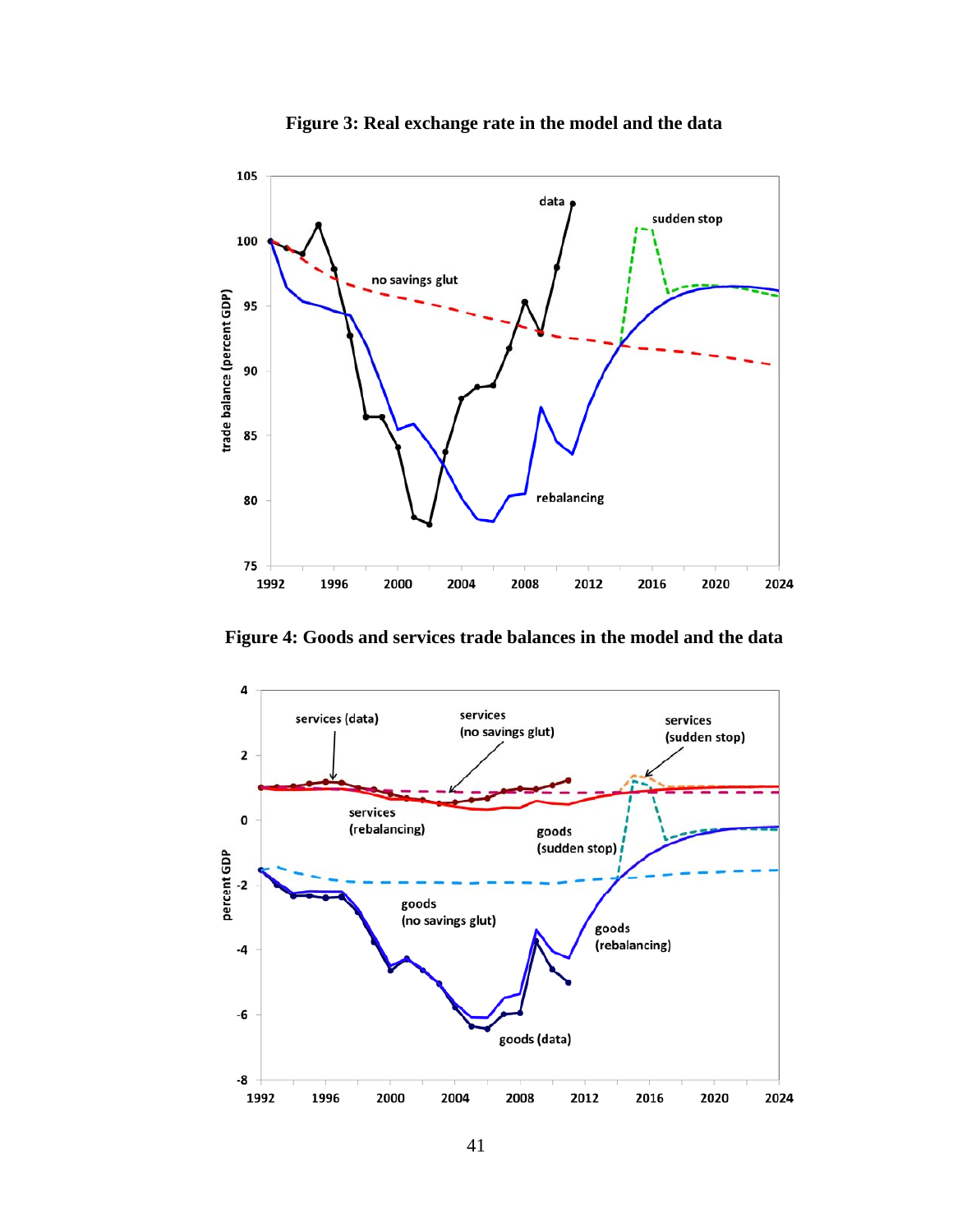

**Figure 5: Goods labor compensation in the model and the data** 

**Figure 6: Construction labor compensation in the model and the data** 

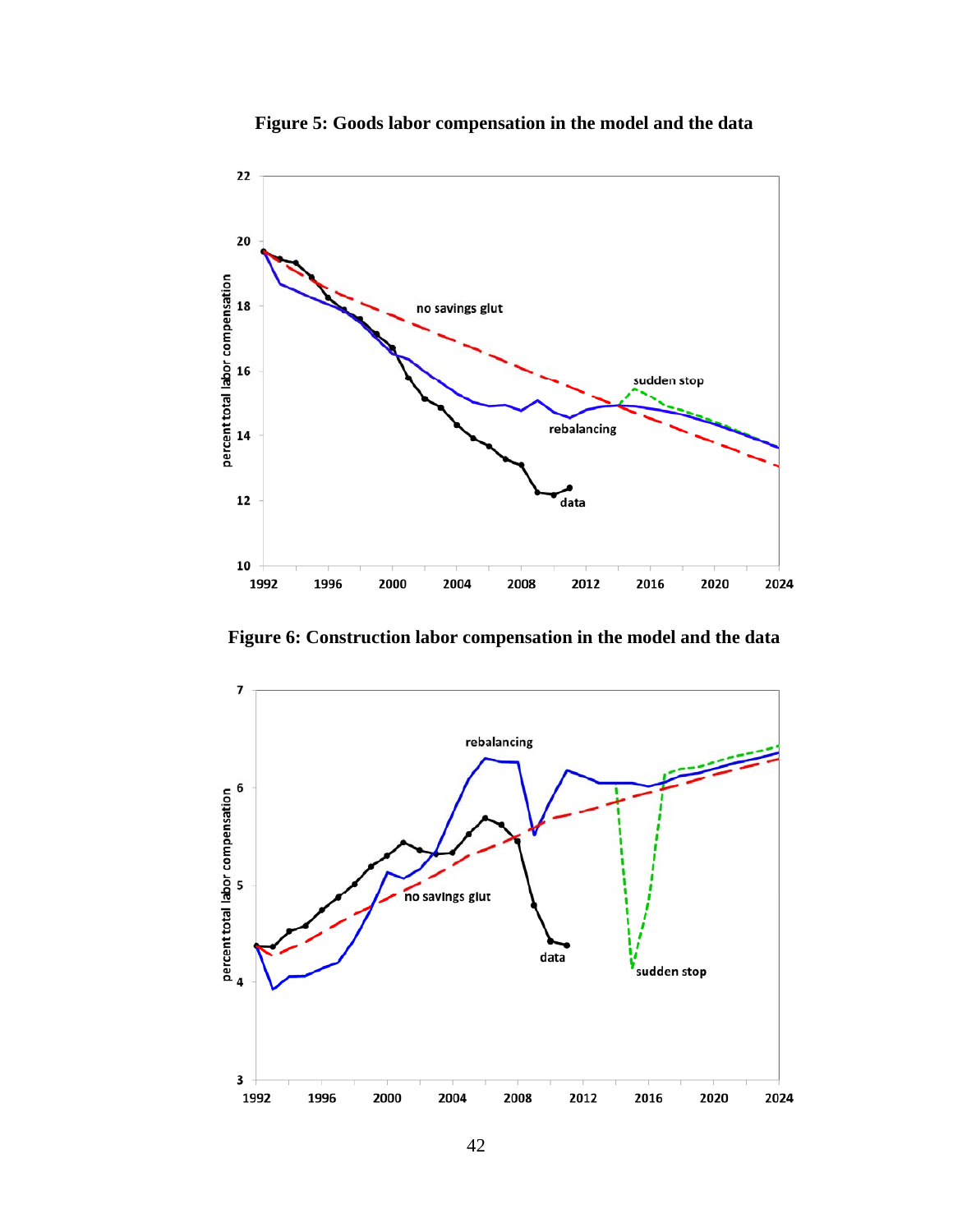

**Figure 7: U.S. real exchange rates with China and other trade partners** 

**Figure 8: U.S. real interest rate in the model and the data** 

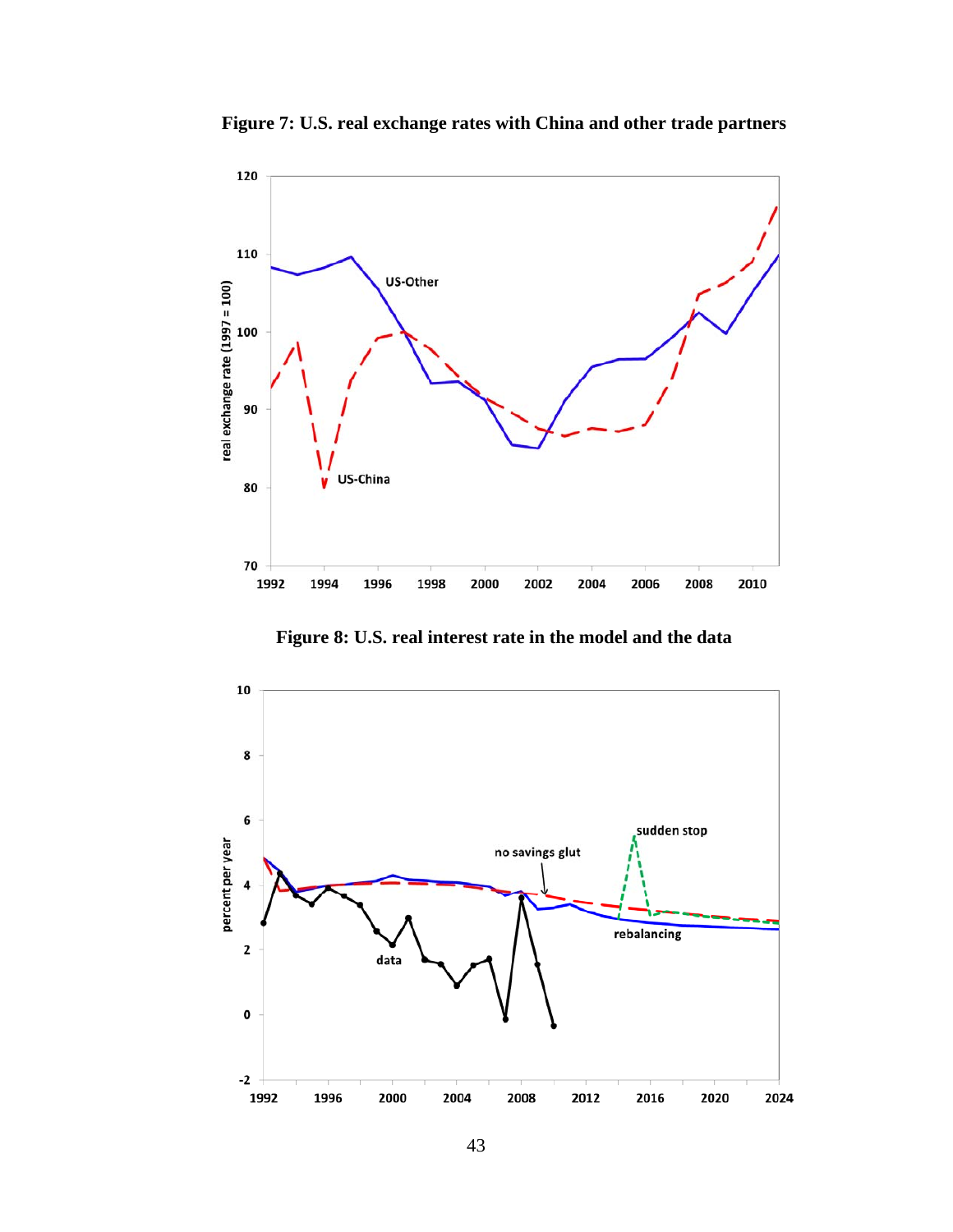

**Figure 9: Trade balance and real exchange rate with labor adjustment costs** 

**Figure 10: Labor compensation in goods and construction with adjustment costs** 

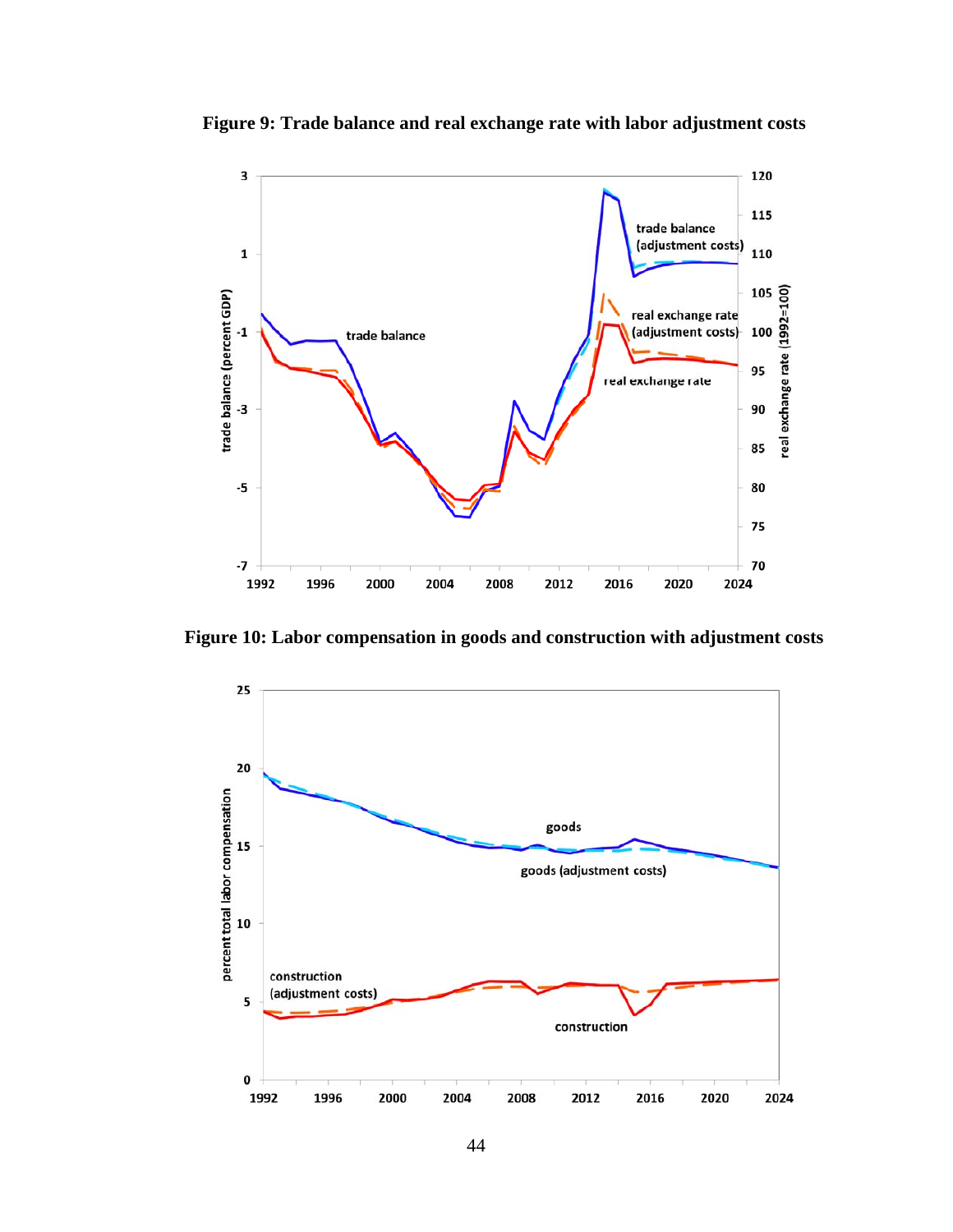

**Figure 11: U.S. real interest rates with labor adjustment costs** 

**Figure 12: U.S. government debt time paths**